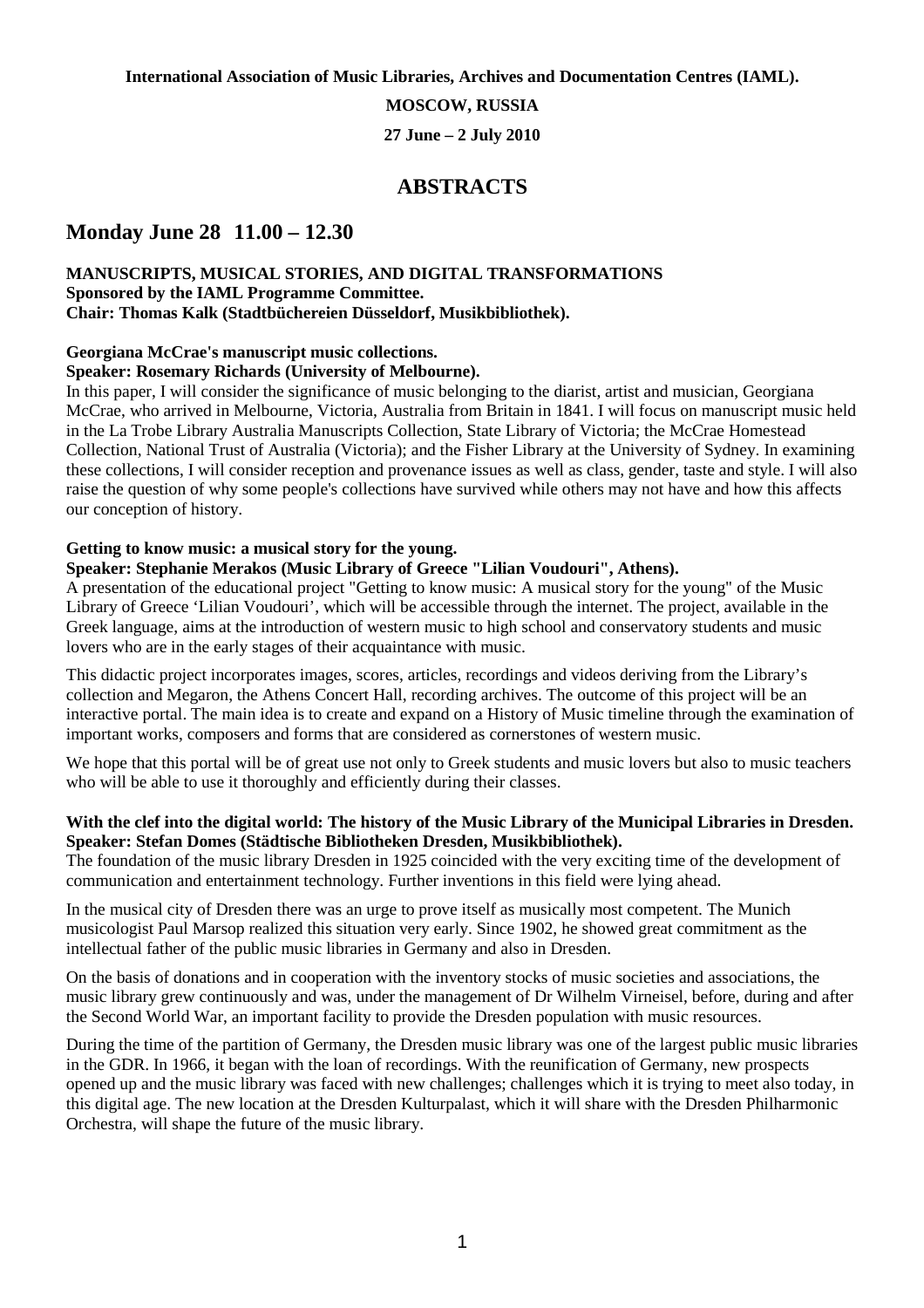Mit dem Notenschlüssel in die digitale Welt: Die Geschichte der Musikbibliothek der Städtischen Bibliotheken Dresden

Die Gründung der Musikbibliothek Dresden fiel 1925 in eine spannende Zeit der Entwicklung von Kommunikations- und Unterhaltungstechnik. Die weiteren Erfindungen auf diesem Gebiet warfen ihre Schatten voraus.

In der Musikstadt Dresden war ein starker Drang nach musikalischer Betätigung vorhanden. Der Münchener Musikwissenschaftler Paul Marsop erkannte diese Situation schon früh. Seit 1902 trat er als engagierter geistiger Vater der öffentlichen Musikbibliotheken Deutschlands auch in Dresden auf.

Auf der Grundlage von Schenkungen und mit Beständen von Musikvereinen wuchs die Musikbibliothek kontinuierlich und war vor, während und nach dem Zweiten Weltkrieg unter ihrem Leiter, dem Musikwissenschaftler Dr. Wilhelm Virneisel, eine wichtige Einrichtung zur Versorgung der Dresdner Bevölkerung mit Musikalien.

Während der deutschen Teilung gehörte die Musikbibliothek Dresden zu den größten öffentlichen Musikbibliotheken in der DDR. 1966 begann sie mit der Ausleihe von Schallplatten.

Mit der Wiedervereinigung Deutschlands eröffneten sich neue Perspektiven und die Musikbibliothek stand vor neuen Herausforderungen, denen sie sich auch heute im digitalen Zeitalter stellt. Ihre Zukunft hat die Musikbibliothek am neuen Standort im Dresdner Kulturpalast, wo sie zusammen mit der Dresdner Philharmonie untergebracht sein wird.

# **Monday June 28 11.00 – 12.30**

**SOURCES, PERFORMANCES, MUSICAL LIFE Presented by the Research Libraries Branch. Chair: Stanisław Hrabia (Jagiellonian University, Krakow).** 

### **From the history of the musical manuscripts collection in the National Library of Russia in St. Petersburg. Speaker: Natalia Ramazanova (National Library of Russia, St Petersburg).**

This paper considers the history of accessions to the Manuscript Department of the most valuable autographs of Russian and foreign musicians of the 18–20th centuries. Information about collectors whose collections contain musical material is given here, as well as the role of the Imperial House of Romanov in the formation of the collection. We also talk about the about the work of the Library's officers.

An overall review of the musical materials of the Manuscript Department of the National Library of Russia from the 10–20th centuries is given in this paper. Holdings include West-European composers (J.S. Bach, J. Haydn, W.A. Mozart, H. Berlioz, C.M. von Weber, R. Schumann, L. van Beethoven, F. Liszt and others) and Russian composers (D.S. Bortniansky, M.I. Glinka, A.S. Dargomyzhsky, M. P. Mussorgsky, N. A. Rimsky-Korsakov, S.S. Prokofiev, D.D. Shostakovich and others), whose autograph manuscripts are held in the Library.

Some background of the history of accession of music autographs, letters and other documents of the figures of music is considered. Since parts of the valuable materials are held within the collections of various collectors, the paper gives brief information about them (P.K. Sukhtelen, P.L. Vaksel, and A. Ziloti).

A number of music autographs presented to Russian emperors and members of their families by the composers were handed to the Library from the Imperial House of Romanov. This paper informs us about some of those accessions and describes the circumstances of the handing over of those autographs.

Officers of the Library starting with V. V. Stasov played an important role in the acquisition of music collections, and their activity in collecting musical materials is covered in this paper.

Finally, we discuss some of the most valuable acquisitions of the Manuscript Department over recent decades.

De l'histoire de la collection des manuscrits musicaux de la Bibliothèque nationale de Russie à Saint-Pétersbourg. Présentation de l'histoire de l'acquisition par le Département des manuscrits des plus précieux autographes musicaux russes et étrangers datant du 18<sup>e</sup> au 20<sup>e</sup> siècle. De l'information est fournie sur les collectionneurs dont les collections contiennent du matériel musical. Le rôle de la Maison impériale des Romanov dans la formation de la collection est souligné ainsi que le travail actuel de la Bibliothèque en vue de son développement.

Cet article constitue une vue d'ensemble du matériel musical au Département des Manuscrits de la Bibliothèque nationale de Russie du 10<sup>e</sup> au 20<sup>e</sup> siècle. Les compositeurs européens (J.S. Bach, J. Haydn, W.A. Mozart,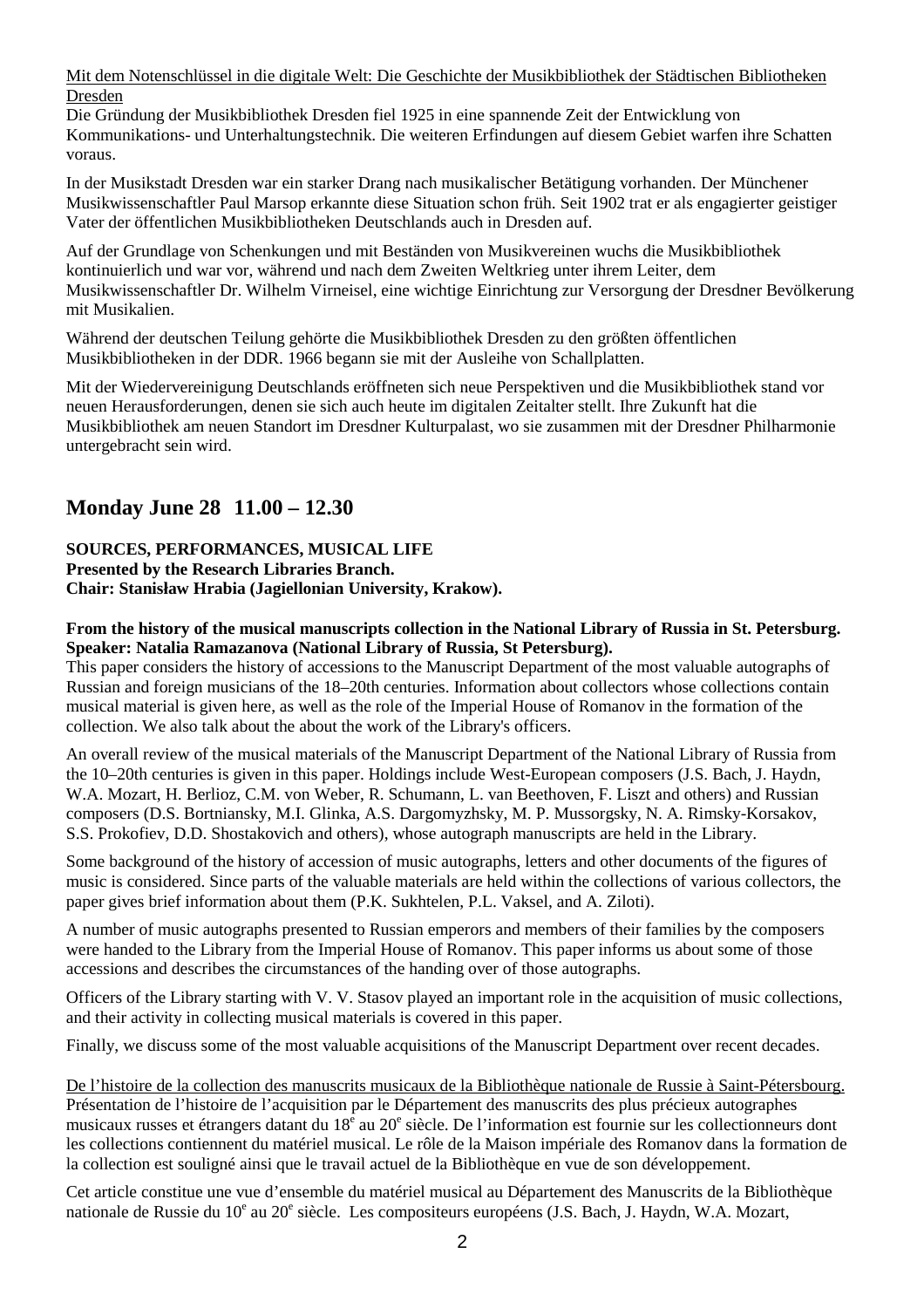H. Berlioz, C.M. von Weber, R. Schumann, L. van Beethoven, F. Liszt et al.) et russes (D.S. Bortnianski, M.I. Glinka, A.S. Dargomijski, M. P. Moussorgski, N. A. Rimski-Korsakov, S.S. Prokofiev, D.D. Chostakovitch et al.) dont la Bibliothèque détient des manuscrits autographes sont énumérés.

Certains détails de l'histoire de l'acquisition des autographes musicaux, lettres et autres documents dans le domaine de la musique sont exposés. L'article contient également une brève présentation de quelques collectionneurs dont les collections contiennent des documents significatifs (P.K. Sukhtelen, P.L. Vaksel, et A. Ziloti).

Plusieurs autographes musicaux présentés par divers compositeurs aux Empereurs russes et à leurs familles ont été légués à la Bibliothèque par la Maison impériale des Romanov. Les circonstances entourant certaines de ces acquisitions sont détaillées ici.

Les bibliothécaires de la Bibliothèque nationale, dont V. V. Stasov, ont joué un rôle important dans le développement de la collection musicale.

Les acquisitions significatives par la Bibliothèque ces dernières décennies sont décrites dans cet article.

Von der Geschichte der Musikhandschriftensammlung in der nationalen Bibliothek von Russland in St. Petersburg. Dieser Vortrag behandelt die Geschichte der Erwerbung der wertvollsten Autographe von russischen und ausländischen Musiker vom 18. bis 20. Jahrhundert in der Handschriftenabteilung. Es wird über Sammler, deren Sammlungen Musikmaterial beinhaltet, informiert, insbesondere die Rolle des kaiserlichen Hauses der Romanov und die Arbeit der Bibliothekare an dieser Erwerbung.

Es wird weiterhin einen Überblick über die Musikmaterialien einschliesslich Autographe vom 10. bis 20. Jahrhundert der Handschriftenabteilung der Nationalbibliothek von Russland gegeben: sie umfassen westeuropäische Komponisten wie J.S. Bach, J. Haydn, W.A. Mozart, H. Berlioz, C.M. von Weber, R. Schumann, L. van Beethoven, F. Liszt und andere, sowie russische Komponisten wie D.S. Bortniansky, M.I. Glinka, A.S. Dargomyzhsky, M. P. Mussorgsky, N. A. Rimsky-Korsakov, S.S. Prokofiev, D.D. Shostakovich und andere.

Es werden Themen aus der Erwerbungsgeschichte der Musikautographe, Briefe und anderen Dokumenten behandelt. Da ein Teil der wertvollen Materialien in den Sammlungen verschiedener Sammler enthalten sind, wird kurz über diese informiert (Sukhtelen, P.L. Vaksel, and A. Ziloti). Einige Musikautographe, die russischen Kaisern zugedacht waren, wurden der Bibliothek durch das kaiserliche Haus der Romanov überbracht, worüber der Vortrag berichtet.

Bibliothekare der Bibliothek, angefangen mit V. V. Stasov spielten eine wichtige Rolle in der Erwerbung der Musiksammlung.

Ihre Aktivitäten in der Erwerbung von Musikmaterialien und die wichtigsten Anschaffungen der letzten Jahrzehnte werden hier behandelt.

#### **Henryk Wieniawski's concert perfomances in Russia. Speaker: Renata Suchowiejko (Jagiellonian University, Krakow).**

The aim of the paper is to shed light to Henryk Wieniawski's artistic activity in Russia, especially the issue of his

reception and performance style.

Henryk Wieniawski (1835-1880) was a famous Polish violin virtuoso, widely recognized in Europe, admired by his audience and praised by critics. A very important stage of his artistic career was connected with St. Petersburg. In 1860 he became the First Soloist to Tsar Alexander II, in 1862 he was named the professor of violin at the newly established Conservatoire. While living in St. Petersburg (until 1872), he played a lot of chamber and solo music, but did not abandon his virtuoso career. During the summer season, he continued touring Europe on the invitation of prestigious musical institutions in France, Germany, Belgium and Great Britain.

The basic source of information about Wieniawski in Russia is the press of his time. Press reports contain a great deal of factual information, reflect the social context and reveal the way music functions in a broader culture. Among the newspapers and musical journals that will be analysed are the following: "Antrakt", "Gołos", "Russkij inwalid", "Sankt-Petierburskie wiedomosti", "Siewiernaja pczieła", "Syn otiecziestwa", "Biblioteka dla cztienia", "Journal d'Odessa", "Muzykalnyj i tieatralnyj wiestnik", "Muzykalnyj listok", "Muzykalnyj sviet", "Nuvellist", "Sowriemiennik", "Sankt-Peterburger Zeitung".

In regard to Wieniawski's concerts in Russia a range of detailed questions emerge, among them the following: How was Wieniawski's performance style – moulded in the French-Belgian tradition – received? What descriptive categories were most often applied in the characterization of his performances? Was he perceived as a virtuoso of international acclaim? His repertoire contained pieces of typically Polish character. How did the Russian audience respond to such pieces?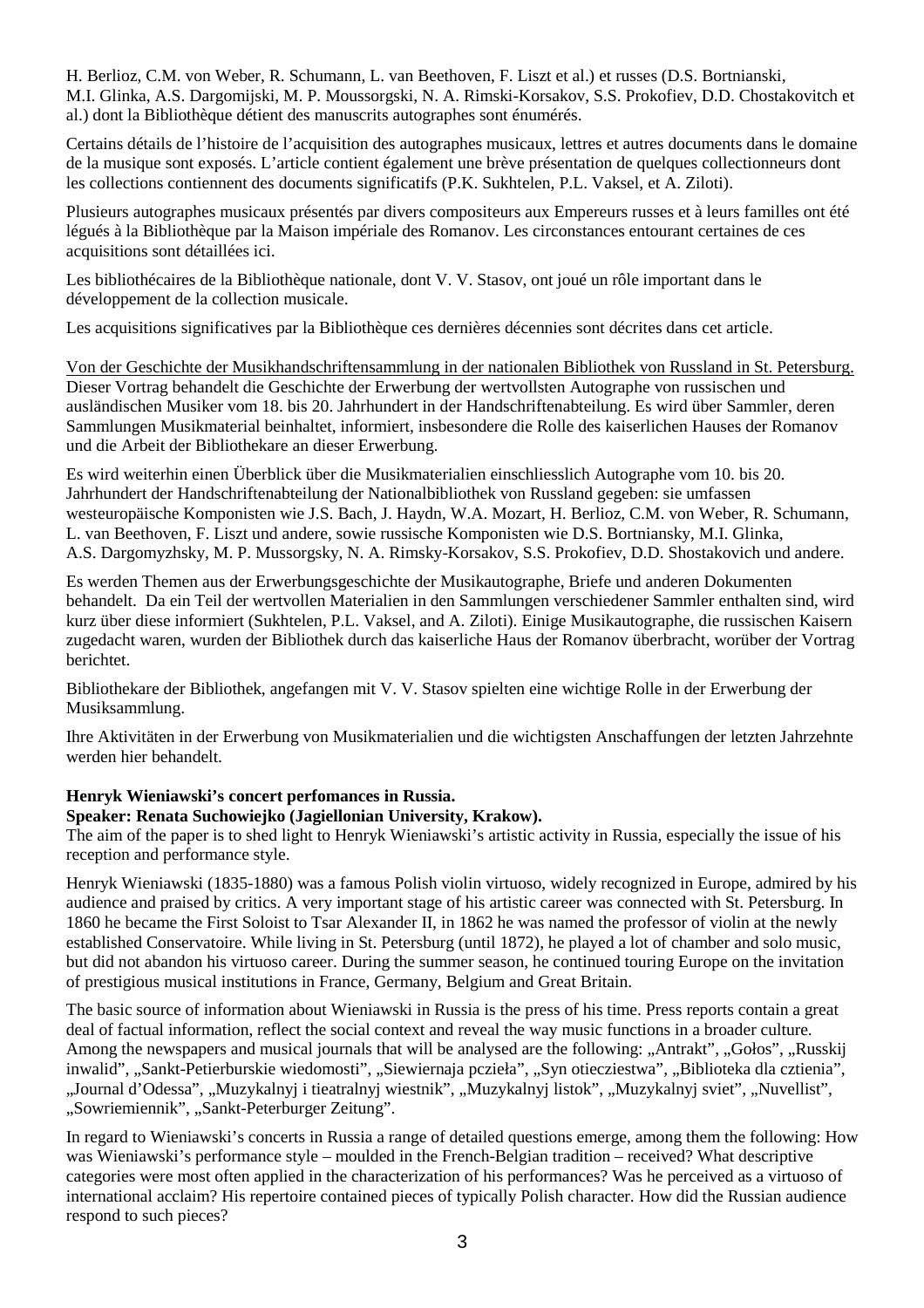This paper will explore some these questions, focusing on technical aspects of Wieniawski's performance style as well as the aesthetic and social context of the phenomenon.

### Les concerts de Henryk Wieniawski en Russie.

L'objectif de l'article est de mettre en lumière l'activité artistique de Henryk Wieniawski en Russie, en particulier la façon dont il a été reçu et son style d'interprétation.

Henryk Wieniawski (1835-1880) était un célèbre violoniste virtuose Polonais, largement reconnu en Europe, très admiré des spectateurs et loué par la critique. Une étape importante de sa carrière eu un lien direct avec Saint-Pétersbourg. En 1860, il devient premier violon à la cour du tsar Alexandre II et, en 1862, il est nommé professeur de violon au tout nouveau Conservatoire. Durant son séjour à Saint-Pétersbourg (il y habita jusqu'en 1872), il joua beaucoup de musique de chambre et de musique solo, mais sans abandonner sa carrière de virtuose. En été, il continua ses tournées en Europe, invité par de prestigieuses institutions musicales en France, en Allemagne, en Belgique et en Grande-Bretagne.

La source première d'information à propos de Wieniawski en Russie est la presse de l'époque. Les reportages de presse contiennent plusieurs informations factuelles, en plus de refléter le contexte social et le rôle de la musique dans la culture en général. Les journaux et périodiques musicaux qui seront analysés sont les suivants: "Antrakt", "Gołos", "Russkij inwalid", "Sankt-Petierburskie wiedomosti", "Siewiernaja pczieła", "Syn otiecziestwa", "Biblioteka dla cztienia", "Journal d'Odessa", "Muzykalnyj i tieatralnyj wiestnik", "Muzykalnyj listok", "Muzykalnyj sviet", "Nuvellist", "Sowriemiennik", "Sankt-Peterburger Zeitung".

Plusieurs questions émergent quant aux concerts donnés par Wieniawski en Russie. Parmi celles-ci : Comment le style d'interprétation de Wieniawki – influencé par la tradition franco-belge – a-t-il été perçu? Quelles épithètes ont le plus souvent été employées pour décrire ses performances? Était-il considéré comme un virtuose d'envergure internationale? Son répertoire contenait des œuvres typiquement polonaises. Comment les auditeurs russes ont-ils réagit à de telles pièces?

Cet article va approfondir ces questions, en mettant l'accent sur l'aspect technique du style d'interprétation de Wieniawski ainsi que sur le contexte esthétique et social.

### Henryk Wieniawskis Konzertaufführungen in Russland.

Das Ziel dieses Vortrags ist, etwas Licht in die künstlerischen Aktivitäten Henryk Wieniawskis in Russland zu bringen, insbesondere die Thematik seiner Rezeption und Aufführungsstils.

Henryk Wieniawski (1835-1880) war ein berühmter, weit in Europa anerkannter polnischer Violinvirtuose, von seinem Publikum bewundert und gelobt von seinen Kritikern. Eine wichtige Phase seiner künstlerischen Karriere war mit St. Petersburg verbunden. 1860 wurde er der Erste Solist von Zar Alexander II, 1862 wurde er zum Violinprofessor am neugegründeten Konservatorium ernannt. Während seiner Zeit in St. Petersburg (bis 1872), spielte er viel Solomusik und Kammermusik, aber er gab seine Virtuosenkarriere nicht auf. Während der Sommersaison machte er weiterhin auf Einladung angesehener Musikinstitutionen in Frankreich, Deutschland, Belgien und Grossbritannien Konzertreisen durch Europa.

Die grundlegende Quelle an Informationen über Wienawski in Russland bietet die Presse seiner Zeit. Presseberichte beinhalten einen Grossteil an faktischen Informationen, reflektieren den sozialen Kontext und enthüllen, wie Musik in einer breiteren Kultur funktioniert. Unter den Zeitungen und Musikzeitschriften, die analysiert werden, befinden sich folgende: "Antrakt", "Gołos", "Russkij inwalid", "Sankt-Petierburskie wiedomosti", "Siewiernaja pczieła", "Syn otiecziestwa", "Biblioteka dla cztienia", "Journal d'Odessa", "Muzykalnyj i tieatralnyj wiestnik", "Muzykalnyj listok", "Muzykalnyj sviet", "Nuvellist", "Sowriemiennik", "Sankt-Peterburger Zeitung".

Im Hinblick auf Wieniawskis Konzerte in Russland stellen sich eine Reihe von Fragen, unter anderem: Wie wurde Wienawskis Aufführungsstil – in der französisch-belgischen Tradition verwachsen – gesehen? Welche beschreibenden Kategorien wurden am meisten in der Charakterisierung seiner Aufführungen angewendet? Wurde er als Virtuoso internationalen Ranges angesehen? Sein Repertoire beinhaltete meist Stücke mit polnischem Charakter. Wie reagierte das russische Publikum auf solche Stücke?

Dieser Vortrag wird einige dieser Fragen untersuchen, sich dabei auf die technischen Aspekte von Wienawskis Aufführungsstil wie auch die ästhetischen und sozialen Kontext dieses Phänomens konzentrieren.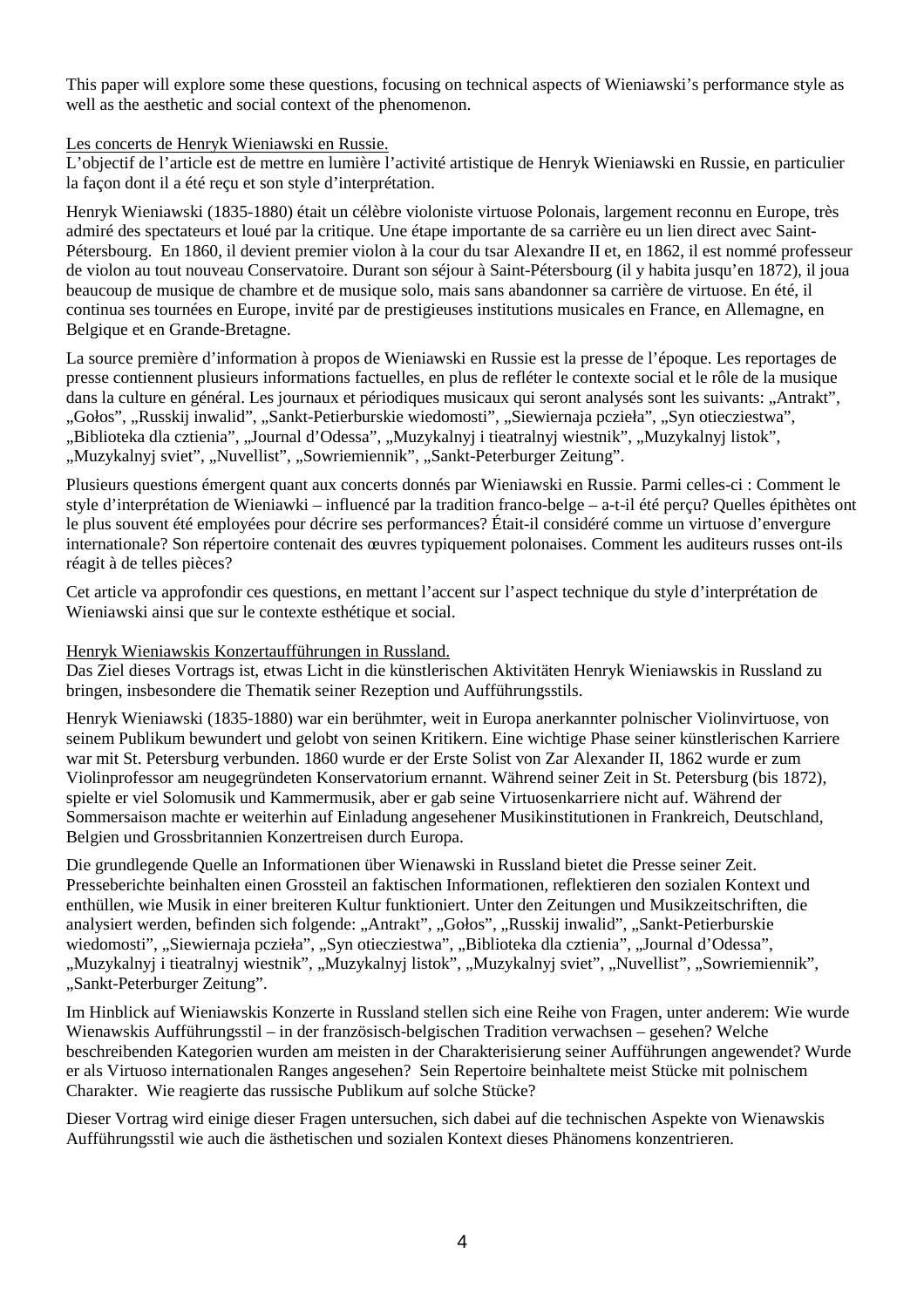### **"Konzertprogramm Austausch": Breitkopf und Härtel and the politics of cultural exchange, 1893-1941. Speaker: Rupert Ridgewell (British Library, London).**

Drawing on collections held by the British Library and the Newberry Library, Chicago, this paper will assess the scope and influence of the "Konzertprogramm Austausch" series, an initiative pioneered by the Leipzig publisher Breitkopf und Härtel in 1893 that continued uninterrupted until the early years of the Second World War. Designed to promote current awareness of concert repertories via the circulation of concert programmes among concert managements in Germany and abroad, the series offers an unrivalled overview of concert life during a period of extraordinary change in society, exemplifying the proven value and research potential of concert programmes as primary source material. The series also bears scrutiny as as an agent for change in its own right, as the circulation of information acted to promote and disseminate new repertories, thereby bridging the transition between the preaudio era and the advent of commercial recording and broadcasting.

### "Konzertprogramm Austausch": Breitkopf und Härtel et la politique des échanges culturels, 1893-1941.

S'appuyant sur les collections de la British Library et de la Newberry Library de Chicago, cet article évaluera l'envergure et l'influence de la série "Konzertprogramm Austausch" , une initiative de l'éditeur de Leipzig, Breitkopf und Härtel qui durera de 1893 au début de la seconde Guerre mondiale. Destinée à promouvoir le répertoire de concert courant via la circulation de programmes de concerts dans le milieu musical en Allemagne et à l'étranger, cette série donne un aperçu inégalé de la vie musicale durant une période de changements importants dans la société, exemplifiant ainsi la valeur et le potentiel de recherche des programmes de concerts comme source primaire d'information. Cette série est aussi en elle même un agent de changement, puisque la circulation de l'information permet la promotion et la diffusion de nouveaux répertoires, faisant ainsi le pont entre l'ère "préaudio" et les débuts de l'enregistrement sonore et de la radiodiffusion commerciale.

# "Konzertprogramm Austausch": Breitkopf und Härtel und die Politik des Kulturaustauschs, 1893-1941.

Dieser Vortrag wird, basierend auf den Sammlungen der British Library und Newberry Library, Chicago, die Breitweite und den Einfluss der "Konzertprogramm Austausch"-Reihe des Leipzigers Verlegers beurteilen. Diese Reihe war von Breitkopf und Härtel 1893 ins Leben gerufen worden; sie dauerte ununterbrochen bis in die ersten Jahre des zweiten Weltkriegs an. Es war vorgesehen, das derzeitige Bewusstsein von Konzertrepertoires über die Verbreitung von Konzertprogrammen zwischen Konzertagenturen in Deutschland und im Ausland zu fördern. Die Reihe bietet einen unvergleichlichen Überblick über das Konzertleben während einer Zeit besonderer Veränderungen in der Gesellschaft. Sie ist so ein Beispiel für den nachweisbaren Wert und das Forschungspotential von Konzertprogrammen als Primärquellenmaterial. Die Reihe besteht auch die Überprüfung als ein Wegweiser des Wandels, da die Verbreitung der Konzertinformationen auch die Förderung und Verbreitung neuerer Repertoires mit sich brachten und so die Zeit zwischen der Vor-tonträger Ära und dem Beginn der kommerziellen Tonaufnahmen und des Rundfunks überbrückte.

# **Monday June 28 14.00 – 15.30**

# **RESEARCH ON MUSIC COPYISTS FROM THE 18TH AND 19TH CENTURIES Presented by the Bibliography Commission. Chair: David Day (Brigham Young University, Provo, UT).**

### **The Dresden music copyists of the Saxon Court ca.1720-ca.1840 Speaker: Ortrun Landmann (Dresden)**

This paper underscores the research that the author presented in a digital publication in 2009, entitled *"Über das Musikerbe der Sächsischen Staatskapelle. Drei Studien zur Geschichte der Dresdner Hofkapelle und Hofoper anhand ihrer Quellenüberlieferung in der SLUB Dresden* (On the Musical Heritage of the Saxon Court: 3 Studies on the History of the Dresden Court Orchestra and Opera, based on SLUB Dresden's original source documentation)". This can be accessed via the OPAC of the Sächsischen Landesbibliothek – Staats- und Universitätsbibliothek Dresden (SLUB; RISM-Sigle D-Dl) searchable by author and title. The distinctive style of Dresden copyists from 1720-1850 is documented in more than 300 images, supplemented by information about the people, about their craft, and about the historical tradition of their written music.

The long-time tradition of writers of the Saxon Court, which called for both an elegant, clean script and a knowledge of music theory (this so that they could catch mistakes in the original copies and avoid mistakes in future copies), makes for a certain peculiarity which manifests itself in recognizable distinctive hands.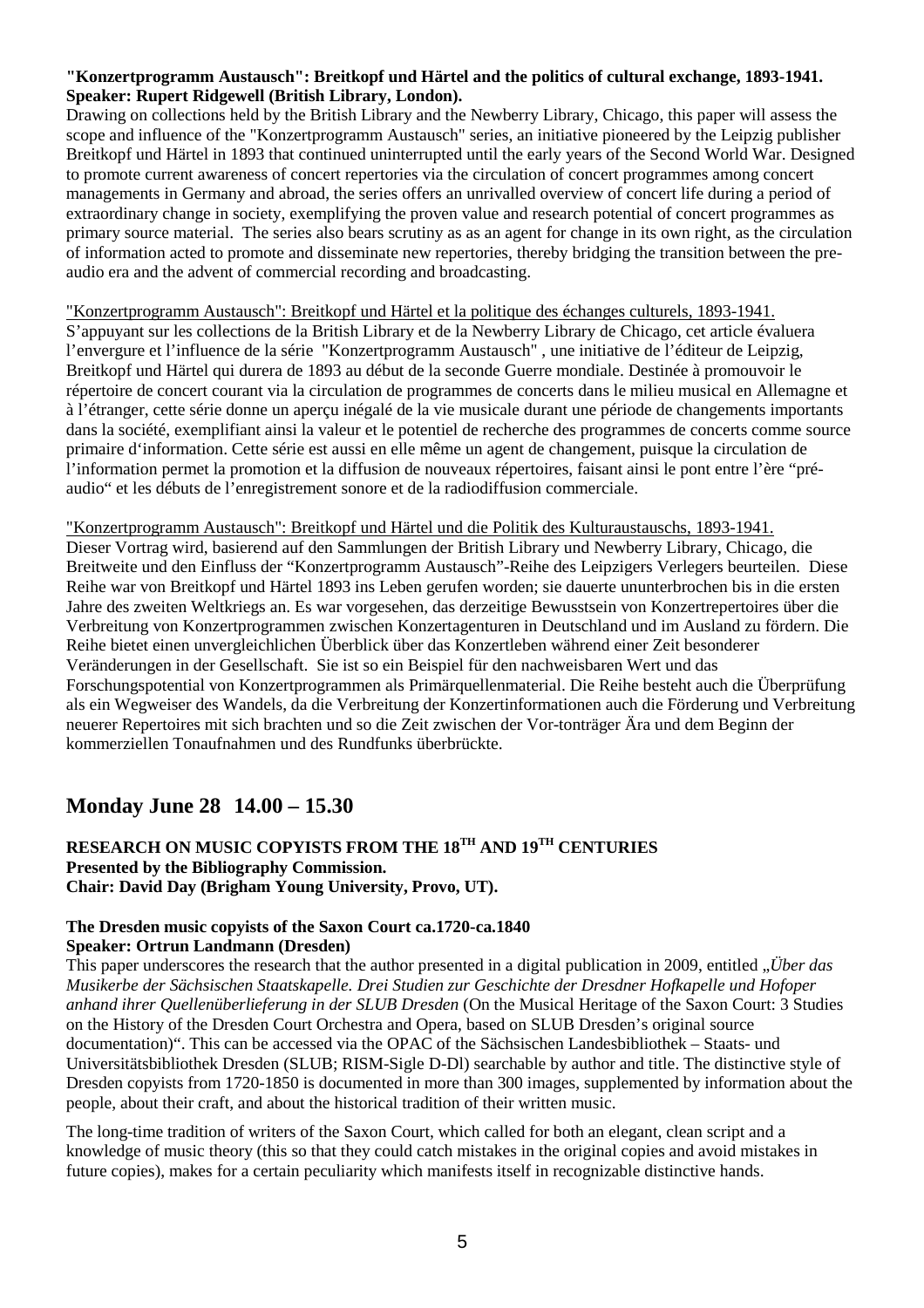Manuscripts from Dresden, especially from the  $18<sup>th</sup>$  Century, that were popular in their own time as well as at the start of the historic collection movement, can be found in many of the libraries and music archives of Europe today, as well as occasionally in the U.S.

Now with the possibility of recognizing these transcripts and attributing them to their respective writers (i.e. with the help of the available images), watermark investigation is no longer the only way to determine a Dresden original signature.

### Bemerkungen zu den Dresdner Hofnotisten 1720-1850. Abstract

Diesem Referat liegen Ermittlungen zugrunde, die Verfasserin 2009 in einer digitalen Veröffentlichung vorgelegt hat: *Über das Musikerbe der Sächsischen Staatskapelle. Drei Studien zur Geschichte der Dresdner Hofkapelle und Hofoper anhand ihrer Quellenüberlieferung in der SLUB Dresden*. Zu finden im OPAC der Sächsischen Landesbibliothek – Staats- und Universitätsbibliothek Dresden (SLUB; RISM-Sigle D-Dl) unter Autor und Titel und von dort aus direkt zugänglich.

Mehr als 300 Abbildungen dokumentieren das Schriftbild von Dresdner Hofnotisten der Zeit 1720-1850, ergänzt durch Angaben zu den Personen, zu ihrer Arbeitsweise und zur Überlieferungsgeschichte der von ihnen geschriebenen Musikalien.

Die lange Dresdner Tradition fest angestellter *Hofnotisten*, von denen außer einer schönen, deutlichen Schrift auch musiktheoretische Kenntnisse verlangt wurden, damit sie Fehler der Kopiervorlage verbessern und neue Fehler vermeiden konnten, stellt eine gewisse Besonderheit dar und äußert sich auch in wiedererkennbaren Schriftbildern.

Dresdner Kopiaturen besonders aus dem 18. Jahrhundert, die schon zu ihrer Zeit, aber auch seit Beginn des historisch interessierten Sammelns weite Verbreitung fanden, sind heute in vielen Bibliotheken und Musikarchiven Europas zu finden, vereinzelt auch in den USA.

Durch die Möglichkeit, die Schriften – z.B. mit Hilfe der nun vorliegenden Abbildungen – zu erkennen und konkreten Schreibern zuzuordnen, bietet die Wasserzeichen-Untersuchung nicht mehr die alleinige Grundlage für das Feststellen eines Dresdner Ursprungs von Notenhandschriften.

## **A bibliographic survey of research on music copyists.**

**Speaker: Briana Hurst (Brigham Young University, Provo, UT).** (no abstract)

#### **An interactive index of music copyists: current design and future prospects Speaker: Lindsay Weaver (Brigham Young University, Provo, UT).**

This paper presents two online, prototype systems designed for documenting, identifying, and comparing music copyist hands in manuscripts found at Brigham Young University, the Ira J. Brilliant Center for Beethoven Studies, and the University of California, Berkeley. The paper will briefly survey existing online endeavors focusing on copyists and the importance of this field in musicology. The visual nature of working with copyist hands is discussed as well as the resulting implications this has on designing systems meant for copyist documentation. The merits and disadvantages of a database system versus a wiki system will conclude the paper.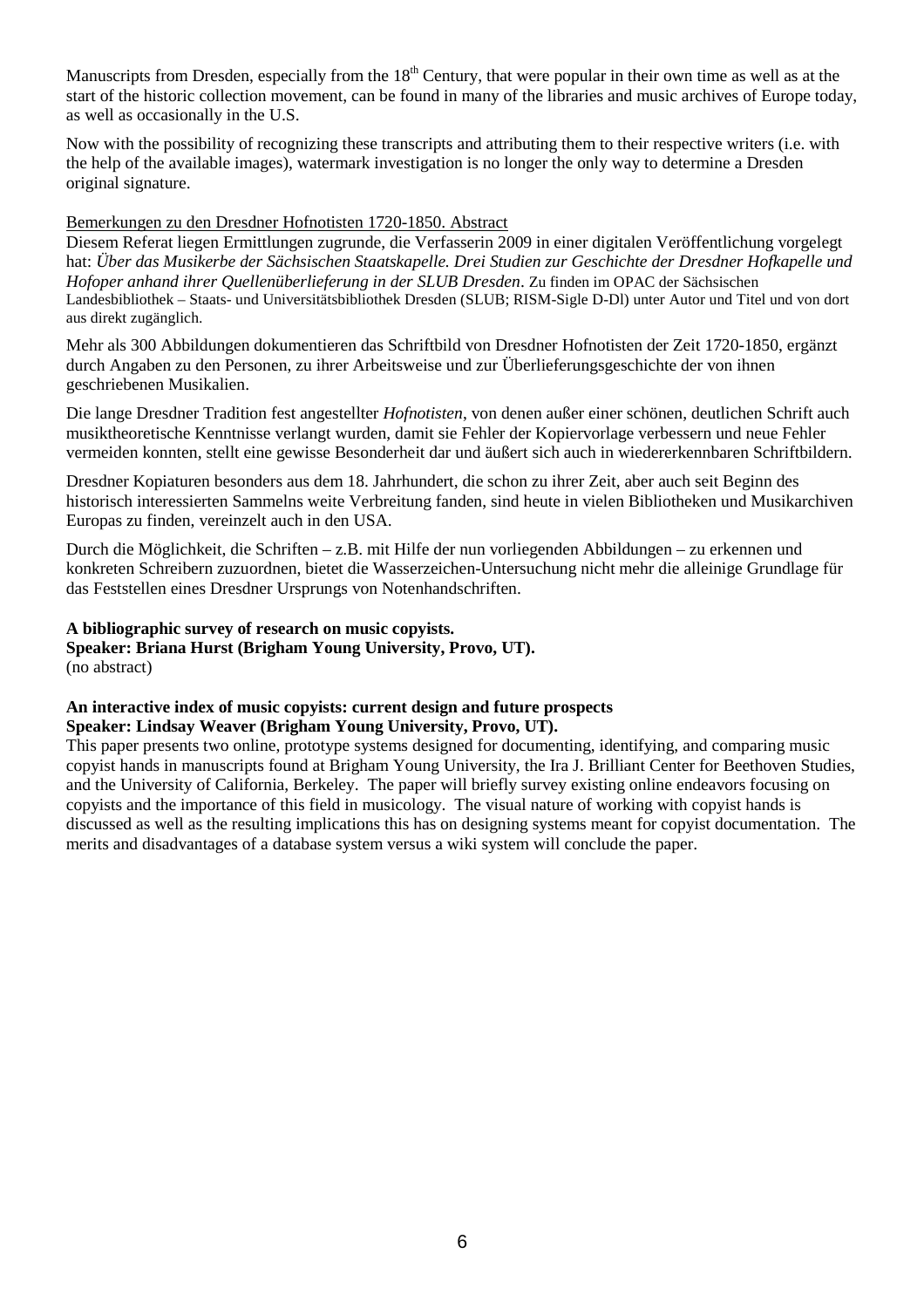# **Tuesday June 29 09.00 –10.30**

### **PLENARY SESSION: THE FUTURE OF IAML Moderator: James P. Cassaro (University of Pittsburgh, PA).**

## **Position Paper 1: Future of IAML Michael Fingerhut (Paris, 19/03/2010, revised 01/04/2010 2/3**

My personal involvement with IAML started in 2000, when I attended the Edinburgh conference. I had been heading the IRCAM Multimedia Library for five years with a professional background quite remote from the library world, being trained as a mathematician and a computer scientist. I feel this is necessary to posit at the outset, as my qualifications and experience, and thus my opinions, will probably not reflect those of the majority of IAML members. In order to structure my thoughts, I have used a mind map of which parts are included here.

The music world is now different from the times when IAML's aims were drafted (although, being quite general, they still express very valuable aims): due to the emergence of digitization and networking, "real" libraries have seen their budgets slashed (reduction of personnel, of acquisitions) so as to be redirected to digitization; online music (i.e., sound) has become so prominent as to affect the recording industry on the one hand and the perception of the usefulness of music libraries on the other hand ("if music is just sound, and sound is online, who needs music libraries (1)"), some of which are losing their independence (and sometimes their personnel) and become integrated to various extent in general-purpose libraries; search engines have changed the way people look for information (full text search in records and, if available, contents) (2).

One of the consequences is that the role of bibliographic control (aim #7, see chart below) has shifted in more than one way. It takes a larger place in the back (so as to help provide semantic links to the emerging search engines) rather than explicitly at the search level. Additionally, it is becoming increasingly shared (e.g., the VIAF project, but also, more recently, the International Standard Name Identifier) so as to allow for an easier online sharing of information (3) by computers (see Linked Data). This has also impacted the exchange formats for digital records and communication protocols (aim #5).



"Information" is the key word rather than "resources", as the latter suggests only digital contents (4), while most of the "information" regarding music is not digitized and probably won't be in a foreseeable future (rights, technology), a position IAML must defend if we want to avoid encouraging the opinion that anything that is not available on the internet does not exist, and that human mediation (the librarian) has lost his "usefulness" now that direct access is possible (see aim #2). At the same time, IAML should aim to encourage digitization, online distribution and digital preservation of various kinds of music material by its members (this should fall under an extended aim #4) by a variety of actions, including (but not limited to) lobbying for the rights to do so, participating in boards and steering committees of international digitization projects (IASA is a member of the Board of Europeana), informing its members of interesting developments they should be attuned to (5), draw their attention to calls for projects they could submit to, etc. In addition, IAML should take affirmative action regarding large,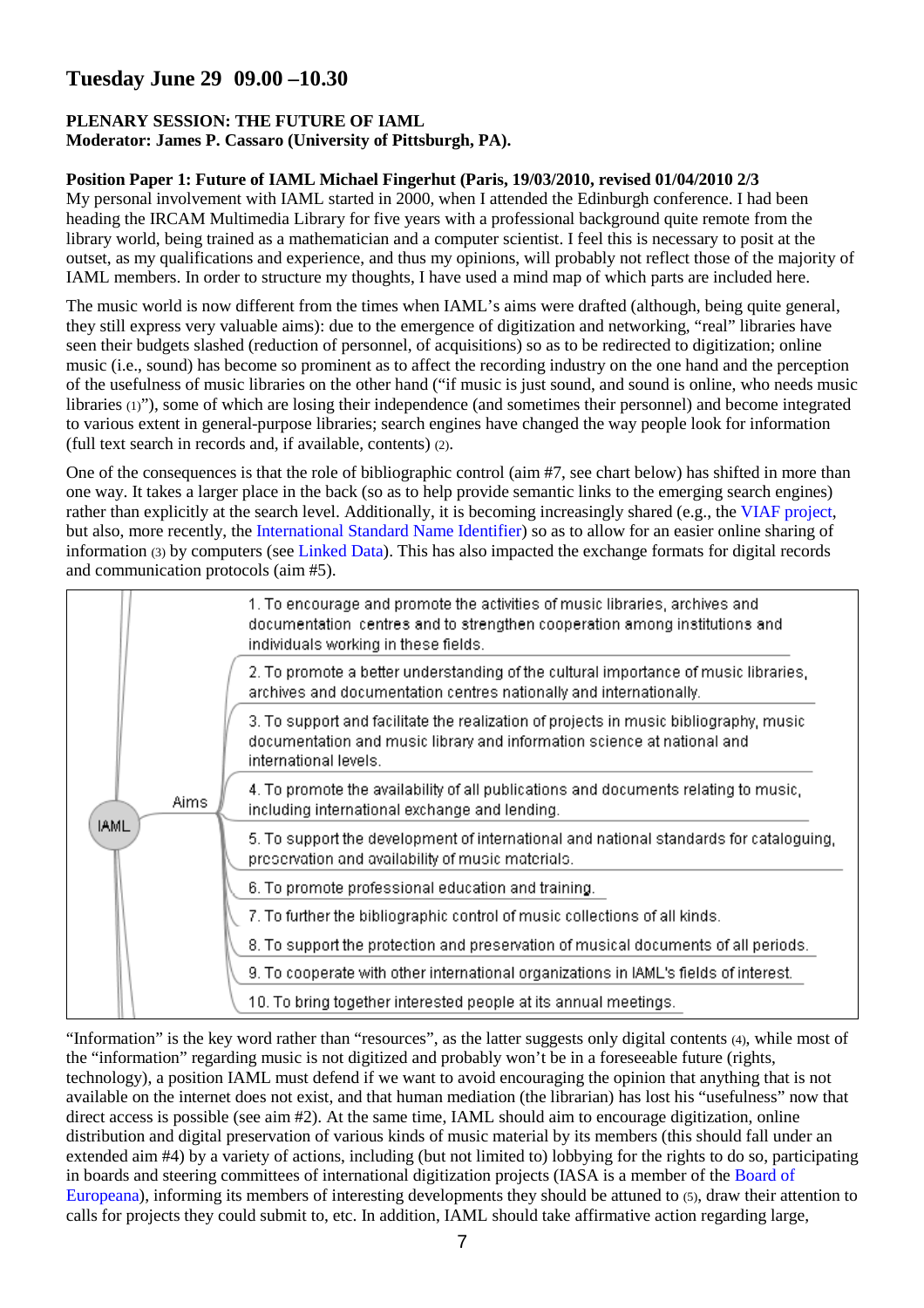general purpose, digital library projects such as Europeana, so as to ensure that music material, if made available that way, be properly described and documented (6).



Regarding preservation (goals #5 and #8), attention should also be given to digital preservation of music material, and long-term planning to digitize as quickly as possible so as to put online as much material as possible. Standards and projects exist in this domain as well (e.g., CASPAR and PrestoSpace) , in which IAML should have an observer's role, at least, if not more.

All these directions imply further strengthening the ties with other professional associations (aim #9) which complement each other and when relevant and possible, work on common projects (conferences, publications, lobbying, etc.). This is particularly important with the emergence and/or continued existence of organizations on related domains of activity: as it is becoming increasingly difficult (financially and time-wise) to be a member of several such ones (7), membership may stagnate or dwindle, in countries where the alternatives are viable and appear more attractive for one reason or another. In some cases, national branches should do well to attempt to join forces (8) rather than to fight.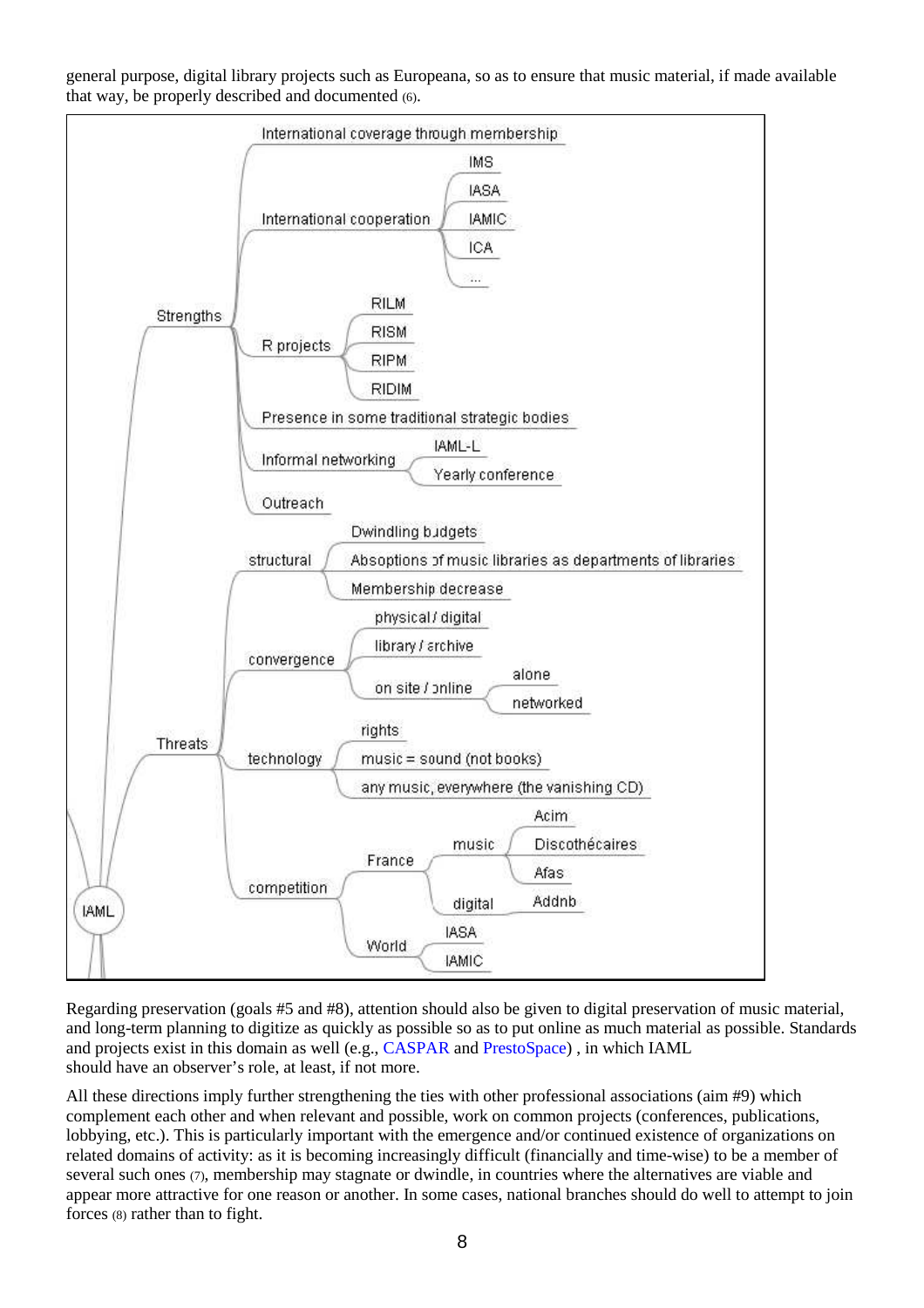Professional education and training (aim #6) are ever more needed in this increasingly quickly shifting world. Some branches have developed interesting courses (as the latest newsletter reports), yet if anyone coming to the IAML website in order to learn about this topic, he would have a hard time finding useful, collected information: there is simply not an entry in any menu nor a page dedicated to this topic; there is deep down the page for the Service and Training Commission, which provides links to other pages with reports, but not e.g. a current, centralized list of available courses organized by IAML branches.

The web site is one of the communication means of IAML and the one most visible to the outside world. As it is currently structured, it is mostly modeled after the organizational *structure* of IAML rather than after the important *domains and topics* IAML strives to encourage, promote and support (standards, protocols, education and training… recommendations, resources…). In my opinion, it should thus be turned upside-down so to speak, and be functionally restructured so as to act as a resource center, a clearing house for the rich activities of IAML and its components. This does not mean throwing away information, but reorganizing it so as to provide quick and easy access to it: think of the end user, who is not necessarily interested in IAML *qua* organization, but in its practical productions and activities. As a result, it may end up being better indexed by search engines (9).

Similarly, the structure of the yearly conference should continue evolving towards ones in which sessions are clearly topical (as it is increasingly becoming the case) rather than structural, and, at joint conferences, a stronger integration of both programs. It would be of value to have yearly collected, well-identified proceedings of the papers (i.e., not the reports, which may appear in *Fontes,* in the *Newsletter,* or in some section of the web site) which were presented (10) at each conference. At least, there should be a searchable cumulative list (better: database) of bibliographic references (titles, authors, abstracts…) of these papers on the IAML website, as many web sites of the past (and also recent past) have disappeared along with their program.

While these contents, and others, should be available through the IAML international archive, its page seems quite outdated, as it does not have many entries past 2000; moreover, it is a paper (and audio: a few cassettes…) archive, and so does not archive the IAML website nor those of its past conferences. An organization whose aims include archival and preservation should do better than that…

The IAML mailing list is another useful tool, yet somewhat underused. In addition (unless I am wrong, but I can't find on the IAML web site any information about it), its archives are not searchable, which is a pity.

As to the structure of IAML, it seems to me that the formal distinction between branches, commissions, subcommissions and committees could be somewhat simplified, as well as the working groups vs. projects. More importantly, some are dormant during the year for a variety of reasons (e.g., having to defer key decisions to the General assembly; lack of time and means for the members to collaborate during the year, etc.) and should either be given means and incentives to fulfill their charter or propose alternative ways to do it. It may be the case that the IAML WGs don't have the resources to run projects, e.g., the development of an AMA search point, or of a music ontology, without specific outside support (Mellon, the EU, etc.). In this case, it might be a better strategy to aim for a more modest but not less useful goal, that of editing and publishing relevant documents (guidelines, recommendations, surveys) which would be of use for the members, and, for larger projects, look for resources as one of the first steps of embarking on them.

1 And libraries in general? Watch this video (to the end, it is worth it).

3 Ontologies are one of the important aspects of this general trend, however the IAML Music Ontology Working Group has not made much practical advance on this issue, as well as that on the Access to Music Archives, which aims at establishing crossbase search among databases holding music material, much in the spirit of online information sharing.

<sup>2</sup> While this may sound like the Taiga Provocative Statements, it is not meant to, on many points.

<sup>4</sup> I.e., audio and text files and the like, and *not* bibliographic records with no attached online contents. This is how Europeana is designed.

<sup>5</sup> This is, e.g., what IASA has successfully been doing though the special publications of its technical committee on standards, recommended practices and strategies.

<sup>6</sup> Currently, Europeana has only four types of documents: text, still image, moving image, sound. Music scores, music sound recordings and other music resources are perforce not identified as such. Other large portal projects, initially geared to still images of museum material, do not identify correcly music material (e.g., "Symphony n° 1", but with not even a composer's name…).

<sup>7</sup> IASA and IAMIC, for one. In France, ACIM, Discothécaires, AFAS… In the US, the MLA.

<sup>8</sup> Which is what IAML-US and MLA are considering doing.

<sup>9</sup> I.e., with a higher relevance.

<sup>10</sup> This might imply putting in place an editorial committee so as to ensure the final result is of reasonable quality; either before the conference (and then maybe imply a selection/rejection mechanism for papers) or only afterwards, as a condition for publication in the proceedings.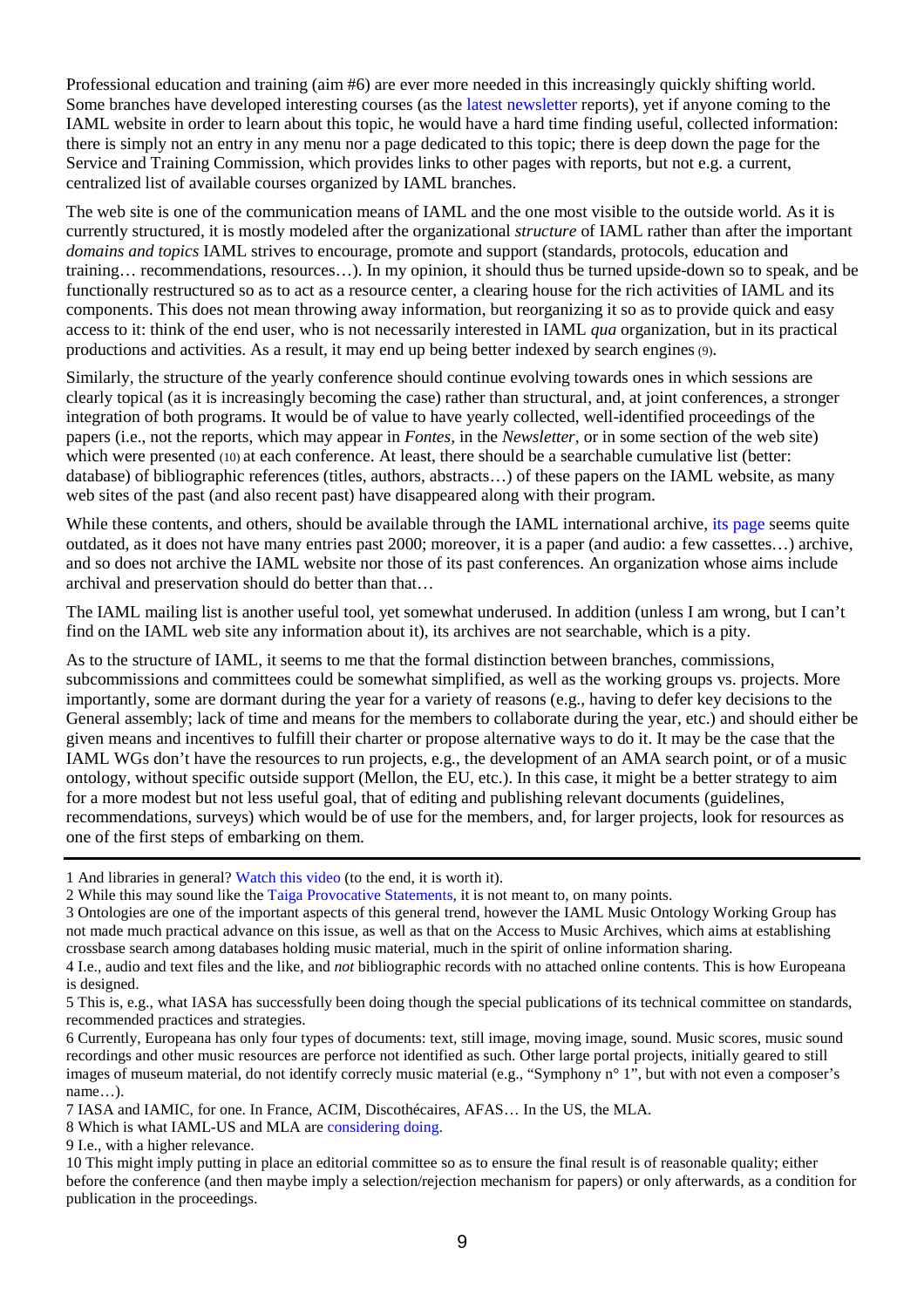## **Position Paper 2: Siren Steen (Norwegian Branch)**

### *The times they are a-changin'*

There are several challenges in the library world: handling information-systems and digital content are the two most important ones. We should not lose sight of librarianship, but we have to turn our heads around to meet the demands of the new information needs that society is asking of us. This is a very general observation indeed, but as music production, presentation, and publishing are the fields with the most rapid growth on the Internet, their connection to the IAML community is even stronger.

The main change in all libraries over the last decade is the Internet. This change is as noticeable in the university library as in the public library. The library world has reacted differently to the fact that our patrons use the library in a more varied way now than just five years ago. As such, the library community has been a leader in using and organizing new services.

Many librarians feel their patrons are better acquainted with modern information science than they are themselves. A goal for most libraries just a few years back was to have enough computers to meet patron demands. Today, the use of small laptops, iPads, and cell phones as devices to gather and enjoy information is rapidly increasing.

IAML should indeed see it as a major task to help navigate services on the Internet. For example, suggestions databases that offer music scores for downloading; what are the best vendors for buying music scores, sound recordings, and other digital resources and websites. Many librarians have excellent skills in these areas, others have none. IAML can be a moderator, to arrange the information it considers best suited for the different types of libraries. This kind of practical help has many benefits. The most important is the training of all our members to be able to use state-of-the-art information resources, and thus giving our patrons the best service we can. Likewise it is vital to put a pressure for us to stay on top of these matters, in order to prove that libraries matter, and that the Internet needs professionals to help organize it.

A huge global debate these days concerns the downloading of music—whether stealing or buying it. Every music library meets this challenge in a different way, but IAML should be in the forefront of the debate. IAML could, as one tool to address this issue, create a survey of what is going on in the different countries concerning this topic. Another suggestion is to describe how some countries have met this challenge: Are there any government answers? What kinds of databases do libraries purchase to offer to their patrons? Etc.

Another topic that I personally would like to see created as a joint effort is about music library equipment and how one goes about outfitting a music library with state-of-the-art resources. Creating an idea-bank might help us all.

### *Time after time* **– The IAMLs meet every year…**

People born after 1968 will be able to analyze both popular and classical music. Academia in 2010 is likely to embrace studies on popular culture in the same way it embraces studies within the old established culture. In my opinion, it is vital that IAML reflect this variety of musical interests in its conferences. We know that the membership of our organisation is declining. One way to attract new members is to include all kinds of music in our conferences. The great variety of important musical genres is addressed only to a modest degree at our IAML conferences.

Good speakers, good and surprising keynote-speakers, well informed moderators with guts to provoke are elements that I think will vitalize the annual conferences.

The Danish/Norwegian proposal from some years back listed five areas where we saw potential for modernisation: extended use of electronic communication, including *Fontes artes musicae* as an electronic journal; similar electronic procedures for elections of the IAML Board, as well as for officers of branches and subject commissions (highly relevant topics and qualified speakers would make it easier for members to find money to attend our conferences.); meeting frequency was proposed to be every two years—again a matter of reducing expenditures, as electronic communication would secure activities in between meetings; reducing the number of official languages also is a way of cutting expenditure and making IAML more efficient.

These points are still valid in my opinion. This initiative was met with an overwhelming negative response when published on IAML-L. Never before (or after) has the list had so many contributions from so many different members of our organisation. This kind of interest and involvement is what IAML needs! Provocative and stirring proposals that will turn minds and give vital input to the organization.

The IAML Board should be more active in provoking or informing IAML-members: tell us what they are doing, working on, and comment on all the on-going projects within the working-groups.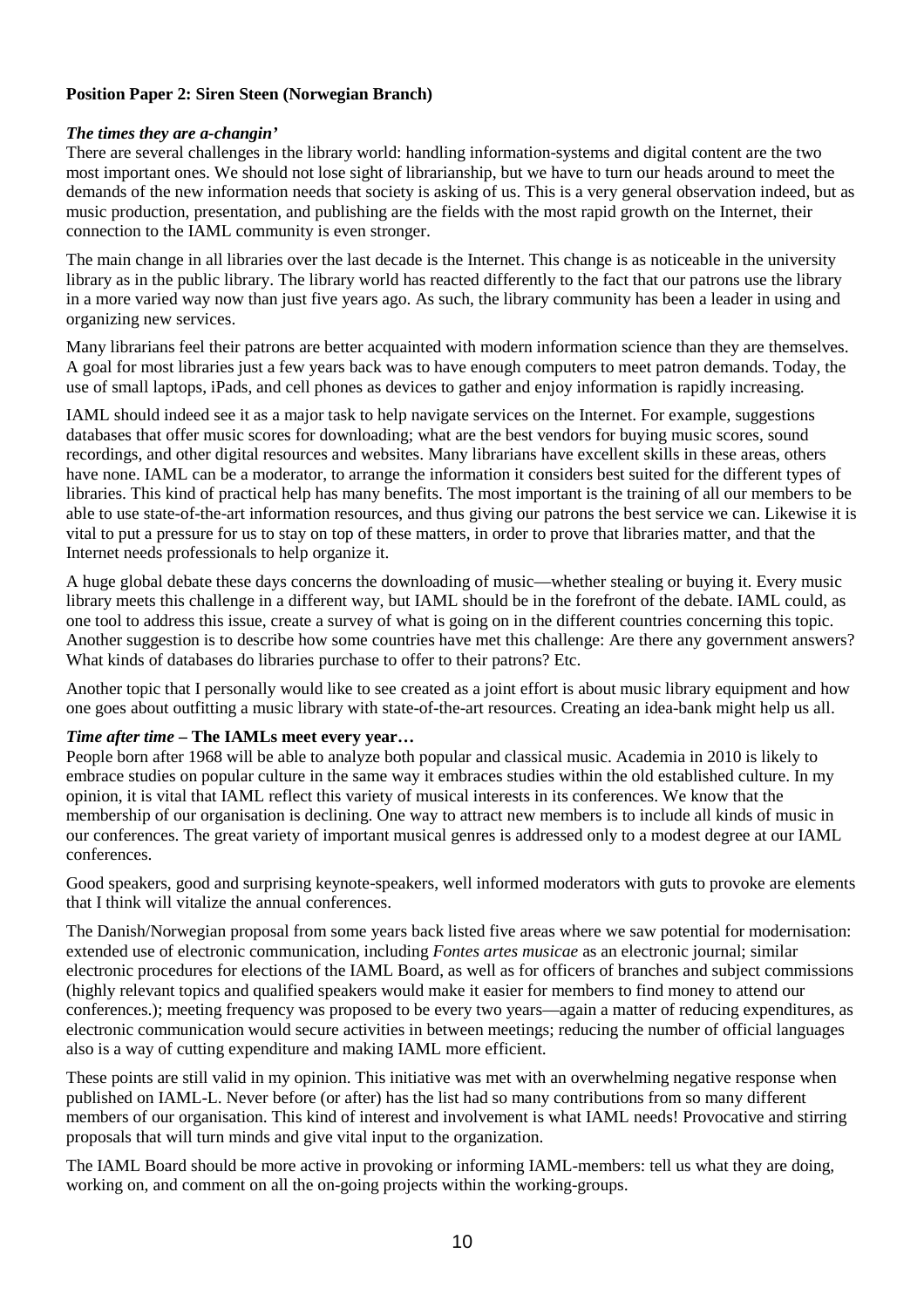## *Gold digger*

**To me metadata is the gold reserves of libraries.** I know there are different views on this, but I am firmly convinced that the more authorised metadata we can produce, the more our collections will be accessed on the Internet. IAML can take the initiative to inform us and encourage countries that are not there to participate in the VIAF-project (Virtual International Authority File).

Linked data is one issue. Another is developing multi-lingual thesauri or ontologies for the Web. IAML should lead the way and inform its members on these topics in a simple and straightforward way, not just by giving away URLs to interesting projects, but to digest and disseminate information to its members. Maybe IAML should find and pay a person to overlook and inform us on these matters as well as on the digital content I mentioned earlier, and give us advice. Our professional world is changing as you read this; we need to know about the changes that affect us much more quickly. Not everything should be the subject of a working group, whose efforts are often very slow. This is not a criticism of the good work that has been accomplished by the working groups, but the rapid change around us requires a different way of working together, other than meeting once a year to discuss yesterday's paper.

For many years to come, libraries worldwide will have the task to guide people to the best information resources on the Internet. This need will decline, but it will take time. We should make our collections and services as visible and accessible as possible on the Internet, and, for me, IAML is the natural choice to give the best advice to its members.

IAML should coordinate some of the very good music librarianship education programs, so that we all know about the best and most common ones. For example, look at what the UK & IRL branch has done in the field; look to what is done in The Netherlands; maybe some of these courses could be translated.

In Norway we have an ongoing revision of subject headings lists. The old list dates from 1993 and the Norwegian Branch of IAML took the initiative to revise this useful tool. Members in the revision group came from the national library, public libraries, commercial library suppliers, and music colleges. This has been a fruitful collaboration, and a working group consisting of this mixture of personnel produces high expectations within the different library environments. This g roup also has contact with music instrument museums in Norway, the classification practitioners, the suppliers of the different library systems, and the official linguistic body in Norway.

It is stimulating and important to show that music libraries can take a leading role within the library world. IAML as an organization should be much more active in this respect.

# **Tuesday June 29 11.00 - 12.30**

## **VOXPOP**

**Presented by the Public Libraries Branch. Chair: Hanneke Kuiper (Public Library, Amsterdam).** 

## **The category of popular music in Russia.**

## **Speaker: Alexander Naumov (Moscow State P.I. Tchaikovsky Conservatory).**

Popular music and its role in the modern world is a complex task. The scientific discourse of this phenomenon includes studies of culture, sociology, psychology and history. This matter is rarely being reviewed by musical experts, and in this regard Russian musical theory is lacking in terminology required for modern music description. First of all academic musicians attach low heuristic value to mass culture products. This fact deprives them of impartiality. From the subjective point of view of the present article's author, the major issues here may be defined as follows:

- 1. The problem of merger of popular music with the aggressive phonosphere of the beginning of the  $21<sup>st</sup>$  Century and its constant psychic pressure;
- 2. Correlation of "song culture" with "dance culture" in the scope of Russian folk and academic traditions;
- 3. The problem of axiological evolution of mass conscience related to the so-called "brand-aesthetics";
- 4. The problem of reduction of graphical inscription in popular music; as a result the decrease of the importance of interpretation as a phenomenon;
- 5. Revision of the attitude to the acoustic timbres in view of the simplification of other means of musical expression.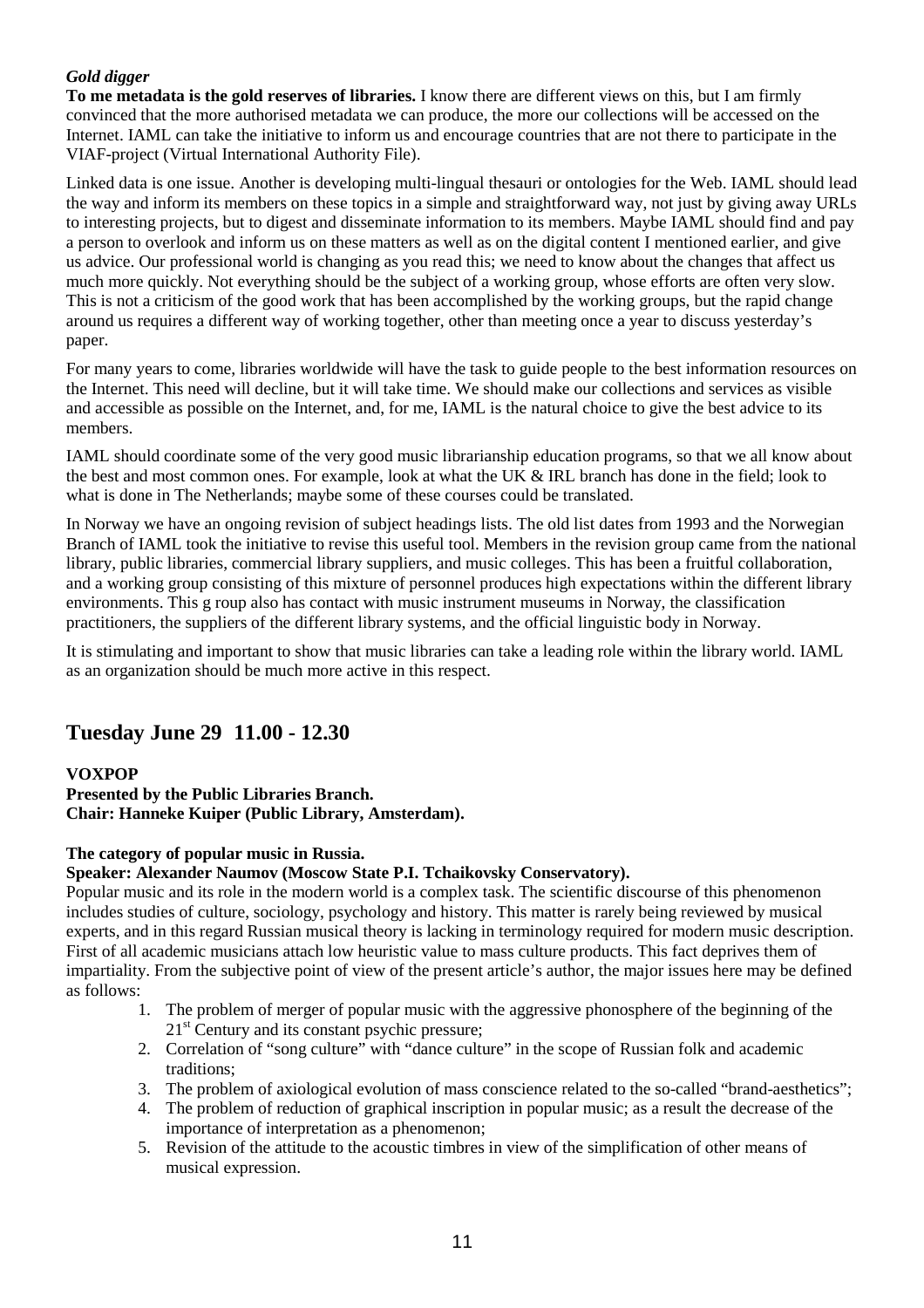## Zur Kategorie der populären Musik im heutigen in modernem Russland

Die populäre Musik und ihre Rolle in der heutigen Welt sind ein komplexes Problem. Im wissenschaftlichen Diskurs zu diesem Themenfeld vereinigen sich Kulturwissenschaften, Soziologie, Psychologie und Geschichtswissenschaften. Die Musikwissenschaftler untersuchen diesen Gegenstand selten und die russische Musiktheorie verfügt über fast keine Begriffe für seine Beschreibung. Die Musikwissenschaftler sehen an erster Stelle den niedrigen heuristischen Wert der Werke der Massenkultur und verlieren so ihre Objektivität. Vom subjektiven Standpunkt des Autors dieses Aufsatzes aus sind die wichtigsten Forschungsfragen die folgenden:

- 1. Die Verbindung der populären Musik mit der aggressiven Geräuschumgebung des 21. Jahrhundertes und ihr ständiger Einfluss auf die Psyche der Menschen.
- 2. Die axiologische Evolution des Publikumsbewusstseins in Zusammenhang mit der sogenannten "Brand-Ästhetik".
- 3. Das Verhältnis der "Lieder-Kultur" und der "Tanz-Kultur" im Kontext der nationalen Folklore-Tradition und der akademischen Musik-Tradition.
- 4. Der Bedeutungsverlust des grafischen Textes in der populären Musik und in Zusammenhang damit der Bedeutungsverlust der Interpretation.
- 5. Die veränderte Bewertung der Kategorie der akustischen Tonfarbe vor dem Hintergrund der Primitivisierung anderer Mittel des musikalischen Ausdrucks.

### La catégorie de la musique populaire en Russie contemporaine.

La musique populaire et son rôle dans le monde actuel est un problème complexe. Dans son discours scientifique se marient la culturologie, la sociologie, la psychologie, l'histoire. Les musicologues se penchent rarement sur ce sujet et donc la théorie musicale russe possède peu de termes pour sa description. Les musiciens académiques trouvent surtout que la valeur euristique des réalisations de la culture de masse est négligeable. Ce fait les prive d'objectivité. Selon le point de vue subjectif de l'auteur de cet article, les problèmes essentiels ici sont les suivants :

- 1. Problème de réunion de la musique populaire avec phonosphère agressive du début de XXIe siècle et son influence permanant sur la mentalité.
- 2. Problème d'évolution axiologique de la conscience publique en raison du Soi-disant «brandesthétique».
- 3. Rapport entre «culture de chanson» et «culture de danse» dans le contexte des traditions musicales folkloriques et académiques russe.
- 4. Problème de la diminution du rôle du texte graphique dans la musique populaire et, en conséquence, réduction de la place d'interprétation comme phénomène.
- 5. Changement d'attitude envers la catégorie du timbre acoustique dans le cadre de primitivisation d'autres moyens d'expression musicale.

### **The 'Chanson Francaise' (scores & sound recordings) in the Mediathèque Musicale de Paris. Speaker: Anne Le Lay (Médiathèque Musicale de Paris).**

Firstly, I will try to define the *chanson française* (French song) and to give a description of our collections with the distribution of the documents in the different departments of our library: for lending or in-house consultation. Then I will show some enhancement actions for the rare documents: digitization and exhibitions.

### The 'Chanson Francaise' (partitions et registrements) dans la Mediathèque Musicale de Paris.

Après avoir tenté de définir la « chanson française », il s'agira de faire un tableau des collections dans ce domaine et leur répartition dans les différents départements de la bibliothèque : documents en prêt ou en consultation. Ensuite, il sera expliqué les actions de valorisation de ce patrimoine : numérisation et expositions.

The 'Chanson Francaise' (scores & sound recordings) in the Mediathèque Musicale de Paris.

Nach der Definition des «französischen Chansons» befasst sich der Vortrag mit der Beschreibung der in den verschiedenen Abteilungen des Hauses aufgestellten Ausleih- und Präsenzbestände. Anschließend wird die Nutzung wertvoller Sonderbestände für Ausstellungen und zur Digitalisierung dargestellt.

### **Popular music in Japan.**

## **Speaker: Harumichi Yamada (Department of Communication Studies, Tokyo Keizai University).**

Japan has often been referred to as the second largest national market in popular music business, after the USA. This market is unique in many ways, but its most distinct character is its domestic orientation. While some Asian nations share interests in Japanese popular music to a certain degree, Japanese musicians may hardly be known in the Western world. The language barrier is the biggest factor in this, but it might not be the only one. Although almost all musical elements in modern Japanese popular music originate in the Western world, they are domesticated or re-organized to produce something quite different from their original Western counterparts. Taking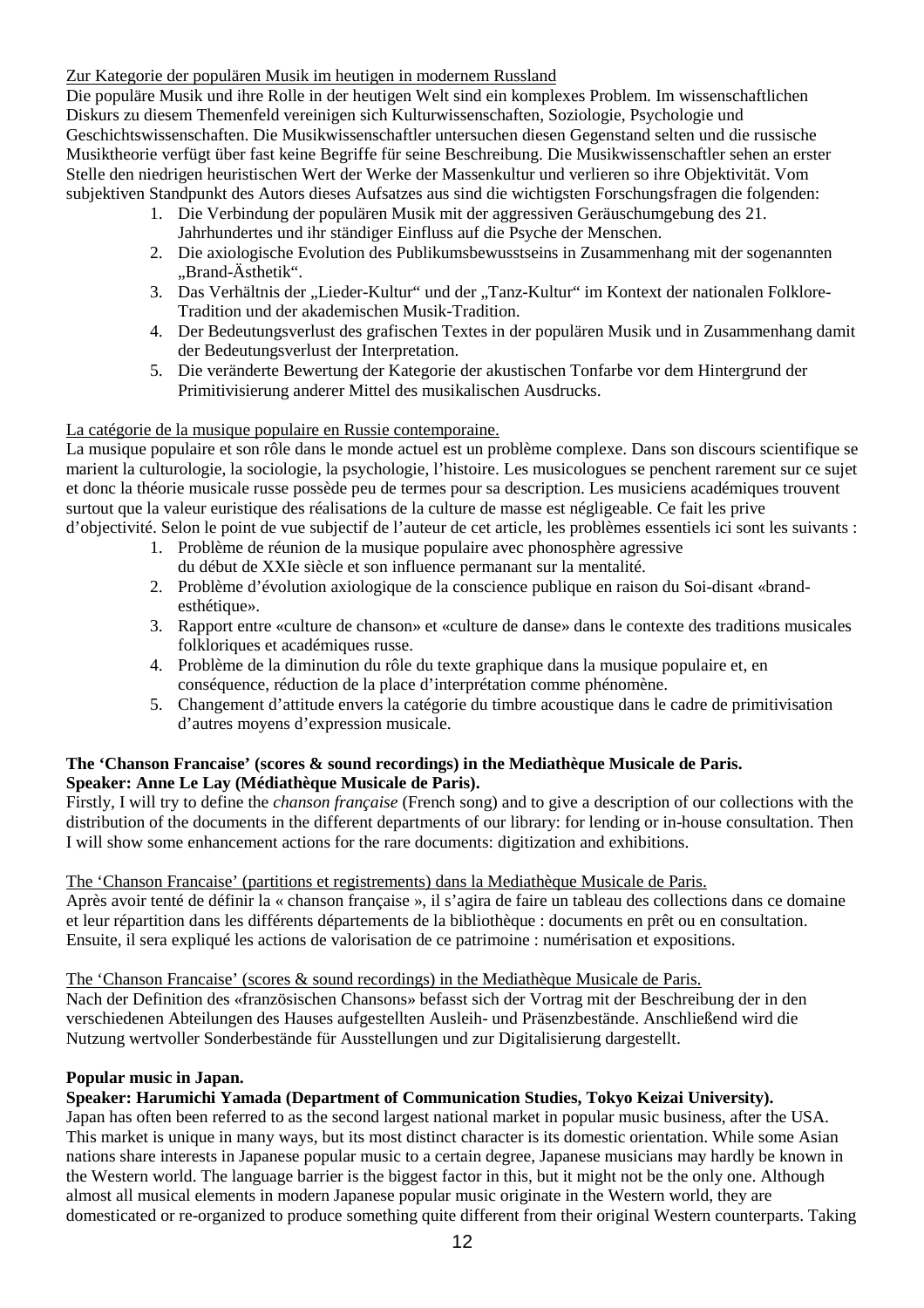cases from the history of popular music in 20th century Japan, some typical acclimatizing processes of Western music elements will be explained.

### Japanische Popmusiker.

Japan wird gleich nach den Vereinigten Staaten als der zweitgrößte Markt im Popbusiness angesehen. Als dieser verfügt über einige Besonderheiten, ist aber vor allem ein sehr auf sich bezogener, nationaler Markt. Während sich die Menschen in manchen asiatischen Staaten durchaus für japanische Popmusik interessieren, sind japanische Popmusiker in der westlichen Welt kaum bekannt. Die Sprachbarriere mag der Hauptfaktor dafür sein, wenngleich auch weitere Gründe denkbar sind. Zahlreiche Elemente moderner, japanischer Popmusik stammen aus dem Westen. Jedoch werden sie an den Nationalgeschmack angepasst und variiert, um sich von den westlichen Vorbildern zu emanzipieren. Der Vortrag erläutert diesen "Anpassungsprozess" anhand von Beispielen aus der japanischen Popmusik des 20. Jahrhunderts.

### La musique populaire japonaise

On a souvent fait référence au Japon comme le deuxième plus grand marché national de l'industrie de musique populaire, juste après les États-unis. Ce marché a des aspects uniques de plusieurs manières, mais le trait le plus distinctif est son orientation nationale. Tandis que quelques pays Asiatiques éprouvent de l'intérêt pour la musique populaire japonaise, à un certain degré, des musiciens japonais peuvent à peine être connus dans le monde occidental. La barrière linguistique est le plus grand facteur pour expliquer la situation, mais ce n'est pas la seule raison. Bien que presque tous les éléments musicaux dans la musique populaire japonaise moderne proviennent du monde occidental, ils sont adaptés ou réorganisés pour produire quelque chose de très différent des réalisations occidentales originales. À partir d'exemples tirés de l'histoire de la musique populaire au 20ème siècle au Japon, on pourra expliquer quelques processus d'acclimatation typiques des éléments musicaux occidentaux.

# **Tuesday June 29 11.00 - 12.30**

### **RUSSIAN COLLECTIONS ABROAD: THE FRENCH CONNECTION Presented by the Archive and Music Documentation Centres Branch. Chair: Marguerite Sablonnière (Bibliothèque nationale de France, Paris).**

#### **Les collections relatives aux Ballets russes de la Bibliothèque-musée de l'Opéra de Paris. Speaker: Mathias Auclair (Bibliothèque nationale de France).**

En 1979, l'exposition *Les Ballets russes de Diaghilev* de la Bibliothèque nationale met en lumière, pour la première fois, les collections relatives aux Ballets russes de la Bibliothèque-musée de l'Opéra. Elle est organisée à la suite de l'achat, en 1975, de documents provenant de Boris Kochno qui complètent un fonds déjà existant tout en lui donnant une nouvelle cohérence et une nouvelle importance. Qu'il s'agisse de copies de maquettes provenant de l'Opéra de Paris, d'archives de l'ancien directeur de cette institution, Jacques Rouché, de photographies provenant des Archives internationales de la danse ou des pièces du fonds Kochno, les collections de la Bibliothèque-musée de l'Opéra relatives aux Ballets russes figurent parmi les premières au monde, avec celles, notamment, du Victoria and Albert Museum de Londres et du Wadsworth Atheneum Museum of Art d'Hartford (Connecticut).

Le centenaire de la première saison des Ballets russes à Paris (2009) suscite de nombreux événements dans le monde entier. Un programme de recherche mené sur six ans par la Bibliothèque nationale de France et l'organisation d'une exposition à la Bibliothèque-musée de l'Opéra sont l'occasion de réfléchir aux spécificités du fonds et aux moyens de le valoriser de façon originale.

### The Ballets Russes Collection of the Bibliothèque-musée de l'Opéra (Paris).

In 1979 the exhibition « Les Ballets russes de Diaghilev » at the Bibliothèque nationale de France showcased the Ballets Russes Collection of the Bibliothèque-musée de l'Opéra (Paris) for the first time. This exhibition was organised after the acquisition in 1975 of the Boris Kochno Collection. The holdings relating to the Ballets Russes at the Bibliothèque-musée de l'Opéra are, together with the collection of Victoria and Albert Museum in London and the Wadsworth Atheneum Museum of Art in Harford (Connecticut), among the richest in the world. The centenary of the first season of the Ballets Russes in Paris (1909) was celebrated by many institutions. A 6 years research programm and the exhibition organised in the Bibliothèque-musée de l'Opéra (2009-2010) provide a rare opportunity to reflect on the collection and how it could be publicised.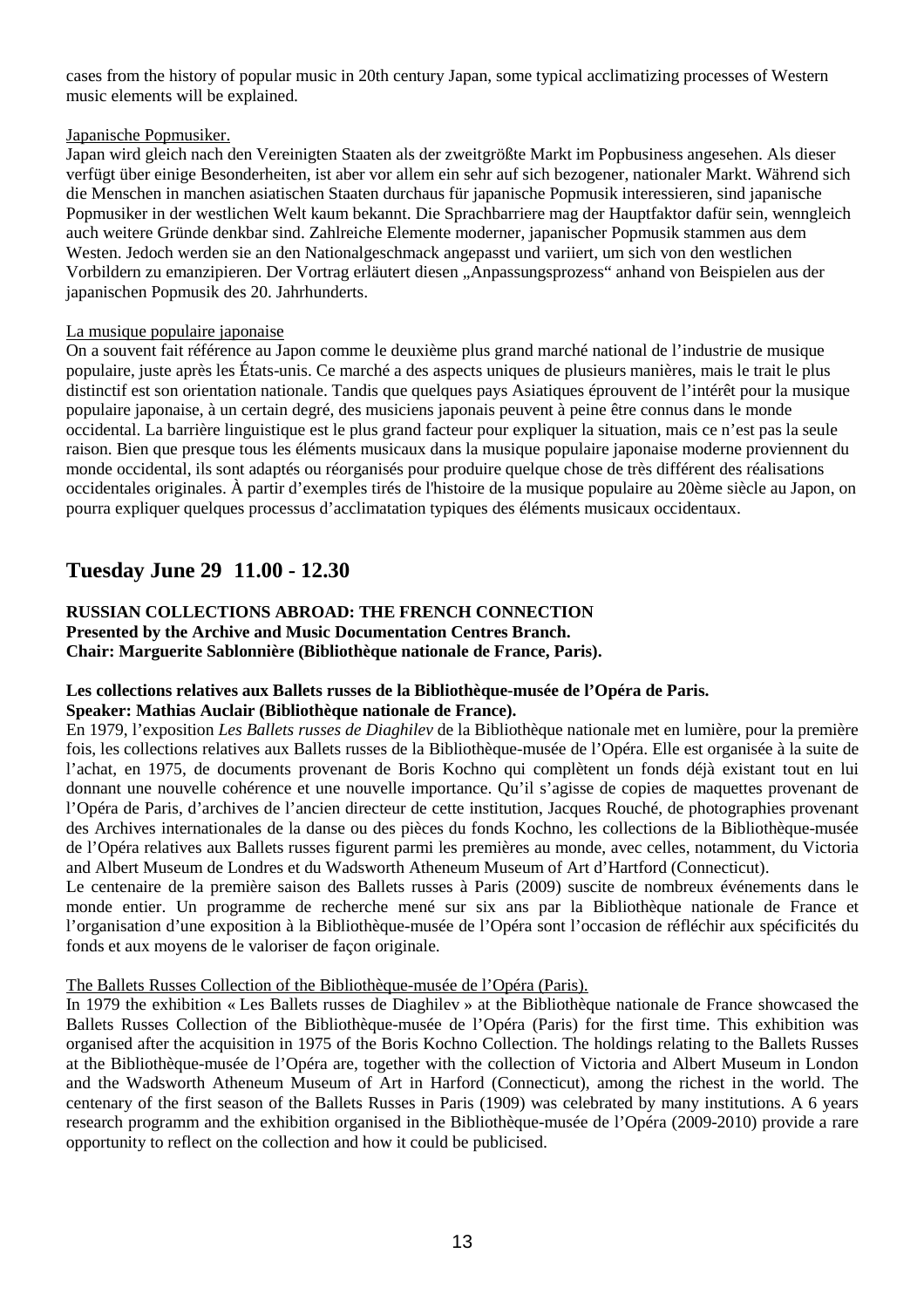# **Nadia Boulanger (1887-1979) et la Russie au fil des éditions conservées à la Médiathèque Nadia Boulanger du Conservatoire national supérieur de musique et danse de Lyon (France)**

## **Speaker: Christiane Kriloff (Médiathèque Nadia Boulanger, Lyon).**

Le Conservatoire supérieur de musique et danse (CNSMD) de Lyon a hérité, après la mort de Nadia Boulanger d'une grande partie de sa bibliothèque.

Les liens de Nadia avec la Russie ont été de plusieurs sortes. Sa mère, Raïssa Mychetski d'origine aristocratique russe avait épousé Ernest Boulanger en 1877 à Saint-Pétersbourg. Nadia a d'ailleurs effectué son premier voyage en Russie avec elle en 1894.

Le deuxième voyage en Russie, tournée de concert prévue avec Raoul Pugno en 1914 se termine dramatiquement par la mort de ce dernier et la rupture avec S. Rachmaninov qui refusa de remplacer R. Pugno malade au pied levé. Le troisième voyage eut lieu en 1966 pour le 3e concours Tchaïkovski à Moscou où elle a été conviée comme membre du jury.

On connaît aussi ses liens privilégiés avec Igor Stravinski à Paris et aux Etats-Unis. Elle a d'ailleurs créé certaines de ses oeuvres dans leur réduction à deux pianos (*Dumbarton oaks*) et elle possédait plusieurs manuscrits de ses œuvres d'orchestre (le *Sacre du printemps*).

La Médiathèque Nadia Boulanger du CNSMD de Lyon possède, dans le fonds Nadia Boulanger de nombreuses partitions d'éditions russes dont les annotations et dédicaces nous dévoilent l'histoire de la relation de Nadia Boulanger avec les compositeurs russes, au fil des mentions de donateurs, de l'indication de dates ou de lieux. Certaines partitions nous renvoient à l'histoire de l'édition en Russie (éditions successives d'une oeuvre : M. Glinka, *Ruslan & Lûdmila* : A. Gutheil,1885 ; P. Jurgenson, 1907 ; éditions confidentielles d'après guerre : D. Chostakovitch, *Pesenka o fonarike* : Muzykal'nyj fond soûza ssr, 1946 (500 exemplaires) ; étapes successives de la vie d'une maison d'édition : P. Jurgenson → Muzgiz → Muzyka → (P. Jurgenson à nouveau depuis 2004)).

D'autres, comme des reproductions de manuscrits (avant édition) nous plongent dans le travail des premières exécutions des oeuvres de Stravinski (*Sonate à deux pianos*). Certaines éditions d'oeuvres de Stravinski apportent des indications précieuses sur l'exécution en raison d'annotations nombreuses de Nadia Boulanger (*Symphonie de psaumes* : réduction par Sviatoslav Stravinski : Edition russe de musique, 1930 ; partition de poche, Edition russe de musique, cop. 1931 ; partition d'orchestre révision 1948, Boosey & Hawkes, 1948).

En ce qui concerne les éditions de l'époque soviétique, elles ont généralement été offertes à Nadia Boulanger soit lors de ses voyages à Varsovie ou Moscou, soit lors de visites de compositeurs à Fontainebleau. Elles nous offrent de belles dédicaces, par exemple de Kabalevsky ou Khatchaturian.

### Nadia Boulanger (1887-1979) and Russia: the collections preserved in the Nadia Boulanger Library of the Conservatoire national supérieur de musique et danse de Lyon (France).

After Nadia Boulanger's death, part of her library was bequeathed to the Conservatoire supérieur de musique et danse (CNSMD) de Lyon.

Nadia Boulanger had close connections with Russia. Her mother Raïssa Michetsky was a Russian aristocrat and married Ernest Boulanger in 1877 in Saint Petersburg. Nadia travelled to Russia for the first time with her in 1894. Her friendship with Igor Stravinsky is well-known. She created some of his works and she owned several manuscripts of his orchestral works (Le Sacre du printemps / The Rite of Spring).

The Nadia Boulanger Library of the CNSMD de Lyon holds several scores edited in Russia containing her annotations and dedications. These scores provide an insight into Russian music publishing of the time. A number of scores are of particular interest, especially Stravinsky's, because Nadia Boulanger had annotated them for their premiere. During the Soviet era, she was given music scores when staying in Moscow and Varsaw. Russian composers such as Kabalevsky or Khatchaturian dedicated their own works to her.

# **Les collections russes à la Bibliothèque nationale de France**

## **Speaker: Pauline Girard (Bibliothèque nationale de France).**

En 2006 dans *Fontes*, un article de Catherine Massip faisait le point sur les archives russes dans les collections du Département de la Musique. Depuis cette date, les modes d'accès à ces collections ont fait de sensibles progrès. De nouveaux fonds ont été inventoriés, ou vont être référencés prochainement dans le catalogue général informatisé de la BnF. Celui-ci offre en outre de nouvelles possibilités d'interrogation permettant de cerner plus facilement les documents en relation avec la Russie : qu'il s'agisse des partitions russes des bibliothèques musicales de Romain Rolland, Nadia Boulanger ou Robert Casadesus, de lettres autographes dont les notices ont été récemment versées dans le catalogue général, ou du fonds de coupures de presse « Montpensier Russie », encore mal connu et peu exploité, les pistes sont multiples pour enrichir et actualiser le tableau dressé en 2006.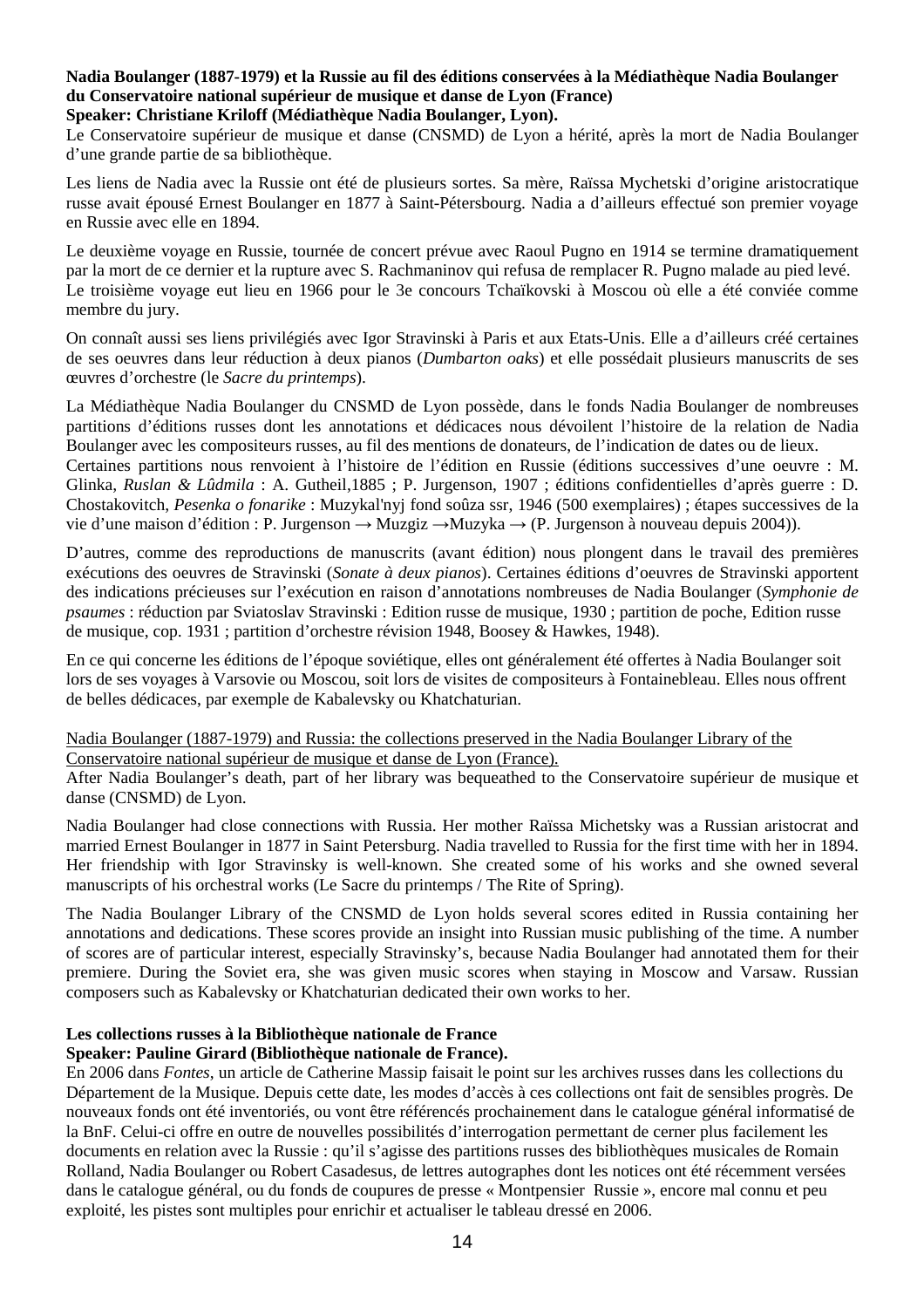## The Russian Collections at the National Library of France.

Catherine Massip described the Russian archives of the music Department of the Bibliothèque nationale de France in an article published in Fontes in 2006. Access to these collections has improved since and new collections have been or will soon be recorded in the catalogue of the Bibliothèque nationale de France. The *online catalogue* now provides information on Russian material held in the collections of Nadia Boulanger, Romain-Rolland and Robert Casadesus for instance. The collection of press cuttings « Montpensier Russie » will be of special focus.

## **The Ircam-Moscow connections.**

**Speaker: Michael Fingerhut (IRCAM - Institut de Recherche et Coordination Acoustique/Musique, Paris).**  Ircam is inextricably linked to Russia, if only due to the fact that it is the only numbered building on the Igor-Stravinsky Piazza in Paris. But additionally, thirty years ago and barely a couple of years after the institute was born, two series of concerts took place at IRCAM - Centre Pompidou as part of the large art exhibit "Paris-Moscou". The first one presented important works from the so-called contemporary music ("sovremennaya muzika", as the title of a 1920s periodical) of the early 20th century, while the second concert showed the transition from romantic through symbolist to modern music as manifested by Scriabin and his circle. This talk will present an overview of these concerts and later ties of Ircam and Russia.

# **Tuesday June 29 11.00 - 12.30**

# **REPERTOIRE INTERNATIONAL DE LITTERATURE MUSICALE (RILM)**

**Chair: Barbara Dobbs Mackenzie (RILM International Center, Graduate Center of the City University of New York).** 

# **RILM in 2010.**

**Speaker: Barbara Dobbs Mackenzie (RILM International Center, Graduate Center of the City University of New York).** 

### **How non-Russian scholars view Russian music: a study of research published outside of Russia as represented in the RILM database.**

## **Speaker: Tamara Lapteva (Russian State Library, Moscow).**

This report aims to discern patterns in the study of Russian musical culture abroad. Technical aspects of RILM's online database facilitate the collection and classification of data for analysis.

The following topics will be examined:

- The most commonly studied persons, topics, and historical periods in Russian art music.
- Views on the development of Russian music in the nineteenth century.
- The study of Russian music in the twentieth century, particularly the avant-garde tendencies that, during the communist period, were much more familiar to people abroad.
- The dynamics of studies of Russian musical culture since the disintegration of the USSR.
- Topics that have not attracted the attention of outside scholars.
- Any striking differences of viewpoint in Russian vs. foreign musicology.
- Statistical data.

The information presented will highlight both well-known and unexpected issues, raising new questions for discussion.

### Comment les spécialistes non-russes envisage la musique russe: Une étude des recherches publiées hors de la Russie comme représentées dans la base de donnés RILM .

Cet exposé vise à discerner les tendances dans les études à l'étranger sur la culture musicale russe. Des aspects technologiques de la base de données RILM en ligne facilitent le rassemblement et le classement des données d'analyse.

Les thèmes suivants seront abordés :

- Les personnes, sujets, et époques historiques de la culture musicale russe les plus étudiés à l'étranger.
- Les avis sur le développement de la musique russe pendant le dix-neuvième siècle.
- L'étude de la musique russe au vingtième siècle, particulièrement les tendances avant-gardistes qui, pendant l'époque communiste, étaient plus bien connues à l'étranger.
- La dynamique des études de la culture musicale russe depuis la désagrégation de l'URSS.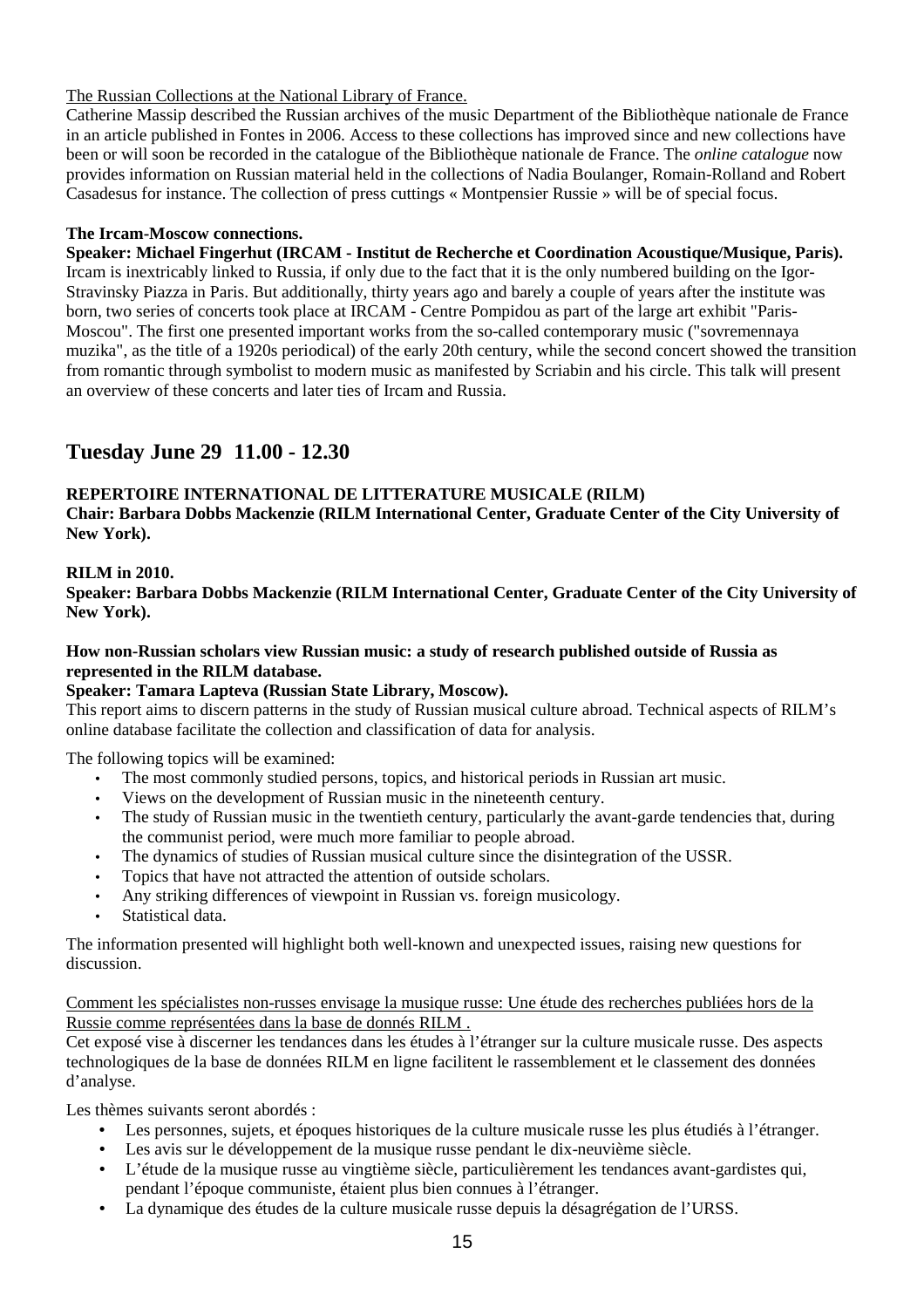- Les sujets qui n'ont pas attiré l'attention des spécialistes étrangers.
- Des différences frappantes entre les points de vue de la musicologie russe v la musicologie étrangère.
- Les données statistiques.

L'information présentée va mettre en relief les enjeux connus aussi bien que les imprévus, ce qui soulèvera des questions nouvelles à discuter.

Wie russische Wissenschaftler russische Musik sehen: Eine Studie zu Untersuchungen veröffentlicht auβerhalb Russlands, dargestellt anhand der RILM Datenbank .

Diese Studie zielt darauf ab, Muster in der Erforschung von russischer Musikkultur im Ausland aufzuzeigen. Technische Aspekte von RILMs Online-Datenbank ermöglichen die Zusammenstellung und Klassifizierung der zu analysierenden Daten.

Die folgenden Themen werden angesprochen

- Personen, Themen und Zeitalter der russischen Kunstmusik, die am meisten erforscht sind Perspektiven zur Entwicklung russischer Musik im 19. Jahrhundert
- Untersuchungen von russischer Musik im 20. Jahrhundert, die im Ausland gut bekannt war, insbesondere der avantgardistischen Tendenzen während der Zeit des Kommunismus
- Dynamiken in den Untersuchungen russischer Musikkultur seit der Auflösung der UDSSR
- Themen, die auswärtige Wissenschaftler nicht angesprochen haben
- Nennenswerte Unterschiede zwischen den Perspektiven russischer und auswärtiger Musikwissenschaft
- Statistische Daten

Die hier präsentierten Informationen zeigen sowohl bekannte also auch unerwartete Sachverhalte auf und stellen neue Fragen zur Diskussion.

**Integrating Russian students into the world of contemporary musicology: language, information, databases. Speaker: Olga Manulkina (St Petersburg State Conservatoire named after N.A. Rimsky-Korsakov).** What sources of information are used in Russian conservatories and music academies? What is the place of literature and resources in other languages in Russian education? How do students access databases? This paper considers issues of the national versus the international in scholarship and education; the specific character of musicological education in the conservatory system as distinct from the university one; language problems; coordination and exchange in the sphere of information.

Die Integration von russischen Studenten in die Welt der zeitgenössischen Musikwissenschaft: Sprache, Information, Datenbanken

 Welche Informationsquellen werden in russischen Konservatorien und Musikakademien benutzt? Was ist der Rang von Literatur und Ressourcen in anderen Sprachen in russischer Bildung? Wie greifen Studenten auf Datenbanken zu? Dieser Vortrag evaluiert nationale und internationale Aspekte in Wissenschaft und Lehre, den spezifischen Charakter musikwissenschaftlicher Ausbildung im System des Konservatoriums (im

Unterschied zur Hochschule), Sprachprobleme und Koordination sowie Austausch im Bereich der Information.

### L'intégration des étudiants russes dans le monde de musicologie contemporaine : Langue, information, bases de données.

Quelles sources d'information sont utilisées dans les conservatoires et académies de musique russes ? Quelle est la place de la littérature et des ressources dans les autres langues dans l'éducation russe ? Comment est-ce que les étudiants accèdent aux bases de données ? Cette communication examine les enjeux du national contre l'international dans l'érudition et l'éducation ; la nature particulière de l'éducation musicologique dans les conservatoires à part de celle des universités ; les problèmes de langage; coordination et échange dans le domaine de l'information.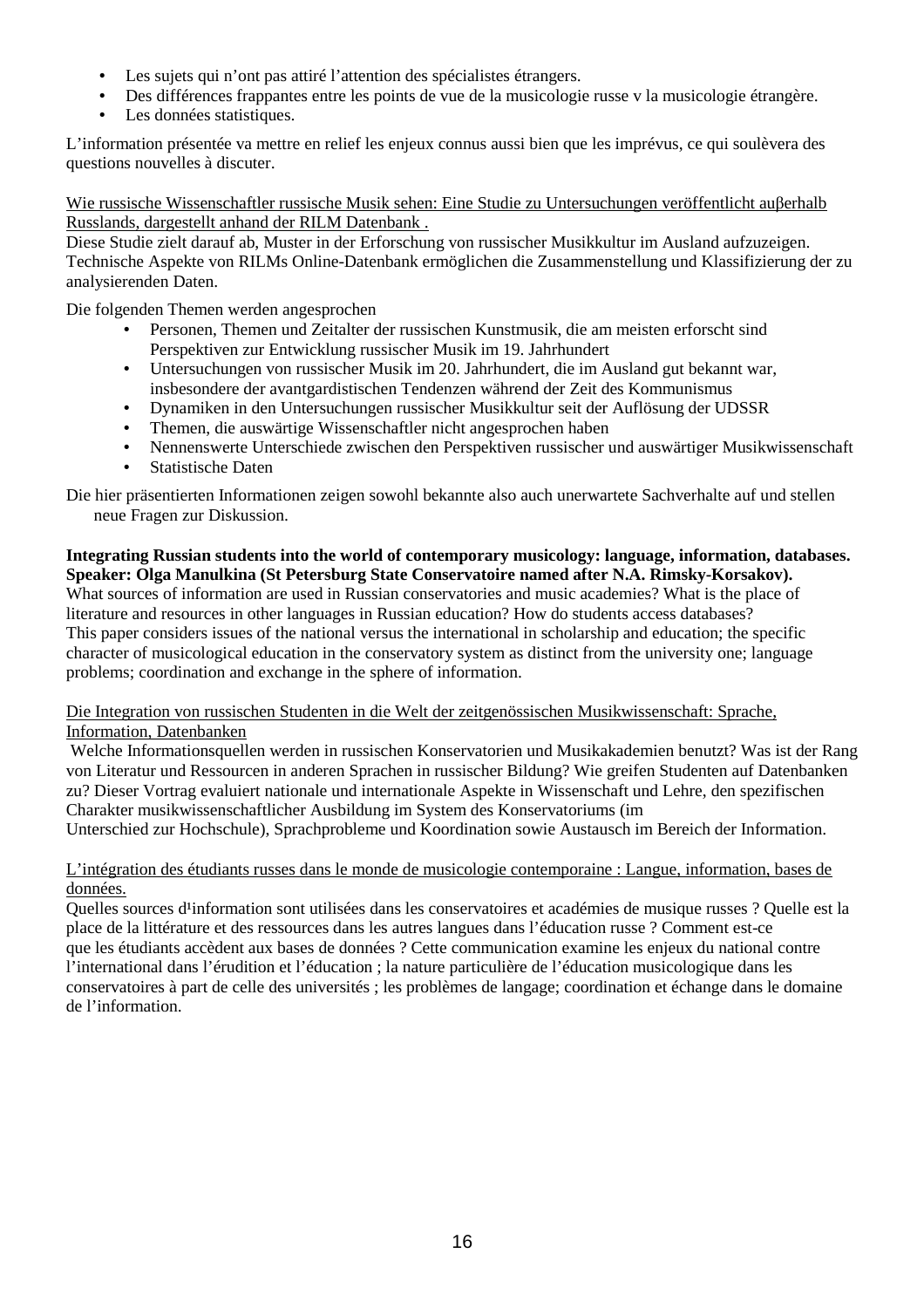# **Tuesday June 29 14.00 – 15.30**

## **MANUSCRIPT AND PRINT CULTURE**

**Sponsored by the Bibliography Commission and the IAML Programme Committee. Chair: David Day (Brigham Young University, Provo, UT).** 

### **Music heritage in manuscripts and printed music.**

### **Speakers: Berit Holth and Jorid Nordal Baumann (National Library of Norway, Oslo).**

The Norwegian Music Heritage project started in 2008. This project aims to conserve and publish the classical Norwegian musical heritage. Norway did not participate internationally in the development of music during the Renaissance and the Baroque periods. The first, and very modest, music printing and publishing house in Norway was established in 1811, and it was not until 1843 that a music publisher on a more grand scale was founded. Not until the Romantic period the Norwegian musicians and composers entered the scene internationally. Thus the Music Heritage Project includes composers from the  $19<sup>th</sup>$  and the  $20<sup>th</sup>$  century.

A project group with representatives from the National Library of Oslo, the Music Information Centre (MIC) and the Norwegian Society of Composers was established. The purpose is to promote a national strategic effort in all areas of this field, but also to increase the knowledge about the Norwegian music heritage. The musical material often happens to be in poor conditions and very difficult to find. The Music Heritage Project aims to attract and build national expertise to meet various needs in connection with conservation, indexing, accessibility and dissemination in an effort to collect more and better musical artifacts. The National Library will coordinate the project from a conservation point of view, whereas the University of Oslo will coordinate the national research effort. The Norwegian Society of Composers and MIC are key partners; today's contemporary music is tomorrow's music heritage. Two fellowships are founded for this purpose.

The project group has published a report suggesting several measures regarding the publishing of works by composers from the period in question. This includes plans of

- Publishing collected works of five of the most prominent Norwegian composers.
- Editing the existing collected works in 20 volumes of Norway's most famous composer, Edvard Grieg. A thematic catalog of his works, which was published in 2008, will be of great help here.
- Publishing selected works of three other important Norwegian composers.
- Publishing single works of 59 other Norwegian composers.

Contemporary music, which is not published by music publishers, is taken care of by the MIC. MIC copies original scores given by the composers to make it available for the public. A good idea will be that MIC also could do the same copying service with the historical scores which have not yet been published.

It is a challenge to get the collections in libraries and music collections registered properly in data catalogues. The National Library of Norway plays a major part in this work with its huge collection of music manuscripts and music prints. The vision of the National Library is to be a living memory bank, by being a multimedia centre of knowledge. One of our main goals is to be a digital national library, as the core of Norwegian digital library. The work has started to digitalize music manuscripts in accordance with the decisions taken by the Music Heritage Project. We started with the works and drafts of Fartein Valen. The manuscripts have been digitalized and the records have been registered into the database,called Hanske. Simultaneously the music prints of the same composers have been registered into the database,called Bibsys. There are plans to assign ISMN to earlier publications of music prints in Norway retrospectively. These prints will also be scanned and digitalized in the future according to the plans of the National Library of Norway.

It is our hope that these forthcoming efforts to save and reconstruct our musical heritage can provide us with many great musical experiences in the future.

### Das Musikerbe in Handschriften und gedrückte Noten.

Das norwegische Musikerbeprojekt hat im Jahr 2008 angefangen. Dieses Project hat die Absicht, das klassische norwegische Musikerbe zu bewahren. In der Entwicklung der Musik während der Renaissance und Barock Perioden hat Norwegen nicht international teilgenommen. Der erste, und sehr bescheideneMusikdruckereiund verlag in Norwegenwurde in 1811 gegründet. Der spätere, umfangreiche Verlag in Norwegen wurde nicht bis1843 gegründet. Es war nicht bis in derromantische Zeit, dass die Norwegische Musiker und Komponisten eine internationale Beteiligung hatten. Darum schließt das Musikerbeprojekt Komponisten aus den neunzehnten und zwanzigsten Jahrhunderten ein.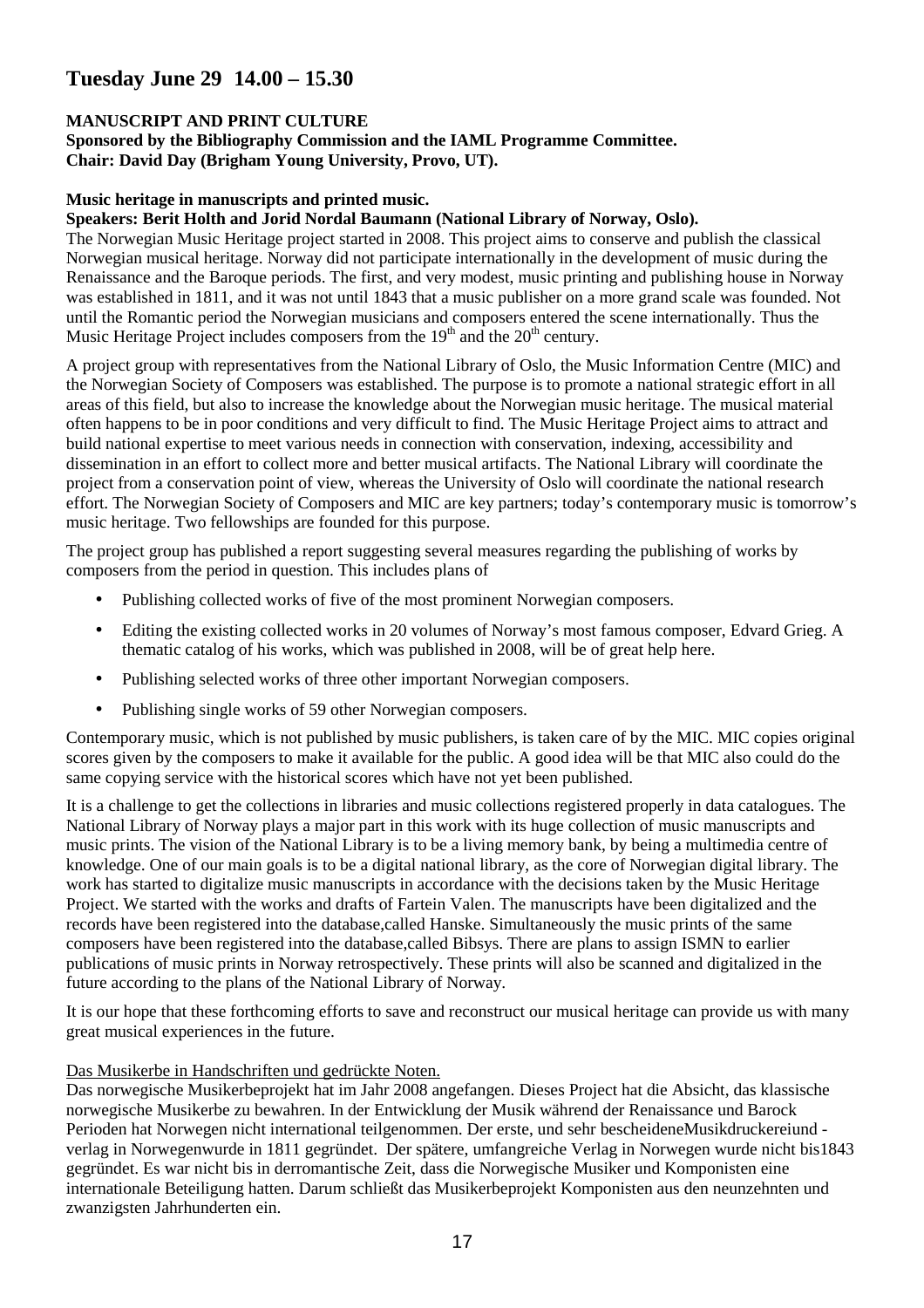Wir haben eine Projektsgruppe mit Repräsentanten aus dem Nationaler Bibliothek- Oslo, dem Music Information Centre (MIC) und dem norwegischer Gesellschaft von Komponisten geformt.Der Zweck ist es, eine nationale strategische Bemühung in allen Bereichen dieses Feldes zu befördernund auch das generale Erkenntnis zu erhöhen.Handschriften sind oft schlecht erhalten und schwer zu finden. Das Musikerbeprojekt hat die Absicht,Fachkenntnisse auf eine nationale Ebene aufzubauen um die Bewahrungs-, Indexierungs-, Zugänglichkeits-, und Verbreitungsbedürfnissezu befriedigen.Dies wird zu einer größeren und besseren Sammlung von musikalischen Artefakten beitragen. Der Nationalbibliothek wird das Project von einem Bewahrungsstandpunkt koordinieren, während der Oslo Universität die Nationalerforschungsbemühungen koordinieren wird. Der norwegische Gesellschaft von Komponisten und MIC sind wichtige Geschäftspartnern, denndie zeitgenössische Musik der Gegenwart istdas Musikerbe der Zukunft. Zu diesem Zweck sind die zwei Gesellschaften gegründet worden.

Die Projektsgruppe hat einen Bericht veröffentlicht, der mehrere Maßnahmen vorschlägtin Bezug auf die Veröffentlichung von Werken von Komponisten aus dem betreffenden Zeitraum. Die beinhalteten Pläne sind es:

- Die Gesamtwerke der fünf berühmtesten norwegischen Komponisten zu veröffentlichen.
- Die vorliegende Gesamtwerke des berühmtesten norwegischen Komponisten Edvard Grieg(in 20 Bänden) herauszugeben. Ein thematischer Katalog seiner Werke,der 2008 veröffentlicht wurde, wäre hier ganz hilfreich.
- Ausgewählte Werke von drei andere wichtige norwegische Komponisten zu veröffentlichen.
- Einzige Werke von 59 andere norwegische Komponisten zu veröffentlichen.

Zeitgenössische Musik, die nicht von Herausgebern veröffentlicht ist, wird vom MIC versorgt. MIC macht Kopien von originalen, von den Komponisten gegebenen Handschriftenum sie für die Öffentlichkeit verfügbar zu machen. Es wäre auch eine gute Idee, dass das MIC denselben Kopiedienst für historische Handschriften machen könnte, die noch nicht veröffentlicht sind.

Es ist eine Herausförderung,die Sammlungen in Bibliotheken und Musiksammlungen in den Katalogen richtig einzutragen. Der Nationalbibliothek Norwegen, mit seiner großen SammlungHandschriften und Notendrücke, spielt eine große Rolle in dieser Arbeit. Der Weitblickder Nationalbibliothek ist es,eine lebendige Datenbank zu sein,indem sie ein multimediales Zentrum der Information wird. Eines unseren Hauptziele ist es, eine digitale Nationalbibliothek zu werden. Die Arbeit, Handschriften zu digitalisieren hat schon begonnengemäß der Entscheidungen des Musikerbeprojekts. Wir haben mit den Werken und Entwürfen von Fartein Valen angefangen. Die Handschriften sind digitalisiert worden,und die Berichte sindin eine Datenbank eingetragen worden, die Hanske heißt. Gleichzeitig sind die gedrückten Noten desselben Komponistenin eine andere Datenband eingetragen worden, die Bisbys heißt. Es gibt jetzt Plänedas ISMN nachträglich zu früheren Veröffentlichungender gedrückten Noten in Norwegenzuzuordnen. Diese Noten werden auchin der Zukunft gescannt und digitalisiert, den Plänen der Nationalbibliothek Norwegen nach.

Es ist unsere Hoffnung, dass diese bevorstehende Bemühungen, unser Musikerbe zu retten und zu rekonstruieren, zu vielen großartigen musikalischen Erfahrungen in der Zukunft führen werden.

### **The manuscript department of the scientific music library of St. Petersburg Conservatoire: history, fond and activity.**

### **Speaker: Tamara Skvirskaya (St. Petersburg State Conservatoire named after N.A. Rimsky-Korsakov, Scientific Music Library).**

The manuscript department of the Scientific Music Library of the State St. Petersburg Conservatory is one of the valuable archives in Russia. The manuscript fond of the library started its collection from the very beginning of the Conservatory itself. The collection contains material on the history of Russian and foreign musical culture from the first monuments of medieval church singing of the XV century, to autograph manuscripts by Mozart, Beethoven, Mendelssohn, Glinka, Tchaikovsky, Rimsky-Korsakov, Musorgsky, Glazunov, Shostakovich and others. The manuscript department today is not only a collection but a scientific centre. Its creative activity deals with research work, publications and concert performing of the material of the department.

## **Towards a census of published manuscripts.**

### **Speaker: Stanley Boorman (New York University).**

Published manuscripts of the late 18th and 19th centuries, often containing a single operatic aria, can frequently be localised and approximately dated, from codicological evidence. By building up a view of the distribution of these sources, we would gain insight into issues of taste, popularity and dissemination of the music. This paper will suggest ways of preparing such a census.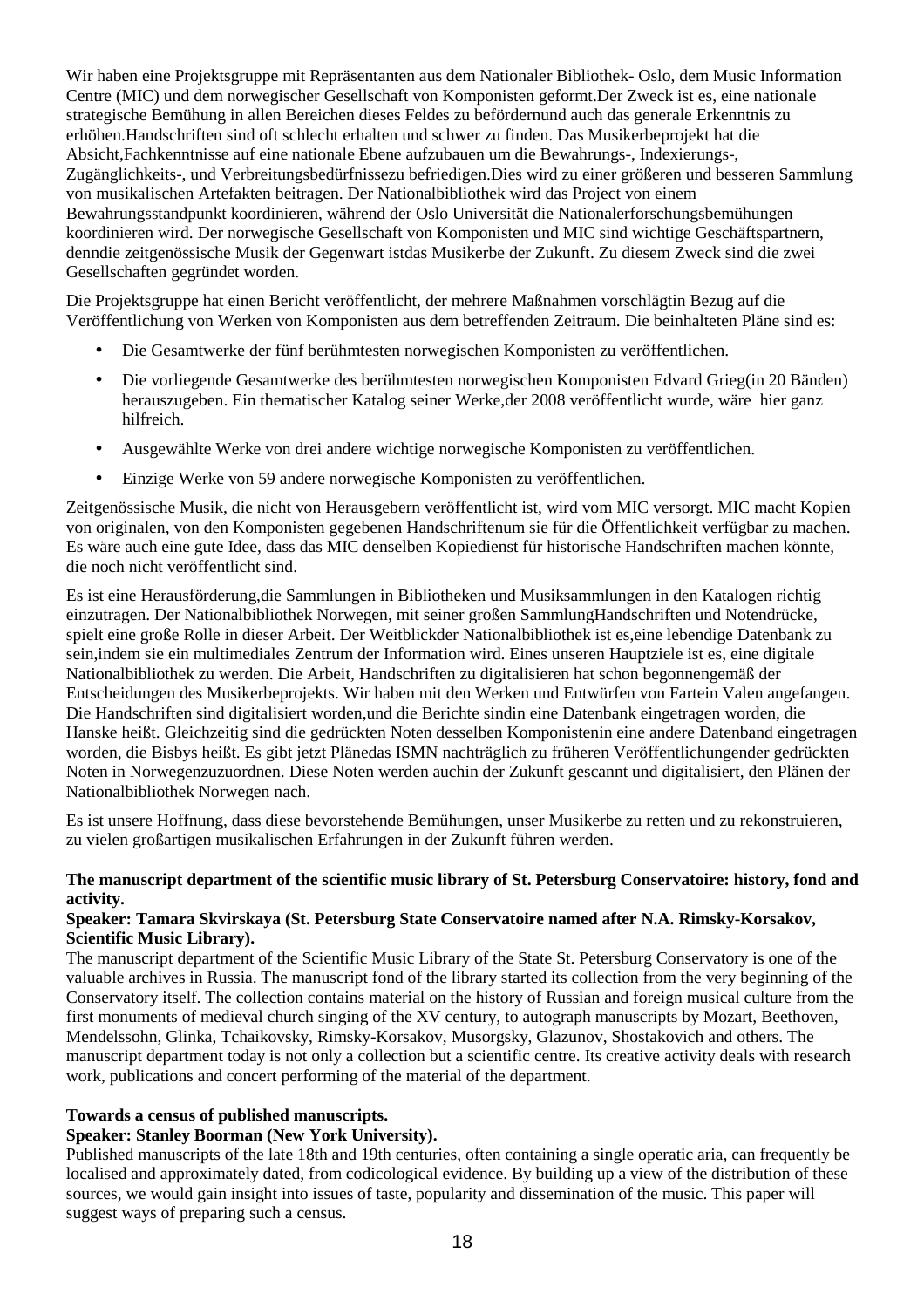# **Tuesday June 29 16.00 – 17.30**

## **ELECTRIC JAZZ**

**Presented by the Commission on Audio-Visual Materials. Chair: Andrew Justice (University of North Texas, Denton).** 

### **Project creation of an electronic library of sound recordings in the Russian State Library. Speaker: Alexander Ketsaris (The Russian State Library).**

This report represents the project of the electronic musical library. The primary goal solved by the project is the creation of an electronic collection of the documents reflecting Russia musical heritage. One problem is the provision of access to these documents by the user and the observance of copyright. Principal documents are musical editions, sound recordings and books on music, and the basic sources receipts of documents in electronic library – musical fonds of libraries, archives and museums. As a whole the project is developed by the Russian State Library (Moscow).

### **"And now it's time for jazz": Willis Conover and** *The Voice of America* **during the Cold War. Speaker: Andrew Justice (University of North Texas, Denton).**

Willis Conover (1920-1996) was a broadcaster on the Voice of America for over forty years, produced jazz concerts at the White House and Newport Jazz Festival (as well as for television and movies), and is generally credited with bringing jazz to eastern Europe during the Cold War. In 1997, the Willis Conover Jazz Preservation Foundation, Inc. donated a collection of over 22,000 sound recordings, correspondence, manuscripts, program notes, memorabilia, photographs, books, and other personal items to the University of North Texas Music Library. This presentation will include a brief biographical sketch of Conover's life, a discussion of the different items in the collection, and examples of digitized physical items as well as sound recordings. In doing so, I hope to arrive at a clearer understanding of Conover's importance to the presence of jazz in eastern Europe.

# **Tuesday June 29 16.00 – 17.30**

# **CULTURE, COLLECTIONS, SOCIETY**

**Sponsored by the Research Libraries Branch and the IAML Programme Committee. Chair: Stanisław Hrabia (Jagiellonian University, Krakow).** 

## **Music manuscripts in the historical and cultural environment of the Russian State Library. Speaker: Galina Timoshchenkova (The Russian State Library, Moscow).**

This paper is devoted to examination of the specific state of music manuscripts at the Russian State Library holdings. The speaker concentrates on the main figures, describing the joint holdings of the Russian State Library and the holdings of special Manuscripts Department where music manuscripts are kept.

The speaker draws a clear line between the music manuscript books of the ancient tradition and the music manuscripts of the late tradition. With relation to the former category, the clearly traced tendency to collect extensively Slavic and Russian manuscripts consolidates the status of the Manuscripts Department of the Russian State Library as the oldest manuscript and archival center of Russia. The author distinguishes the main features of manuscript chant books of the ancient tradition as monuments of the book culture.

Regarding music manuscripts of the later tradition, the author points to their ambivalent nature when such manuscript is a manuscript book and, on the other hand, is a material of archival type closely connected with the personality of manuscript curator and reflects his/her affections and interests alongside other archival documents.

Les manuscrits de musique dans l'environnement historique et culturel de la Bibliothèque d'Etat russe. Cet exposé porte sur l'état des travaux en cours sur les manuscrits musicaux des fonds documentaires de la Bibliothèque d'Etat russe.. Comme il sera expliqué plus bas, l'auteur met en évidence les fonds de la Bibliothèque d'État russe et ceux du Département des manuscrits spéciaux où les manuscrits de musique sont conservés.

L'oratrice établit une ligne de démarcation entre les livres de musique manuscrite appartenant à la tradition archivistique ancienne et les manuscrits de musique de la tradition archivistique récente. Pour affirmer le prestige du Département des manuscrits de la bibliothèque d'État russe, la tendance ancienne était d'essayer de retracer tous les manuscrits afin de constituer une vaste collection de manuscrits slaves et russes. Selon l'auteur, les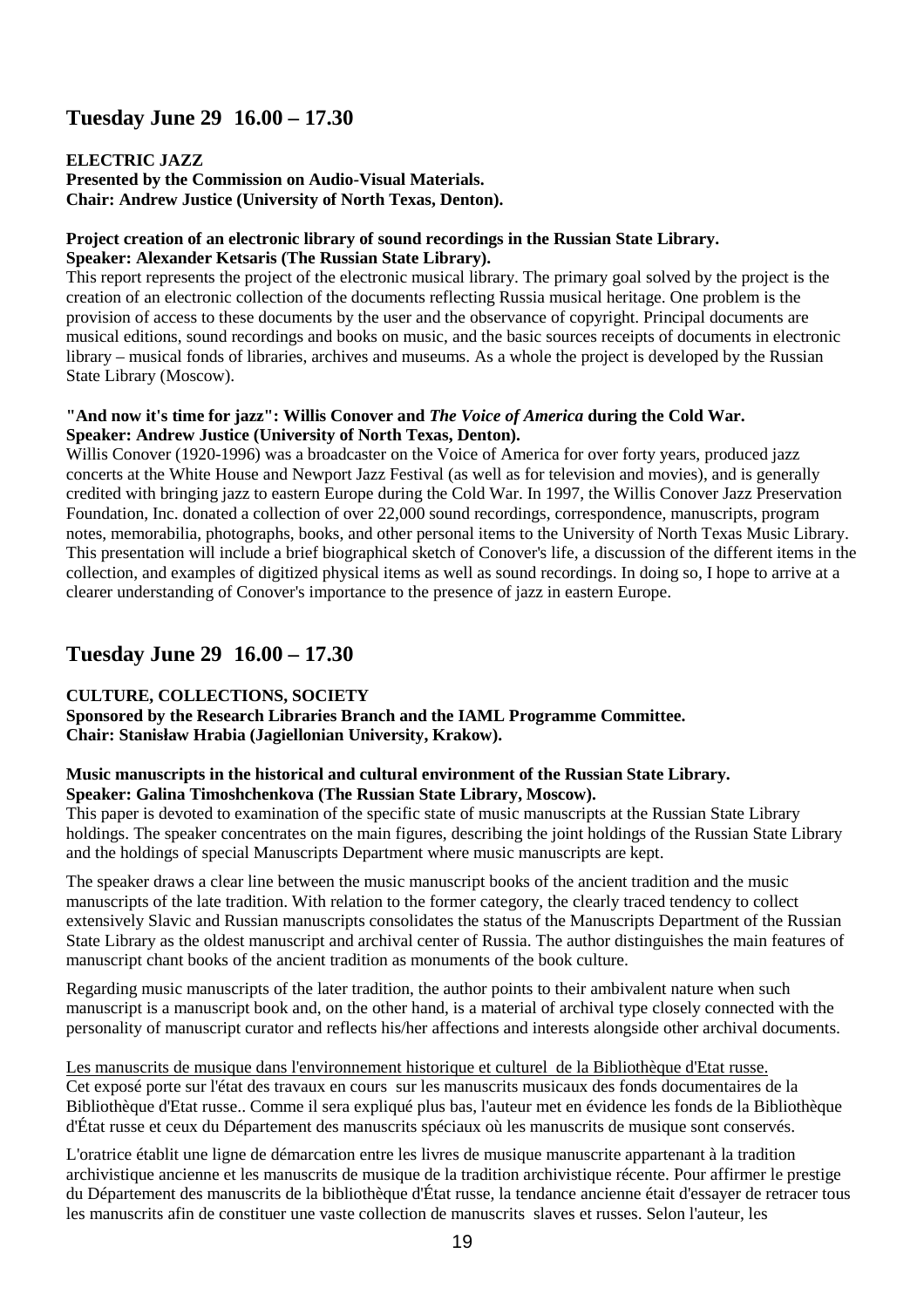caractéristiques des livres de chant manuscrits de la tradition ancienne en font des monuments de la culture du livre.

En considérant les manuscrits de musique de la tradition archivistique récente, l'auteur met en évidence la nature contradictoire d'un manuscrit conservé sous forme de livre et de l'autre côté, une pièce d'archive dont le contenu est étroitement lié à la personnalité du propriétaire du manuscrit, nous révélant ses attachements et ses intérêts dû au fait qu'elle a été placée à côté d'autres documents d'archives.

Musikhandschriften in der historischen und kulturellen Umgebung der russischen Staatsbibliothek. Dieser Vortrag beschäfigt sich mit der Veröffentlichung der spezifischen Standes von Musikhandschriften in der Sammlung der russischen Nationalbibliothek. Es werden die beiden Sammlungen in der Staatsbibliothek und der Handschriftenabteilung, wo die Handschriften aufbewahrt werden, beschrieben.

Die Autorin zieht eine klare Grenze zwischen den handschriftlichen Notenbüchern alter Tradition und den Musikhandschriften der späteren Tradition. Mit der Verbindung beider Traditionen und der Tendenz, slawische und russische Handschriften zu sammeln, die den Ruf der Handschriftenabteilung der Staatsbibliothek als älteste Handschriftensammlung des Landes stärken, unterscheidet die Autorin die Hauptmerkmale von handschriftlichen Gesangsbüchern der alten Tradition als Monumente von Buchkultur.

Weiterhin weist die Autorin auf die Ambivalenz von Handscriften hin, einerseits sind sie handschrifliche Bücher, andererseits stellen sie auch Archivmaterialien, geprägt vom Handschriftenkurator und seinen Interessen, dar.

## **Privater Sammeleifer des 19. Jahrhunderts und Bibliotheksbestände als Grundlage der Wissenschaft von heute.**

## **Speaker: Barbara Wiermann (Hochschule für Musik und Theater, Leipzig).**

Im Kontext des Historismus nahm im 19. Jahrhundert das Sammeln von alten Schriftzeugnissen, seien es Drucke oder Handschriften, einen bedeutenden Aufschwung. Die von verschiedensten Persönlichkeiten zusammengetragenen Sammlungen, wurden teilweise nach Ableben des Besitzers wieder verstreut, gingen zum Teil aber auch geschlossen in den Besitz von Institutionen wie Bibliotheken über. Die Sammelfreude einzelner Persönlichkeiten prägt damit nachhaltig unsere heutigen Bibliotheksbestände. Ihre Möglichkeiten und ihre Selektionskriterien beeinflussen somit das heute für die Geisteswissenschaft zur Verfügung stehende Material.

In meinem Vortrag auf der IAML-Konferenz Moskau 2010 möchte ich die Interrelation zwischen dem Phänomen des privaten Sammelns und den Möglichkeiten der heutigen Forschung anhand der Sammlung Ernst Perabo aus der British Library thematisieren. Die Ausführungen beginnen mit einigen einleitenden Worten zum Phänomen des Sammelns im 19. Jahrhundert.

Anschließend werden die Persönlichkeit Ernst Perabos und sein Leben zwischen Leipzig und Boston vorgestellt. In diesem Zusammenhang werden sein spezielles Sammelinteresse, seine Beschaffungswege und sein Verhältnis zur eigenen Kollektion thematisiert. Abschließend soll gezeigt werden, welche musikgeschichtlichen Fragestellungen durch die von ihm zusammengetragenen Materialien zu beantworten sind und wie der Prozess des Sammelns selbst schon wieder als Teil der Musikgeschichte zu verstehen ist.

Private eagerness for collecting in the 19<sup>th</sup> century and library collections as basis for science today. In the context of historiography in the  $19<sup>th</sup>$  century the collecting of old documents, printed or manuscript, experienced a boost. Collections gathered together by various people were often dispersed after their deaths but were sometimes moved as archive collections into institutions including libraries. The collecting habit of individual people made a lasting impression on today's library collections. The opportunities and selection criteria of these people therefore influence today's availability of research material in the humanities.

In this paper at the IAML conference in Moscow 2010 I would like to speak about the interrelationship between the phenomenon of private collecting and the opportunities of today's research opportunities taking the collection of Ernst Perabo at the British Library as an example. I will begin with a few introductory words on the phenomenon of private collecting in the  $19<sup>th</sup>$  century.

This will be followed by an introduction of Ernst Perabo and his life in Leipzig and Boston and in this context his particular collection interests, methods of acquisition and his own view of his collection. Finally the paper will show which areas of interrogation in music history can be investigated via the material he has gathered together in his collection and how collecting in itself becomes part of music history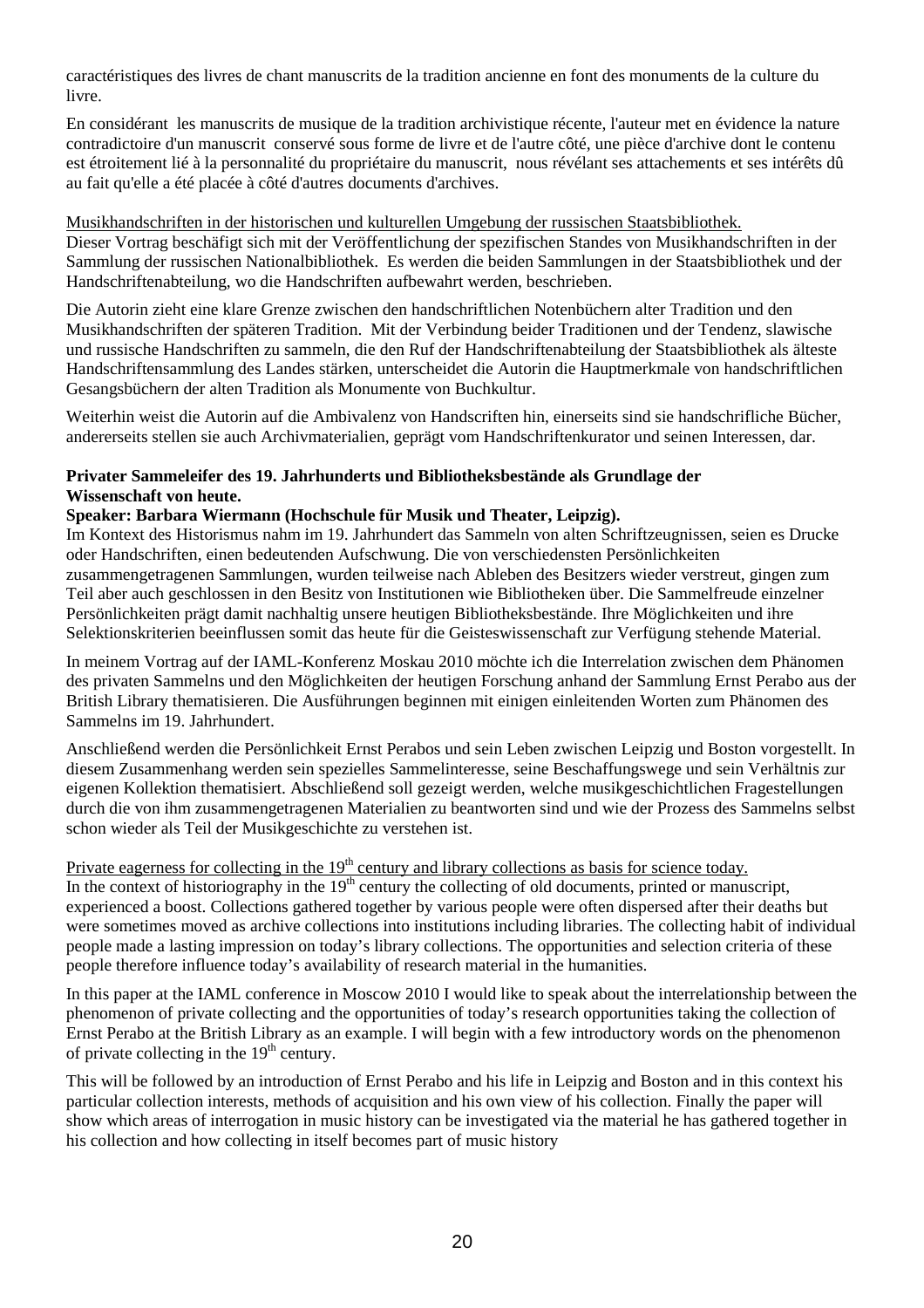Intérêt privé pour les acquisitions d'archives au 19e siècle et les collections de bibliothèques comme fondement de la science d'aujourd'hui.

Dans le contexte de l'historiographie du 19e siècle, l'acquisition de documents anciens, imprimés ou manuscrits connaît un nouvel élan. Les collections rassemblées par des personnalités diverses ont souvent été dispersées après la mort du propriétaire. Elles furent parfois recueillies en tant que documents d'archives dans des institutions incluant des bibliothèques. Ces collections privées exercent aujourd'hui une fascination parmi les documents des bibliothèques. Les modalités et les critères de choix des collectionneurs de l'époque représentent un intérêt pour la recherche en sciences humaines.

Durant cette présentation au congrès de l'AIBM Moscou 2010, je voudrais aborder la relation entre le phénomène de la collecte à titre privé, et les possibilités de la recherche actuelle en prenant comme exemple la collection Ernst Perabo de la British Library. Je débuterai mon exposé par quelques remarques préliminaires sur le phénomène de la collecte privée au 19 Siècle.

Suivra une présentation d'Ernst Perabo et de sa vie à Leipzig et à Boston, de ses intérêts particuliers de collectionneur, ses méthodes d'acquisition et son point de vue sur sa collection. Enfin, l'exposé illustrera les champs de recherche à explorer en histoire de la musique avec le matériel rassemblé dans cette collection et comment le fait même de collectionner fait partie de l'histoire de la musique.

### **The collection of the Society Utile Dulci.**

### **Speaker: Veslemöy Heintz (Music Library of Sweden, Stockholm).**

Utile Dulci was a society or order established in Stockholm in 1766. This Society had a chapter for music and one for literature. The members of the music chapter - many of them amateur musicians - met regularly to play together. With the addition of some members of the court orchestra, the Society established an orchestra large enough to give symphony concerts. The members of the music chapter also met and discussed music life in Sweden in general and came with proposals for improvements.

One of the main problems in Sweden at the time was the lack of education for musicians, there was no music academy. This was one of the issues on the agenda of the society and an Academy was eventually established in 1771 by King Gustavus III.

The music collection of Utile Dulci was donated to the library of this new Academy (now known as the Music and Theatre Library of Sweden). The collection contains music from the late baroque to early classicism, with solo concerts, chamber music and music for symphony orchestra. Many European composers from the period are represented. In the library the collection was unfortunately not kept together, but was split according to genre. Thanks to the stamp mark of the Society the items of the collection have now been identified and recreated in digital form.

### La collection de la Société Utile Dulci.

La Société Utile Dulci a été créée en 1766. Cette Société était composée d'une section pour la musique et d'une autre pour la littérature. Les membres de la section musique - beaucoup d'entre eux étaient musiciens amateurs – se réunissaient pour jouer ensemble. Avec l'aide de quelques membres de l'orchestre de la Cour, la Société réussit à mettre sur pied un orchestre assez grand pour donner des concerts symphoniques. Les membres de la section musique se rencontraient aussi pour discuter de la vie musicale suédoise en général et ils en vinrent à proposer des améliorations.

L'un des principaux problèmes en Suède à l'époque était la faiblesse de d'éducation musicale. Il n'y avait aucune académie de musique. Ce fut l'un des objectifs poursuivis par la Société et finalement, en 1771, une académie fut créée par le roi Gustave.

Par la suite, les archives musicales de la Société Utile Dulci furent remises à la Bibliothèque de cette nouvelle académie (maintenant connue sous le nom de Music Library of Sweden ). Cette collection contient de la musique du baroque tardif et du classicisme naissant tel que des d'œuvres en solo, de la musique de chambre et de la musique pour orchestre symphonique. Beaucoup de grands compositeurs européens de l'époque sont représentés. La collection a par la suite été classée par genres musicaux. Merci à la Société qui a permis d'identifier cette collection et de la recréer sous forme numérique.

### Die Sammlung des Utiel Dulci Vereins.

Die Gesellschaft Utile Dulci wurde 1766 gegründet. Diese Gesellschaft hatte einen Zweig für Musik und einen für Literatur. Die Mitglieder des Musikzweigs, oft Musikliebhaber, trafen sich zum Musizieren. Mithilfe einiger Mitglieder des Hoforchesters gründete die Gesellschaft ein Orchester, dass gross genug war, Sinfoniekonzerte zu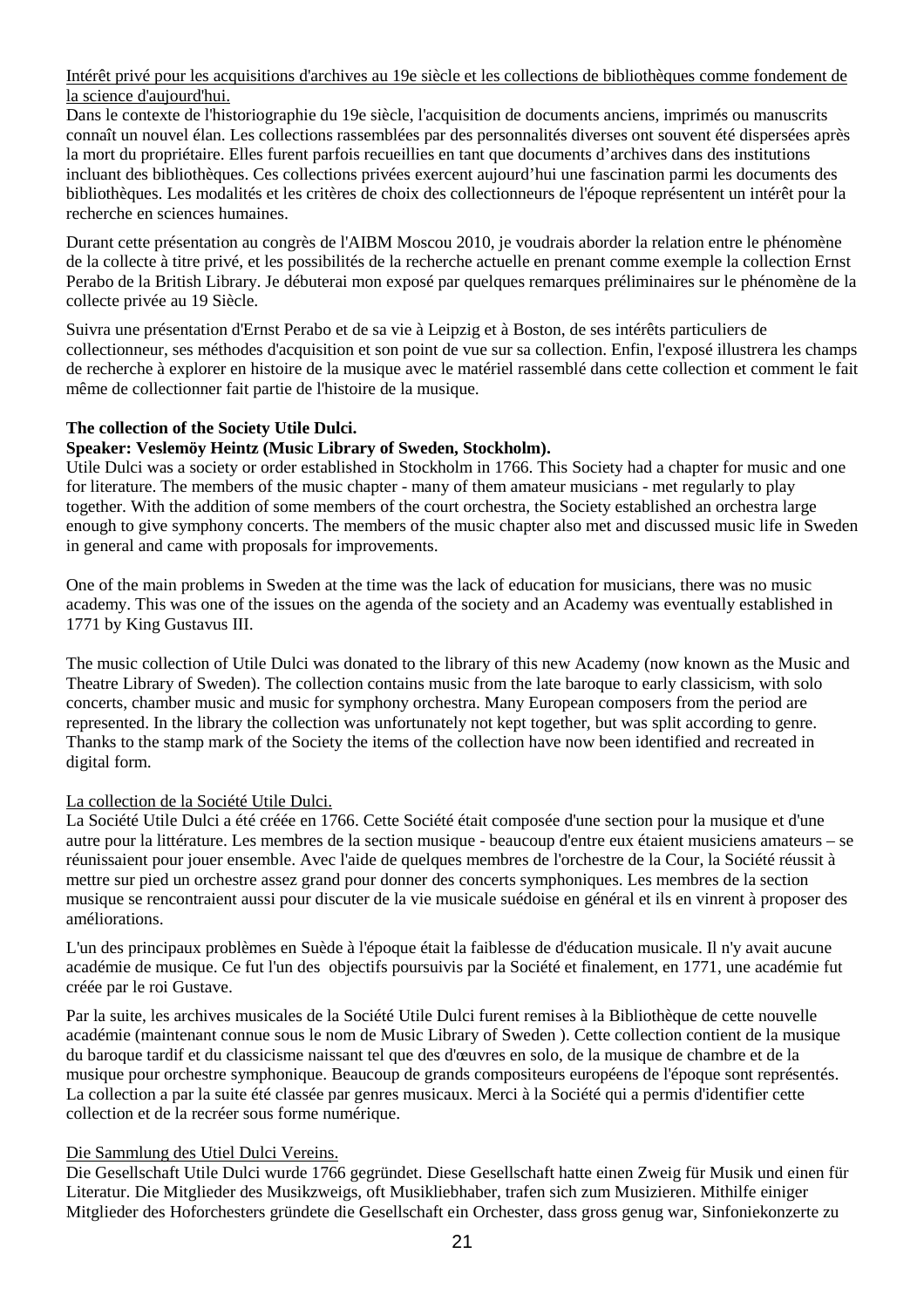geben. Die Mitglieder des Musikzweigs tragen sich auch zur Diskussion über das Musikleben in Schweden und machten Vorschläge zur Verbesserungen.

Eines der Hauptprobleme war die fehlenden Musikausbildung, da es keine Musikakademie gab. Dieses Problem stand auf der Tagesordnung der Gesellschaft und so wurde 1771 von König Gustav eine Musikakademie gegründet.

Das Musikarchiv der Utile Dulci wurde der Bibliothek dieser neuen Akademie gestiftet, die nun als Musikbibliothek von Schweden bekannt ist. Die Sammlung beinhaltet Musik vom Spätbarock bis zur frühen Klassik mit solistischen Werken, Kammermusik und Musik für Sinfonieorchester. Viele bedeutende Komponisten Europas sind hier vertreten. Die Sammlung wurde letzlich nach Genre aufgeteilt. Dank des Stempels der Gesellschaft konnten die Sammlung identifiziert und digitalisiert werden.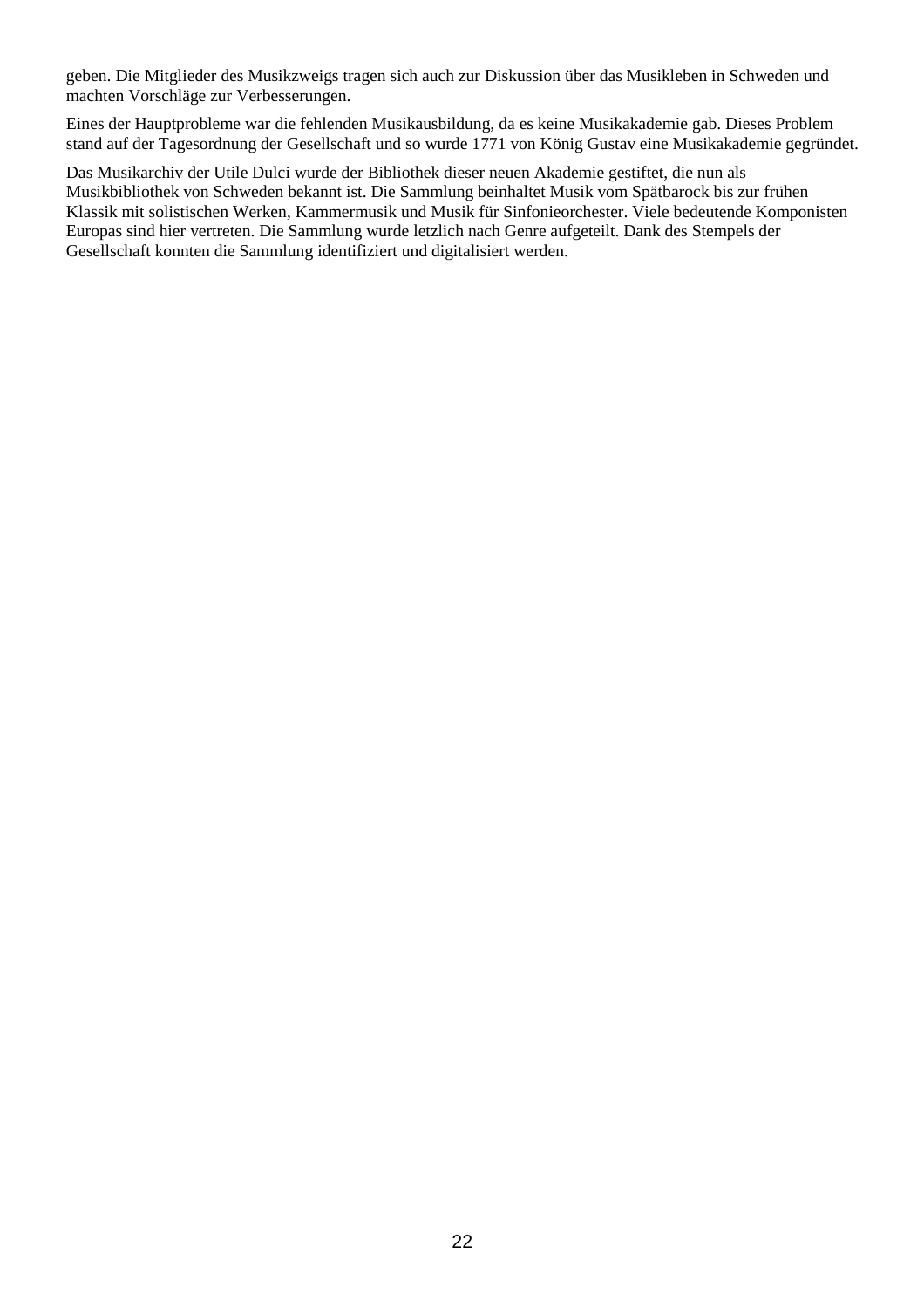# **Wednesday June 30 09.00 –10.30**

#### **METADATA, MUSIC, RECOGNITION Presented by the Commission on Service and Training. Chair: Geoff Thomason (Royal Northern College of Music, Manchester).**

# **The "musicSpace" project: orchestrating musicological metadata.**

### **Speaker: David Bretherton (University of Southampton).**

In their research, musicologists consult a wide variety of heterogeneous data sources, many of which are now available online. However, the segregation of online data into numerous discrete repositories, inadequate metadata, insufficient data/search granularity, and poor search UIs prevent researchers from realising the full potential of this data revolution. Specifically, research questions requiring advanced cross-source filtering on metadata fields and the running of complex multipart search queries have to date been effectively intractable. Using cutting-edge Semantic Web and Web 2.0 technologies, the "musicSpace" project is enabling such research questions by integrating access to leading musicological data sources via a customised version of the "mSpace" faceted browser, and by enriching the metadata of our data providers. A large-scale trial of the musicSpace browser will begin in autumn 2009, which will enable us to evaluate the efficacy of our interface in comparison to currently deployed solutions. In this paper we describe the technologies behind musicSpace, give real-world examples of the musicological research questions that musicSpace has enabled, and give a preliminary report on our large-scale trial.

## **The music department of the National Library of Russia: collections, service problems, projects. Speaker: Irina Bezuglova (The National Library of Russia, St. Petersburg).**

The music collection of the Russian National Library is known for being the first public music collection having been formed (since 1815) on the basis of an obligatory copy of legal deposit. Its growth resuls as well from acquisitions of collections and assemblies of both Russian and foreign music which comprise rarities from the 19<sup>th</sup> and 20<sup>th</sup> centuries. The collections are also filled owing to well organized book exchange and the purchasing of foreign firms' issues via their official agents. In1959 within the music department was established a special audio records collection. Since 2004 the Library has received copies of audio records as legal deposit. Owing to various collections acquisitions, the department possesses a rare collection of gramophone records of the end of 19th– the first quarter of the 20th centuries.

Having had unique collections, the department nevertheless faces two main serious problems related to the readers' service. First, decreasing attendance in the reading rooms. Second, essential restrictions resulting from the author's rights law. The first problem is generated because of continuous expansion of the virtual INTERNET space that provides wide-reaching facilities for users to copy printed music. On the other hand, the lack of readers is a result of, in particular, the tendency for cultural level to drop nationally. The latter fact became the reason for intensifying the musical enlightenment activity of the department that manifests itself in a variety of projects aiming in republication of rarities and their realization in performance. The musical department participates in electronic library creation based on the Russian National Library collections having attracted thus virtual readers. Two projects of the department have state status since they are dedicated to the preservation of the traditional national folk collection and the increase in national musicology. The first project provides for the creation of Integrated Secure Audio Collection of the Russian musical folk (the digital collection). The collection has operated since 2005. The second project has operated since 1990 and aims to build the Consolidate Catalogue of Russian Music Issues of  $18<sup>th</sup> -$  early  $20<sup>th</sup>$  centuries. The realization of both projects is reached in collaboration with more than 70 partners located in Russia and in countries of the former Russian Empire and former Soviet Union.

### **Road to recognition: supporting our students, promoting our pedagogy. Speaker: Claire Kidwell (Trinity College of Music, London).**

Referencing the areas of activity, core knowledge and professional values of the UK Professional Standards Framework for teaching and supporting learning in higher education, the paper will discuss my experience of applying for Fellowship of the Higher Education Academy (a body whose remit includes the accreditation of individuals in recognition of their experience in teaching and learning) on the basis of my role as pedagogue in the area of information literacy, and - more generally - as a supporter of learning in higher education.

After providing an overview of the structure and content of the classes taught by the library team on the various courses, I will demonstrate how practices meet the standards prescribed by the HEA in six key areas: design and planning of learning activities and programmes of study; teaching and supporting student learning; assessment and giving feedback to learners; developing effective environments and student support and guidance; integration of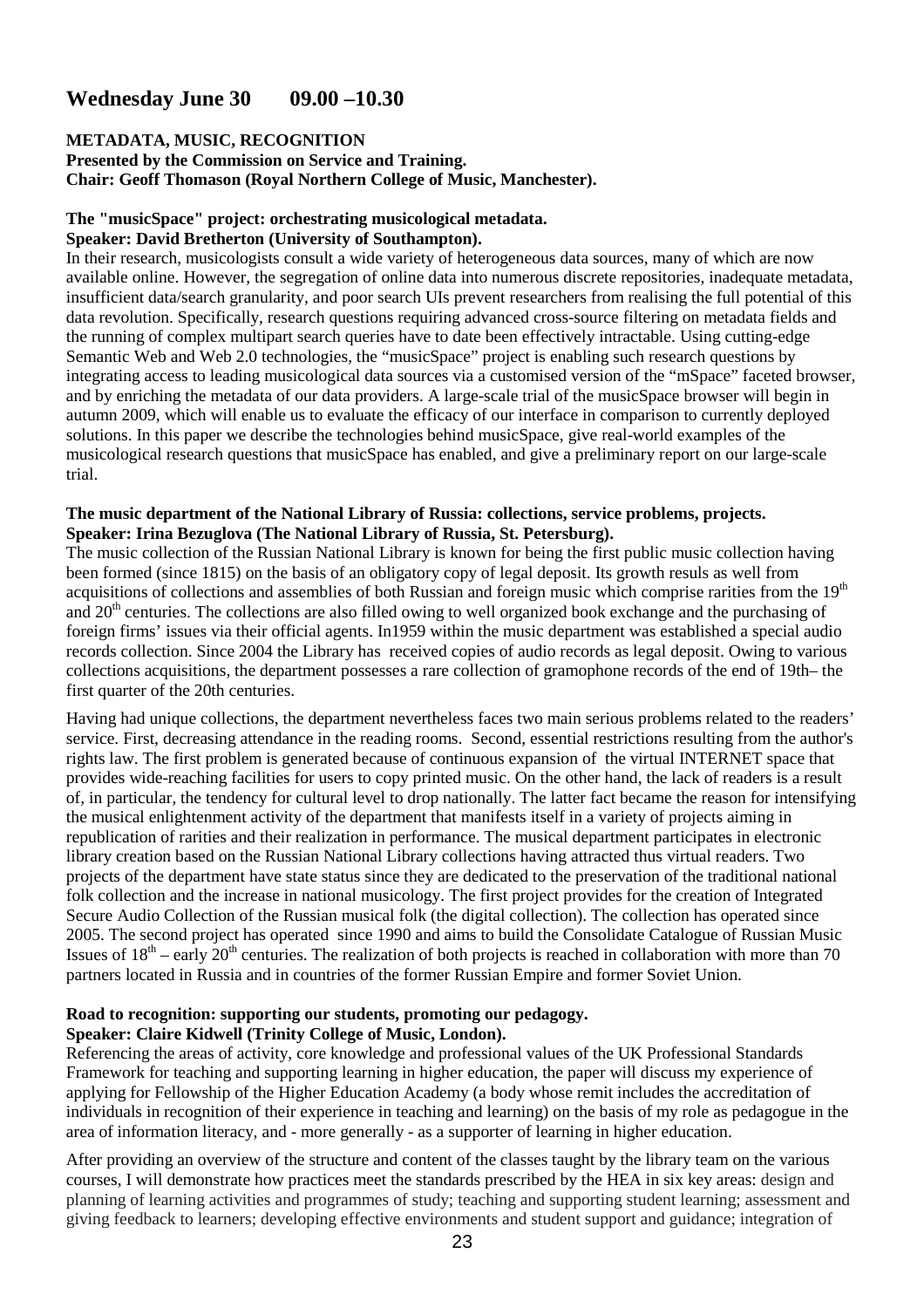scholarship, research and professional activities with teaching and supporting learning; and evaluation of practice and continuing professional development. I will finally discuss the wider benefits associated with undertaking the application process, including the resultant raising of awareness of the role of the librarian amongst other academic colleagues within my institution.

# **Wednesday June 30 09.00 –10.30**

## **IN MOZART'S WORDS**

**Sponsored by the IAML Programme Committee. Chair : Antony Gordon (British Library, London).** 

# **In Mozart's words: The letters database. The multilingual issue.**

### **Speaker: Patrizia Rebulla (Castaliamusic).**

The potentiality of the Web cannot be entirely exploited also because of (i) linguistic barriers and (ii) the difficulty to grasp the semantic value of a textual reference. According to the UNESCO, 80% of the web content is in English, therefore many users cannot properly understand the content, and any search submitted to search engines in any other language still gets poor results. We thought to overcome these barriers proposing a multilingual text of the letters of one of the most important and prolific artists. The letters are published in their original version (German), and translated, for now, into English, French and Italian. As for the semantic issue, the website offers a univocal index to names, places and works mentioned within the correspondence, no matter what is the rextual formulation and the language of surfing. The database is manually built, and this is a third serious issue when it comes to the high costs of indexation of large bodies of text.

### **In Mozart's words: The letters database. A European network's role towards funding. Speaker: Maria Majno (European Mozart Ways).**

The project "In Mozart's Words" was conceived from the start as a brainchild of complementary parties with different focus: experts on musical databases, musicologists, and the international Association "European Mozart Ways", an actual and virtual network connecting cities, regions and institutions in the 10 European countries visited by Mozart (www.mozartways.com). The Italian counterpart "Le Vie italiane di Mozart", created by the Italian Ministry of Culture for the 2006 anniversary celebrations, provided seed money for the project, as well as a major grant once the quality standards were confirmed, together with the Municipality of Milan, spearheading the Italian member's contingent. Most importantly, the binding force of the EMW was able to obtain remarkable contributions in kind. The availability of materials essential to the database, such as the original texts in special revision (Mozarteum Foundation Salzburg), translations and other, was secured at very special conditions due to the dynamic impulse and acknowledged prestige of the Association, which has recently been awarded a EU grant for the related project "Mozart and Italy".

## **In Mozart's words: The website as a teaching and research tool.**

**Speaker: Cliff Eisen (King's College, London).**  (no abstract)

# **Wednesday June 30 11.00 – 12.30**

**Aufforderung zum Tanz: A future Collaboration Between AEC and LIMTI to Promote Higher Education in Music?** 

**Presented by the Libraries in Music Teaching Institutions Branch.** 

**Chair: Pia Shekhter (Academy of Music and Drama, University of Gothenburg).** 

## **What will happen to Bologna after 2010?**

### **Speaker: Johannes Johansson (President, European Association of Conservatoires [AEC] and Vicechancellor Royal College of Music, Stockholm).**

This presentation will address the work done by the European Association of Conservatoires (AEC) in the framework of the Bologna Declaration process, which aims at the establishment of the European Higher Education Area (EHEA) by 2010. As institutions for higher music education are embedded in the European higher education systems in most countries, the Bologna process has had substantial implications on the higher music education sector as well.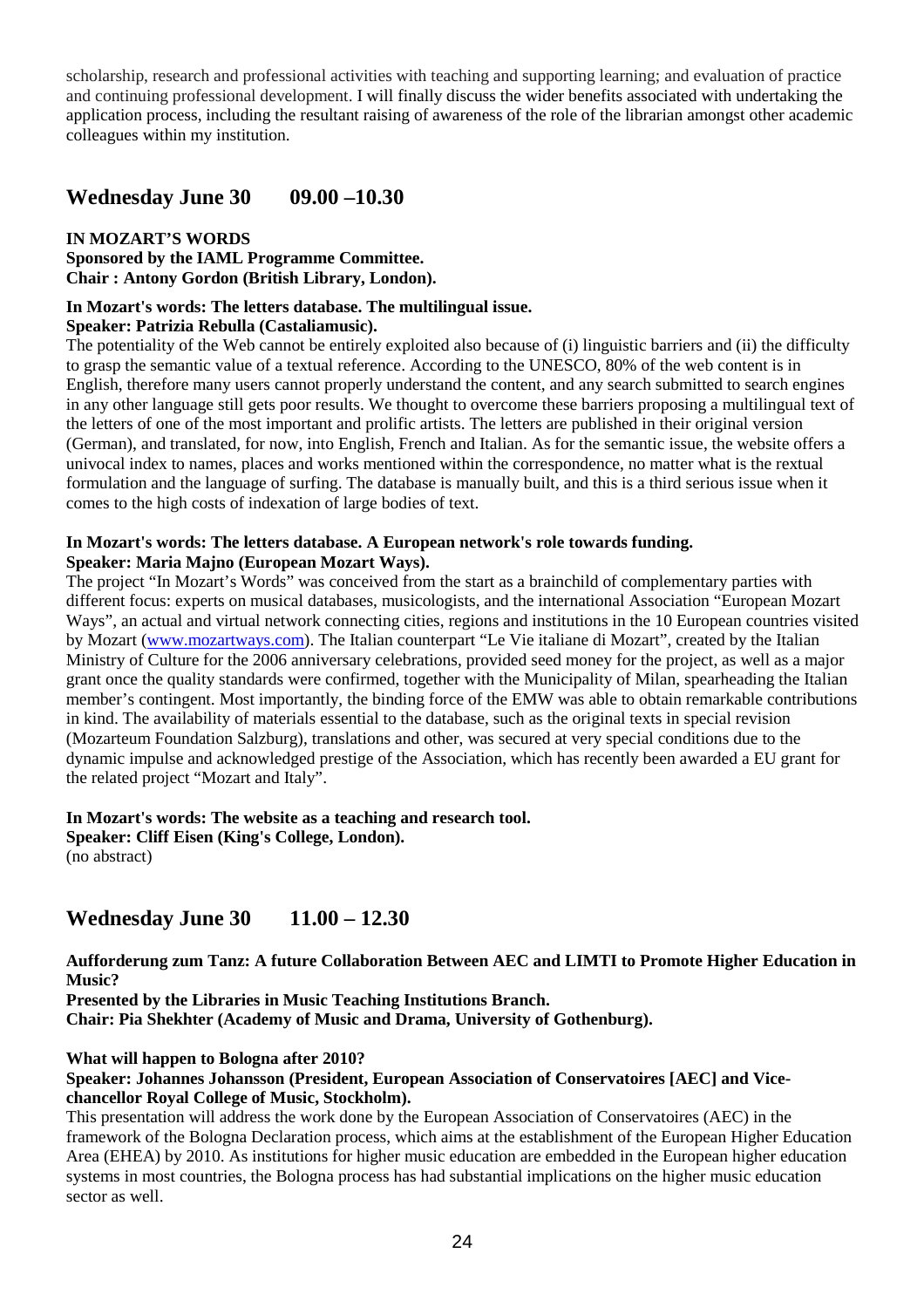This presentation will explain the achievements in this field and more in particular the development of Europeanlevel quality assurance and accreditation systems and a European-level qualifications framework for higher music education. In addition, information will be given on subjects that are closely related to the Bologna process, such as the role of research, doctoral programmes, employability and pre-college training in music.

## **LIMTI and artistic research: beyond the library limits?**

# **Speaker: Johan Eeckeloo (Koninklijk Conservatorium Brussel).**

The aim of the Bologna Process of 1999 was to make academic degree standards in European Higher Education in order to facilitate the compatibility and exchange between the European institutions. Also the Higher Music Institutions had to obtain such an academic degree, but an academic degree presumes also research on an academic level. Universities already had their tradition of scientific research, but art and music institutions had to define their own type of research, the so-called artistic research. The definition of artistic research, adopted by a music education institution, has a considerable influence on the role of its music library.

The presentation will focus on some different models of artistic research and discuss the consequences for the music library. Shall the music library become indispensable? Or shall the artistic freedom smother the music library?

# **Information literacy in music: a challenge for the music librarian.**

# **Speaker: Pia Shekhter (Academy of Music and Drama, University of Gothenburg).**

The Bologna agreement states that information literacy is one of the generic skills that should be presented in the curriculum for all students. The meaning of information literacy is, however, dependent on the varied traditions, methods and conditions for different disciplines. This is especially noticeable, and quite problematic, for a librarian working at a music conservatoire. "Artistic research" is a comparatively new phenomenon and there is, up to now, no consensus on what it implies. Most often, the emphasis is not on a scholarly text, but the reflection on artistic processes and the artefact itself. This may lead to a need for reorientation in the library.

# **Wednesday June 30 11.00 – 12.30**

# **SOUND ALLIANCES AND DISCOGRAPHICAL RESEARCH**

**Sponsored by the Audio-Visual Commission and the IAML Programme Committee. Chair: Andrew Justice (University of North Texas, Denton).** 

# **A public/private alliance for the management of the legal deposit of sound recordings.**

# **Speaker: Massimo Gentili-Tedeschi (Biblioteca Nazionale Braidense, Milan).**

SCF (Societa Consortile Fonografici) is the consortium that collects the rights of producers and performers; the regional legal deposit (concerning materials published or distributed by companies based in the region) is assigned for sound recordings by the Lombard Region to the Mediateca Santa Teresa, the off-site department of the Biblioteca Nazionale Braidense devoted to audiovisual and electronic resources.

In June 2009 the three bodies have signed an agreement establishing that SCF will collect the sound materials and share with the Mediateca their preservation, cataloguing and distribution, both to professionals (like radios and discotheques, through digital delivery) and to the final users (in streaming), giving free access to all the fields on site, or through e-commerce thanks to a common catalogue and search interface.

This is one of the first public/private agreements of this kind in Italy. The paper will describe the issues and the results of the first year of realisation of the project.

Samuil Feinberg: Discography. Speaker: Eugene Platonov (Moscow State P.I. Tchaikovsky Conservatory). (no abstract)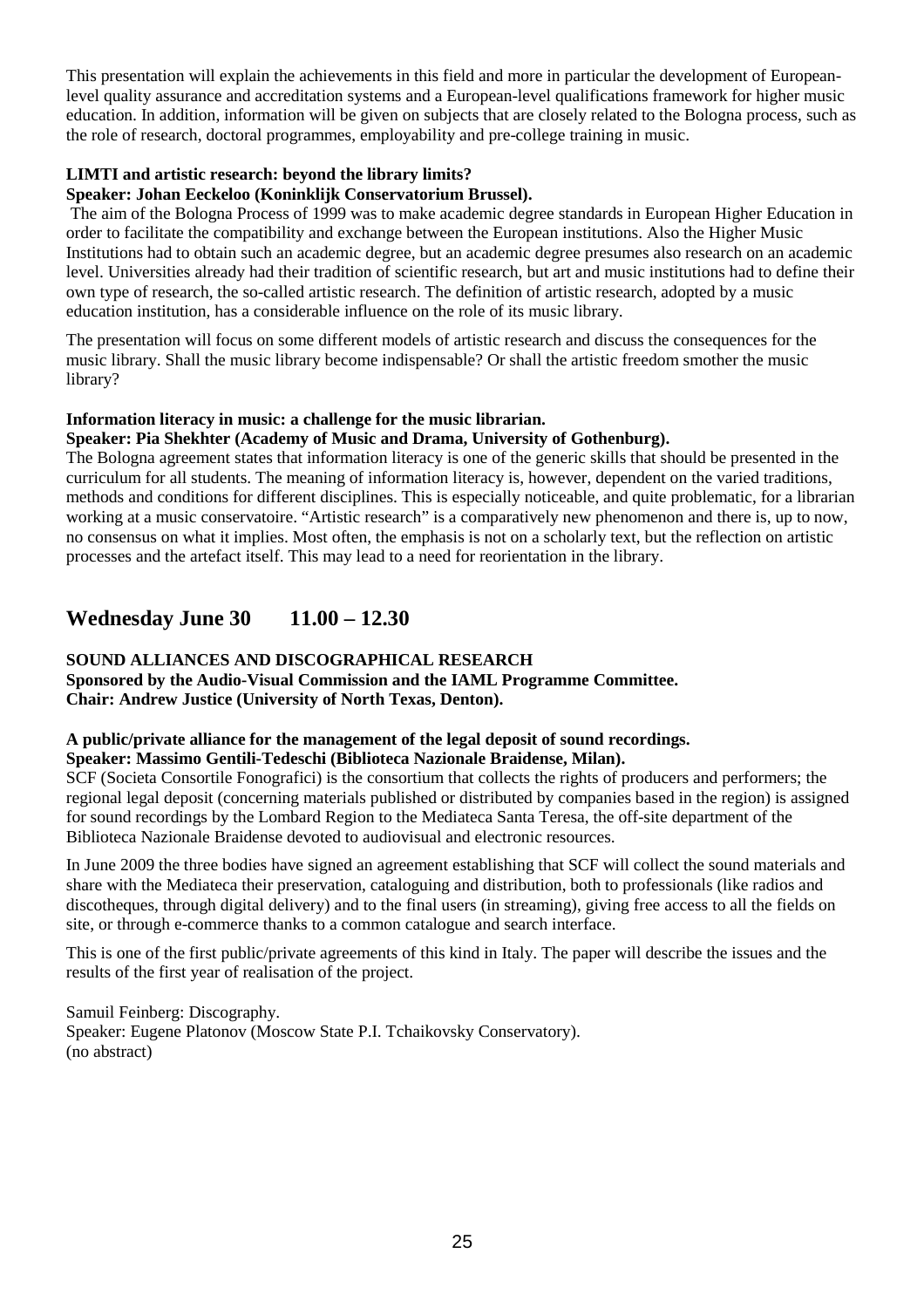# **Thursday July 1 09.00 –10.30**

## **CONDUCTORS AND BROADCASTERS**

**Presented by the Broadcasting and Orchestra Branch. Chair: Angela Escott (Royal College of Music, London).** 

## **The role of a music archive in a broadcasting company in the 21st century: Das Musikarchiv des Westdeutschen Rundfunks (WDR), Köln.**

### **Speaker: Jutta Lambrecht (Westdeutscher Rundfunk, Köln).**

The Westdeutsche Rundfunk of Cologne (WDR) is the biggest public broadcast company in Germany. With its four permanent performing bodies (Symphony Orchestra, Radio Orchestra, Big Band and Choir), the WDR both produces recordings and organizes concerts, in addition to many co-productions with large numbers of guest artists and ensembles. The WDR broadcasts six radio programs, it has an online channel (www.wdr.de) and a television program, and it is also involved in cooperation with other television channels (ARD, 3sat, arte). Everywhere it deals with music.

As a service point for programmed activities, the music library provides support in two main areas: on the one side the traditional orchestral music library with conventional printed music materials provided for the artistic staff productions, on the other hand an actual virtual archive of sound recordings, a very modern audio memory which facilitates the planning and the automatic broadcasting of programmes.

This paper spans more than 80 years of the history of the music library and shows how the music library's staff move daily between traditional library provision and modern technology, between handwriting in the revision of scores and the editing of audio files in the broadcasting system.

## Le rôle d'une archive musicale dans une entreprise de radiodiffusion du 21<sup>ème</sup> siècle – la bibliothèque musicale du Westdeutscher Rundfunk de Cologne.

La Westdeutschen Rundfunk de Cologne (WDR) est la plus grande entreprise publique de radiodiffusion en Allemagne. Avec la collaboration de ses quatre groupes d'artistes permanents (l'orchestre symphonique, l'orchestre de la radio, le big band, et le chœur), la WDR produit des enregistrements mais organise aussi des concerts, en plus des nombreuses coproductions avec d'innombrables artistes et autres ensembles **.** 

## Die Aufgaben eines Rundfunk-Musikarchives zu Beginn des 21. Jahrhunderts – Das Musikarchiv des Westdeutschen Rundfunks Köln.

Der Westdeutsche Rundfunk Köln (WDR) ist die größte öffentlich-rechtliche Rundfunkanstalt Deutschlands. Mit vier eigenen Klangkörpern (Sinfonieorchester, Rundfunkorchester, Big Band und Chor) produziert der WDR Musikaufnahmen und veranstaltet Konzerte; hinzu kommen Co-Produktionen mit unzähligen Gastkünstlern und ensembles. Der WDR strahlt sechs Radioprogramme aus, besitzt ein Online-Angebot (www.wdr.de), ein eigenes Fernsehprogramm und ist darüber hinaus an Fernsehkooperationen (ARD, 3sat, arte) beteiligt . Und überall ist Musik im Spiel.

Als Servicestelle für das Programm stützt sich das Musikarchiv auf zwei große Säulen: Da ist zum einen das traditionelle Notenarchiv mit seinem immer noch konventionellen Bestand in Papierform als Orchesterbibliothek für die Produktionen der Klangkörper, auf der anderen Seite ein mittlerweile nur noch virtuelles Tonträger-Archiv, ein hochmoderner Digitaler Audio-Archivspeicher, der das automatisierte Planen und Senden von Rundfunkprogrammen ermöglicht.

Der Vortrag beleuchtet kurz die mehr als 80jährige Geschichte des Archivs und zeigt dann, welchen Spagat zwischen Tradition und Moderne das Archivteam täglich bewältigt: zwischen Notenkorrigieren mit Tusche und Audiofile-Versand in Sendesysteme.

## **Stokowski and the Royal College of Music.**

## **Speaker: Rob Corp (Royal College of Music, London).**

The Opperby-Stokowski collection in the RCM is a collection of varied Stokowskiana; press cuttings, letters, music, photos, pictures & recordings. It was collected by Danish school teacher and Stokowski biographer Preben Opperby. As Stokowski was a former student the RCM was a logical home. The original card catalogue has been digitized and many of the unique quarter inch tapes have been digitized for archival preservation and ease of use. Stokowski was not only a larger than life figure but historically important in the development of American music, particularly the Philadelphia Orchestra, a champion of new music and had an important role the development of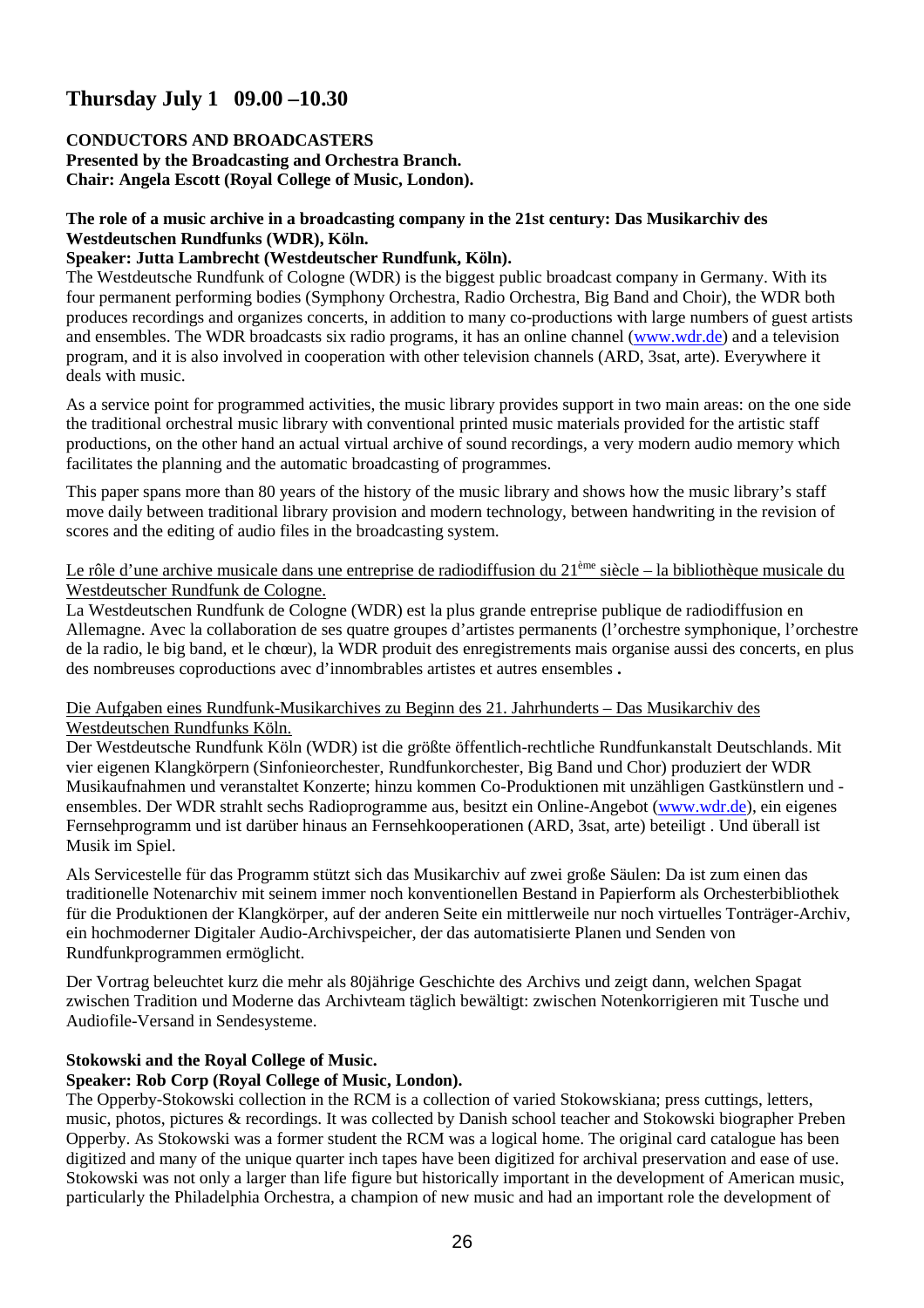recorded sound. Finally, a brief look at what one can glean about the personalities of Stokowski and Opperby from the process of digitization.

### Stokowski et le RCM.

La collection Opperby-Stokowski du RCM contient une variété de biens ayant appartenus à Stokowski; découpages d'articles de presse, lettres, musique, photos, images et enregistrements. Le tout a été collecté par le professeur à l'école danoise et le bibliographe de Stokowski Preben Opperby. Stokowski étant un ancien étudiant formé au RCM, sa collection est comme revenue chez elle. La carte originale du catalogue a été numérisée ainsi que de nombreuses bandes sonores inédites, pour des raisons de conservation et pour permettre un usage plus facile. Stokowski était non seulement une figure hors du commun, mais aussi historiquement important dans le développement de la musique américaine, particulièrement avec le Philadelphia Orchestra, un champion de la nouvelle musique, et a joué un rôle important dans le développement du son en studio. Voici un bref aperçu de ce que l'on peut tirer à propos des personnalités de Stokowski et Opperby et du processus de numérisation.

### Stokowski und das RCM.

Die Opperby-Stokowski Sammlung im RCM ist eine Sammlung von verschiedenen Stokowski-Artefakten: Zeitungsausschnitte, Musik, Fotos, Bilder und Aufnahmen. Gesammelt wurde all das von dem dänischen Schullehrer und Stokowskibiographen Preben Opperby. Da Stokowski eine ehemaliger Student war, ist es logisch, dass die Sammlung an das RCM ging. Der originale Zettelkatalog wurde digitalisiert und viele der einzigartigen Viertel-Zoll-Bänder wurden für die Bestandserhaltung und Benutzerfreundlichkeit ebenfalls digitalisiert. Stokowski war nicht nur eine überlebensgroße Persönlichkeit, sondern auch für die Entwicklung der amerikanischen Musik historisch wichtig, vor allem in Bezug auf das Philadelphia Orchester; er war ein Meister der Musik und spielte eine wichtige Rolle in der Entwicklung von Tonaufnahmen. Letztendlich ein kurzer Blick auf das, was man durch den Digitalisierungsvorgang über die Persönlichkeiten von Stokowski und Opperby herausfindet.

### **Private collections from the Music Library of Bolshoi Theatre: Sergei Koussevitzky, Vyacheslav Suk, Michail Lentovsky & others.**

### **Speaker: Olesya Bobrik. (Bolshoi Theatre, Moscow).**

The talk will describe the history of and formaton of the Bolshoi Theatre Library and contemplate the existing rare examples of the scores, obtained by the Library from personal collections of Sergei Koussevitzky, Vyacheslav Suk, Mikhail Lentovsky and others.

The library resources of the Bolshoi Theatre have been forming throughout more than two centuries. Personal collections are one of the main sources. Among the scores of the first part of the  $19<sup>th</sup>$  century we find examples which belonged to the serf theatres (for instance, Apraksin's theatre). In 1900 – 1910 collections of operettas and other entertaining music from such sources as the library of famous entrepreneur Mikhail Lentovsky, theatre libraries of Maria Puarè and Maria Gridnina, from "Aquarium," Geiten, and "Hermitage" Gardens. (Many operetta scores are handwritten copies of original scores.)

Hundreds of scores were taken to the library in the period of revolution and civil war (1917 – 1921). The collection of scores by Sergei Koussevitzky, passed to the Bolshoi Theatre in 1921 (after Koussevitzky's emigration), is the most remarkable. His library included more than one hundred nappa-bound volumes.

The most interesting examples are the scores of Koussevitzky's contemporary composers, for instance, Rachmaninov's Second Symphony, and the Third Symphony in E major, op. 49 by Austrian conductor and composer Felix Weingartner, with handwritten remarks on the score.

The collection of scores and instrumental parts belonged to Vyacheslav Suk, which passed to the Bolshoi Theatre in 1933 after his death, also constitutes one of the most valuable parts of the Library. Research of the history of these collections will undoubtedly help to make new discoveries in the history of Russian musical culture.

### "Collections personnelles" à la bibliothèque du Théâtre Bolshoi.

Le discours racontera l'histoire la formation de la bibliothèque du Théâtre Bolshoi et notamment celle des rares exemplaires de partitions existants, obtenus par la bibliothèque de la collection personnelle de Sergei Koussevitzky, Vyacheslav Suk, Mikhail Lentovsky et d'autres encore.

### "Private Sammlung" in der Bibliothek des Bolshoitheaters.

Der Vortrag schildert die Entstehung der Bibliothek des Bolshoitheaters und betrachtet die wenigen existierenden Exemplare von Partituren von Sergei Koussevitzky, Vyacheslav Suk, Mikhail Lentovsky und anderen, die die Bibliothek erhalten hat.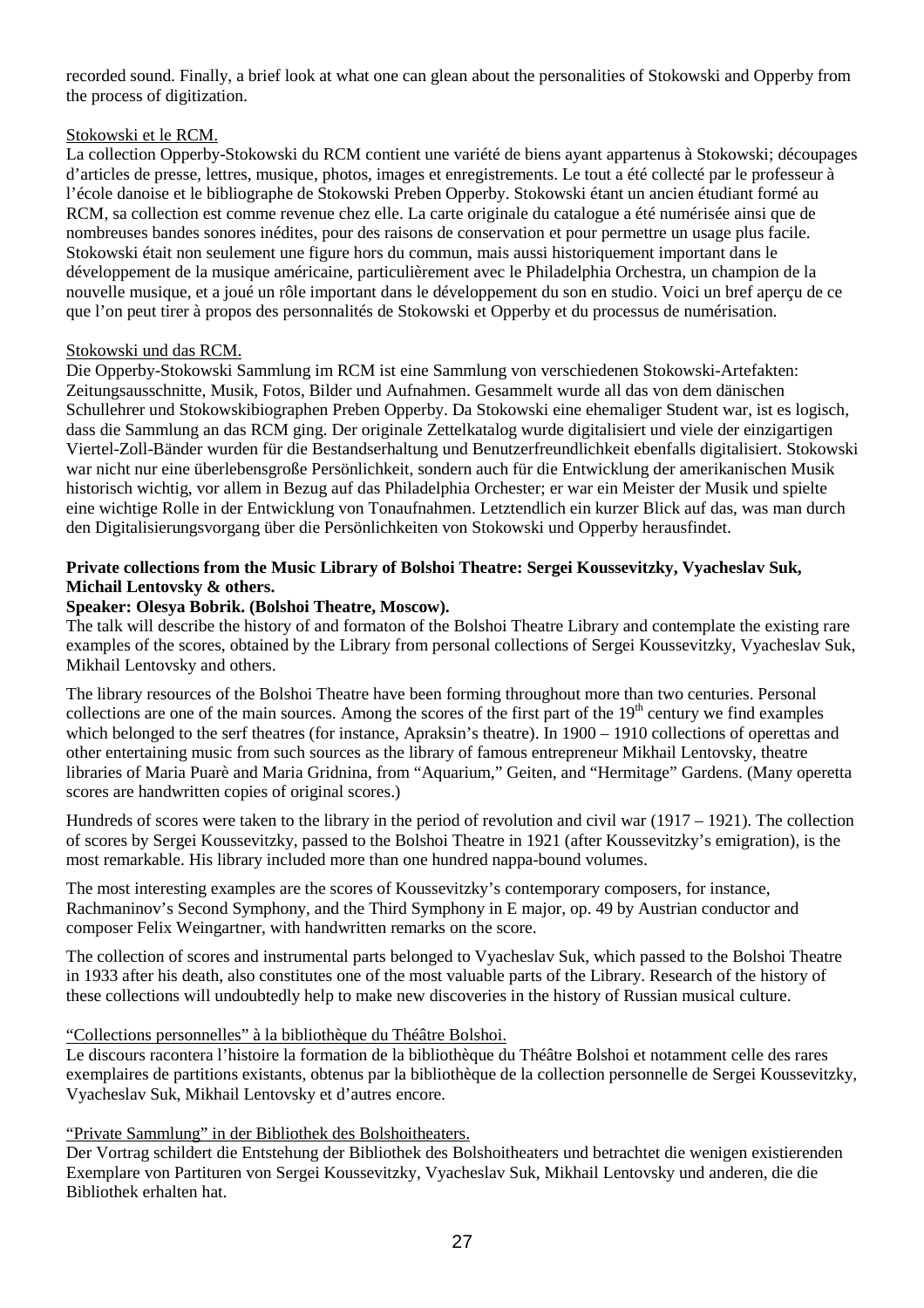# **Thursday July 1 09.00 –10.30**

#### **RUSSIAN MUSICAL CULTURE AND DIGITAL PROJECTS Sponsored by the IAML Programme Committee. Chair: Roger Flury (National Library of New Zealand).**

### **Musical culture of Russia: preservation, research, and publication from the Glinka Museum's experience. Speaker: Irina Medvedeva (Glinka State Central Museum of Musical Culture, Moscow).**

The Glinka State Central Museum of Musical Culture is an especially valuable part of the cultural heritage of people of the Russian Federation. In this report the basic purposes and tasks of the Museum are discussed. The Museum's total collection is about one million items and covers all concepts of the "monument of musical culture". The Museum collects, preserves, restores and studies such monuments, making them accessible for scientific and public use - before the Museum's centenary in 2012 brings new tasks.

This is not the first time we have spoken about the Museum at IAML conferences, and I shall bring some the concrete examples. By virtue of historical events, the collecting of a musical heritage for the  $20<sup>th</sup>$  and  $21<sup>st</sup>$  Centuries is complicated in that valuable monuments are in different geographical regions or private collections. Therefore it is difficult to reunite the documents of famous Russian musicians, such as Glinka, Rachmaninov, Prokofiev, Shostakovich, Chaliapin. In such cases only united efforts allow us to present the musician adequately. The various museums «Russian myth about Mozart» joint exhibition of 2006 can serve as a successful example.

The Museum has kept and restored some large items; the Feodor Chaliapin Memorial House where more than 20 years ago this museum was created, based on the huge archive of this famous Russian singer; and on the basis of the personal archive of Sergei Prokofiev, the house where this composer lived his last years, has become a museum.

In the apartments, where other musicians lived, for example, the composer Tchaikovsky, the pianist, professor and rector of the Moscow Conservatory, Gol'denvejzer, and the famous conductor Golovanov, museums have been created. Visitors come there as well as researchers of creativity, sounds and music. These are all branches of the Glinka Museum.

The exposition «Musical instruments of the people of the world» opened in the middle of 1980 is now undergoing a rebirth: the climate-control, lighting, floors, ceilings and exhibits were updated. In 1990 the task of restoration and reconstruction of the oldest organ in Russia by Fridrich Ladegast (XIX c.) was in the special care of the Museum; also restored was a remarkable harpsichord by Burkat Shudi (XVIII c.). Both musical instruments participate in historical concerts, and are featured on the audio records in the series «Musical instruments from the Glinka Museum's collection».. Disks with recordings of pieces of music on the violins by Antonio Stradivari and Jakob Shtayner, on the ancient pianos and other musical instruments were published.

Interested visitors can get acquainted with the historical exposition "Three centuries of Russian music" in which ancient Russian singing books, the subjects connected to life and creativity of Glinka, Tchaikovsky, Mussorgsky, Rachmaninov, and documents on the Soviet period are shown.

Restoration and preservation form a significant part of the work. For example, ten hand-written sacred books with leather bindings, little locks and unique illustrations were restored. Then the exhibition "The sacred environment of Russia" (1992) was held, and some years later the special volume of the same name (1996) was published. Some of these singing books can be seen at an exhibition devoted to "The Day of Slavic Writing and Culture" from May to July 2010. The exhibition includes the most valuable old Russian and sacred books, manuscripts of church music of the 19<sup>th</sup> Century, manuscripts of the great Russian composers Bortniansky, Glinka, Tchaikovsky, Rachmaninov and many other priceless items.

Research of our archival musical heritage has been conducted for a long time. During 1950s to the beginning of 1970s there was active scientific work on studying, decoding, and identifying incompleted pieces. Then many unpublished compositions by Rachmaninov, Taneyev, Aliab'ev, Borodin; Vasily Kalinnikov, Glinka, Fomin, Scriabine and Balakirev were issued as a result. Special mention should be made of the publication of Beethoven's writing-book of sketches (1802-1803), the cantata of Rossini – *Aurora*, and of Moniuszko's *Madonna*. In the '90s reconstruction, publication, performance and a record of Prokofiev's music to the film *Ivan the Terrible* represents an optimum example of the work on archival documents that was carried out. In the same period, the second Moscow Beethoven writing-book of sketches (1825) was deciphered and issued.

In other years great attention was given to studying the work of composers Fomin, Aljab'ev, Bortniansky, Medtner. Publications of letters, materials, and documents connected to the work of Rachmaninov, Taneyev, Kalinnikov,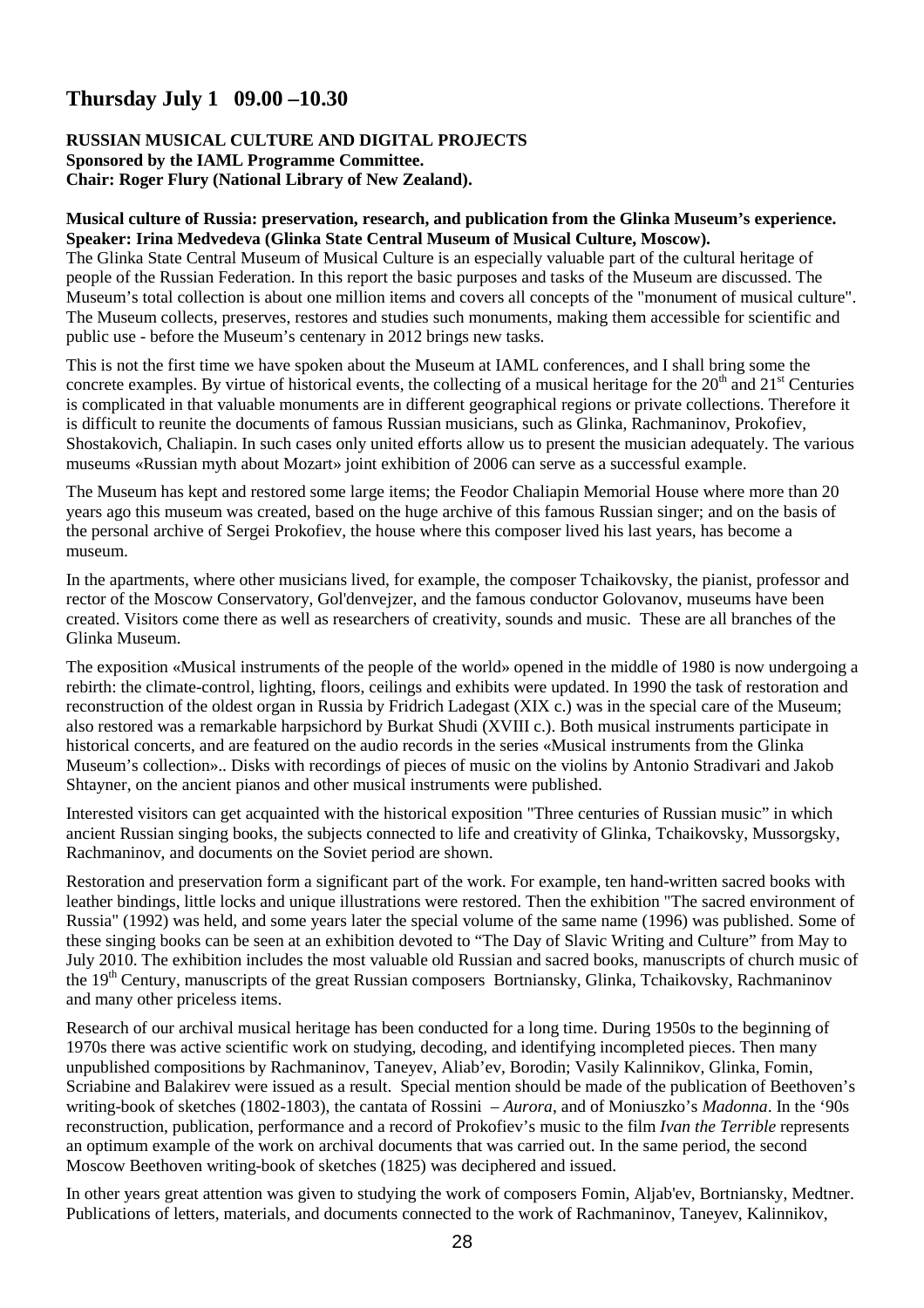Balakirev, N.G. Rubinstein have appeared. "Diaries" of Gol'denvejzer, and some volumes of Beethoven's letters were also published. The Proceedings of the Glinka Museum are now published - three volumes have appeared so far – and the series *Russian Sacred Music in the Materials and Documents* is also published (8 volumes).

Together with the Russian musical publishing house it is carrying out a scholarly edition of the complete works of Rachmaninov (ca. 50 volumes) based on the hand-written archive of the composer in the Museum.

We have studied the little-known musical and literary heritage of composers: Borodin (score and vocal score of the opera-farce *Bogatyrs*), Shostakovich (two fundamental volumes of unknown materials and documents, for the 100<sup>th</sup> anniversary of the composer is made using material from from the so-called « gold folder of sketches »), Prokofiev (in addition to the already mentioned music to the film *Ivan the Terrible*, there are three volumes of unknown documents, and a fourth is ready for printing). Some facsimile editions are also issued.

Participating in the international exhibitions, congresses, symposiums, seminars, Museum of musical culture carries out creative contacts, and exchanges experience and information with foreign colleagues. For example: exhibitions in Korea, USA (Tchaikovsky, Prokofiev), in Germany (musical instruments), in Austria (Mozart).

The Glinka Museum supervises many musical museums of Russia such as the Glinka Estate Museum, the Rachmaninov Estate Museum, the Museum of Music and Folklore of the People of Yakutia, and small musical museums – e.g. Borodin and Taneyev in the Vladimir-city area. The story about the Rachmaninov Estate Museum – one of the most popular musical museums of Russia, will add this information.

In 2007 the Museum undertook the edition of an historic musical monument - the first Russian oratorio by serf composer Stepan Degtyaryov (it was performed 240 years after the date of his birth) *Minin and Pozharsky, or the Liberation of Moscow*. Earlier versions of the oratorio existed only in two hand-written variants. In the 1908s the oratorio was prepared for publication by a scientific employee of the Museum, but because of financial difficulties it was not issued. Now in connection with the introduction in Russia of a holiday «Day of National Unity» the oratorio has become the patriotic symbol for the country. The edition helps promotion of the composition in the Russian concert halls. Unfortunately, I cannot show you a portrait of the composer, because it does not exist. We have only the composer's signature.

### **Moscow Conservatory Taneev Scientific Library's music manuscripts and modern information technologies. Speaker: Irina Brezhneva (S.I. Taneyev Research Music Library of Moscow State P.I. Tchaikovsky Conservatory).**

The Manuscripts Collection of the Moscow Conservatory Library had been developed over 140 years. You can find a wide variety of music periods, styles, genres, instrumentations, notations. At present we are working on digitizing our music manuscripts descriptions (which are the result of many years work), reproducing the manuscripts' content and design into digital format, and implementation of our manuscripts collection into the library e-catalog search unit.

## **St. Petersburg pages of 18th-century musical Rossica.**

## **Speaker: Maria Shcherbakova (Mariinsky Theatre, St Petersburg).**

The Italian opera collection is the most important part of the musical Rossica in the archives of the Mariinsky Theatre Music Library. The specific way of storing this collection reflects the historical originality of existence of Court Opera Genre in the second half of the 18<sup>th</sup> Century. Large Italian musical-theatrical collections, actually, engrave the historical style process of assimilation of Russian and Italian musical art itself. Works which reflect different dynamics of the genre development will be given in the materials of this message. Among those, for example, the opera *Cefal and Prokris* by Francesco Araya, *Astrea Placata* – a cantata by Tommaso Traetta, and the opera *Naine or Magical Rosane* by Giovanni Paisiello and others.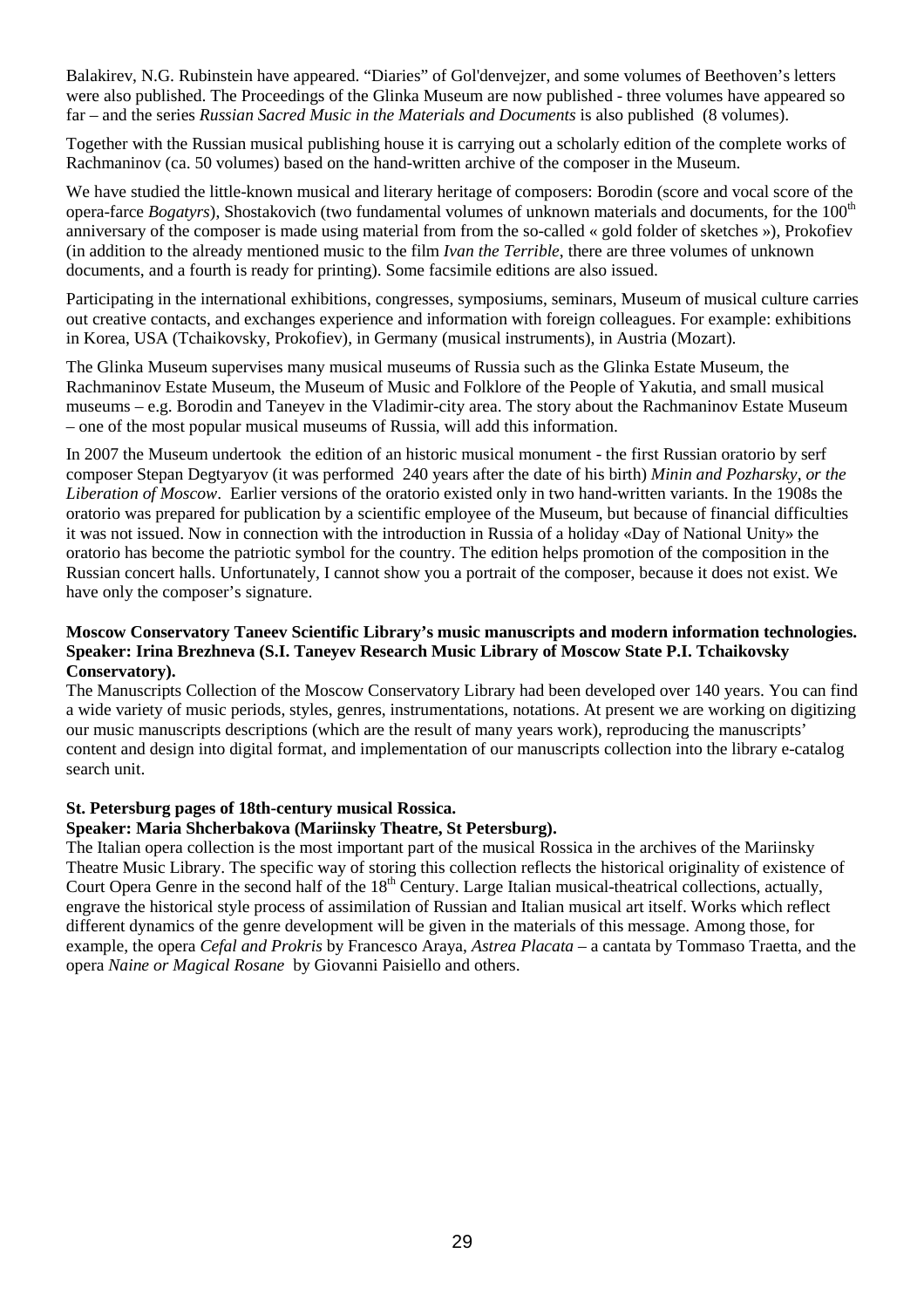# **Thursday July 1 11.00 – 12.30**

#### **EXTENDED LIBRARY SERVICES Sponsored by the Public Libraries Branch and the IAML Programme Committee. Chair: Hanneke Kuiper (Public Library, Amsterdam).**

### **Music in the library: message or installation?**

### **Speaker: Liliya Zaripova and Nadezhda Sulimova (Ekateringburg Belinsky Library).**

The library as a place where music sounds: live and recorded; in public and in private; traditional and innovative, popular and elite. Performers and listeners in the library. The aesthetic and psychotherapeutic influence of such musical practice.

La bibliothèque comme lieu où résonne la musique vive et en record, pour un auditoire grand et en privé; la musique originale et novatrice. Les exécutants et les auditeurs dans la bibliothèque. L'influence esthétique et psychothérapique de la pratique musicale.

Bibliothek als Platz, wo die Musik erklingt: "life" und in der Aufnahme; für Publikum und "privat"; traditionell und innovativ; allgemeinverständlich und elitär. Darsteller und Zuhörer in der Bibliothek. Ästhetischer und psychotherapeutischer Einfluss solcher Musikausübung

## **Development of library service with music editions in Moscow.**

### **Speaker: Romuald Krylov-Iodko (Moscow Department of Culture).**

For some time, the demands of the Moscow public on music scores exceeded the supply of public libraries. Modern library acquisitions and the collection policies of specialized library collections can't satisfy user requests completely. Under the initiative of Moscow authorities since 2007 there has been work on solving this problem and some results have been already achieved.

The development of music library service system on different formats is fulfilled is based on complex demands. It has been necessary to formulate the key principles, determine groups of real and potential users and identify their demands, analyze current resources, implement new trends and innovative ways of working.

The main centre for the co-ordination and organization of the music library service development for the people of Moscow is the Memorial Museum and the Scientific library "N.V. Gogol house". A large role is also played by the Art library named after A.P. Bogolubov and by the Music library named after P.I. Yurgenson, both of which were founded with the help of the Moscow government.

The joint projects have already proved beneficial. Under the support of the city Central administrative area Prefecture a unique project has been realized called the "Electronic Music Library". The access to it is provided through the Internet for all types of library users, students and teachers of music schools, theatre and concert hall staff, etc. Another project called "Moscow Music Season Ticket" is being realized by four public libraries in collaboration with the Scientific music library named after S.I. Taneev and Chaikovsky Moscow State Conservatory.

In Moskau übersteigt der aktuelle Bedarf an Musiknoten das Angebot der Öffentlichen Bibliotheken bei weitem. Selbst modernster Bestandsaufbau kann die Bedürfnisse der Benutzer nicht vollständig befriedigen. Auf Initiative der Moskauer Stadtregierung hat man sich dieses Problems seit 2007 angenommen und kann bereits erste Ergebnisse vorweisen.

Die Weiterentwicklung des Musikbibliothekssystems in Bezug auf alle Medienarten wurde ganzheitlich angegangen: Zunächst hat man sich mit grundlegenden Fragestellungen befasst, tatsächliche und potenzielle Zielgruppen bestimmt und deren Bedürfnisse beschrieben. Weiterhin wurden die verfügbaren Ressourcen analysiert sowie neue Trends und innovative Arbeitsformen eingeführt.

Federführend dabei sind das "Memorial Museum" und die Bibliothek "N.V. Gogol-Haus". Außerdem spielen die Kunstbibliothek "A.P. Bogolubov" und die mit Unterstützung der Stadt gegründete Musikbibliothek "P.I. Yurgenson" eine wichtige Rolle.

Die gemeinsamen Projekte sind sehr erfolgreich. Mithilfe der Stadtverwaltung wurde das Projekt einer elektronischen Musikbibliothek ins Leben gerufen. Diese steht über das Internet allen interessierten Personengruppen zur Verfügung. Ein weiteres Projekt mit dem Namen "Moskauer Saisonticket Musik" wird von vier Öffentlichen Bibliotheken in Zusammenarbeit mit der wissenschaftlichen Tanejew-Bibliothek und dem Tschaikowsky-Konservatorium verwirklicht.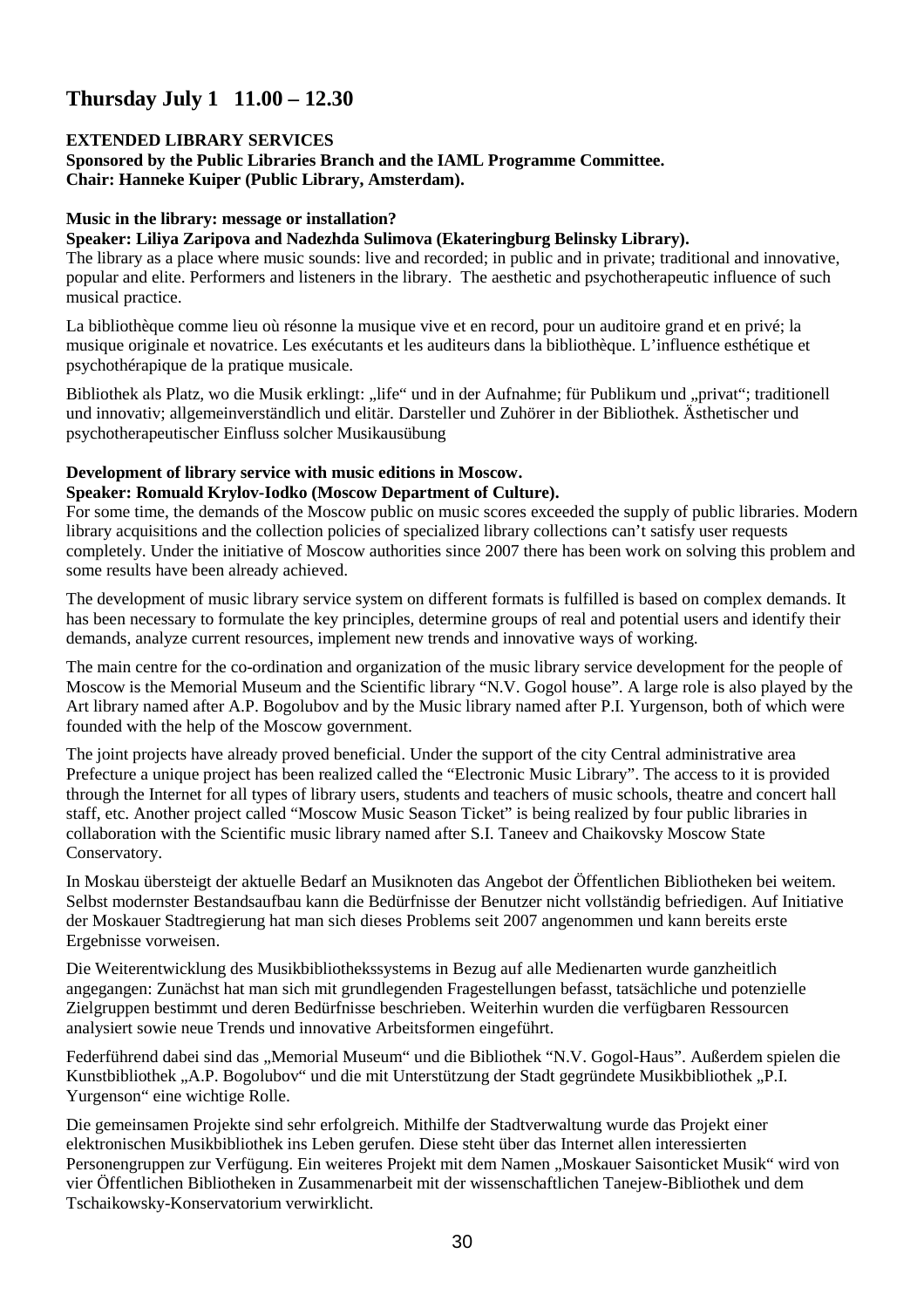### Le développement du service des éditions musicales des bibliothèques à Moscou

Depuis un certain temps, la demande du public pour les partitions musicales dépasse l'offre des bibliothèques publiques. Tant du point de vue qualitatif que quantitatif, les fonds spécialisés des bibliothèques ne peuvent satisfaire complètement ces demandes thématiques. A l'initiative des autorités de la Ville de Moscou, depuis 2007, a été initié un travail pour résoudre ce problème, et aujourd'hui on enregistre déjà des résultats positifs.

Le développement d'un service pour les éditions de partitions musicales sur différents supports dans les bibliothèques publiques se base sur une demande complexe. Il a été indispensable de formuler les principes-clé de l'activité, de mettre en évidence des groupes ciblés d'utilisateurs réels et potentiels, de déterminer leurs besoins, de mener une analyse des ressources existantes, de s'approprier de nouvelles tendances] et d'introduire des formes innovantes de travail

Le principal centre de coordination et de méthode pour l'organisation du service des éditions musicales des bibliothèques de Moscou est le Musée Mémorial et la bibliothèque Gogol. Dans ce système de service rendu, un rôle important est joué par la bibliothèque Bogolioubov et la bibliothèque de Yourgenson crées grâces à l'implication de la municipalité de Moscou.

Les projets communs ont déjà fait preuve d'efficacité. Avec le soutien de la Préfecture de l'arrondissement central de la ville de Moscou a été réalisé un projet exclusif baptisé « Bibliothèque musicale électronique ». Le produit est accessible via Internet à tous les usagers des bibliothèques, ainsi qu'aux étudiants et professeurs des écoles de musique, aux personnels des théâtres et salles de concert, etc. un autre projet, appelé « Abonnement à la saison musicale de Moscou », a été réalisé sur la base de quatre bibliothèques publiques en collaboration avec la bibliothèque musicale Taneiev et le conservatoire Tchaïkovski.

### **РАЗВИТИЕ В МОСКВЕ БИБЛИОТЕЧНОГО ОБСЛУЖИВАНИЯ МУЗЫКАЛЬНЫМИ ИЗДАНИЯМИ**

В течение продолжительного периода спрос населения города Москвы на музыкальные издания превышает возможности общедоступных (публичных) библиотек. Качественное, количественное и содержательное наполнение специализированных библиотечных фондов не может в полной мере удовлетворить эти тематические запросы. По инициативе органов исполнительной власти города с 2007 года активизирована работа по решению данной проблемы и в настоящее время уже достигнуты позитивные результаты.

Развитие системы общедоступного библиотечного обслуживания музыкальными изданиями на различных носителях осуществляется на основе комплексного подхода. Для этого было необходимо сформулировать ключевые принципы деятельности, выявить целевые группы реальных и потенциальных потребителей и определить их потребности, провести анализ имеющихся ресурсов, освоить новые направления и внедрить инновационные формы работы.

Главным координационным и методическим центром по организации библиотечного обслуживания населения Москвы музыкальными изданиями является Мемориальный музей и научная библиотека «Дом Н.В. Гоголя». Значительная роль в системе обслуживания принадлежит Библиотеке искусств им. А.П. Боголюбова и Нотно-музыкальной библиотеке им. П.И. Юргенсона, созданным благодаря вниманию со стороны Правительства Москвы.

Показали свою эффективность совместные проекты. При поддержке префектуры Центрального административного округа города Москвы реализован эксклюзивный проект «Электронная нотномузыкальная библиотека». Готовый продукт посредством сети Интернет доступен для пользователей библиотек, учащихся и педагогов музыкальных школ, работников театрально-концертных организаций округа. В сотрудничестве с Научной музыкальной библиотекой им. С.И. Танеева Московской государственной Консерватории им. П.И. Чайковского на базе четырёх общедоступных библиотек реализуется проект «Московский музыкальный абонемент».

### **The German Central Library for the Blind (Leipzig). Musical notes: History and new perspective. Speaker: Felix Pourtov (Deutsche Zentralbücherei für Blinde, Leipzig ).**

The German Central Library for the Blind (DZB) is the oldest blind person's library in Germany. Since its foundation in 1894 the production of music belonged to the constant offer of the library. After a short break between 1986 and 2000 the DZB transfers and publishes the music again. Today it remains the only place in Germany where blind musicians or pupils can order or lend the musical pieces.

During the last years the technology of the notes' production have been modernized and changed a lot. Earlier the musical pieces were copied by hand. Now the library has own software, which accelerates the whole process and improves the quality enormous. In my paper important steps of the music production and offerings of the customer service will be demonstrated.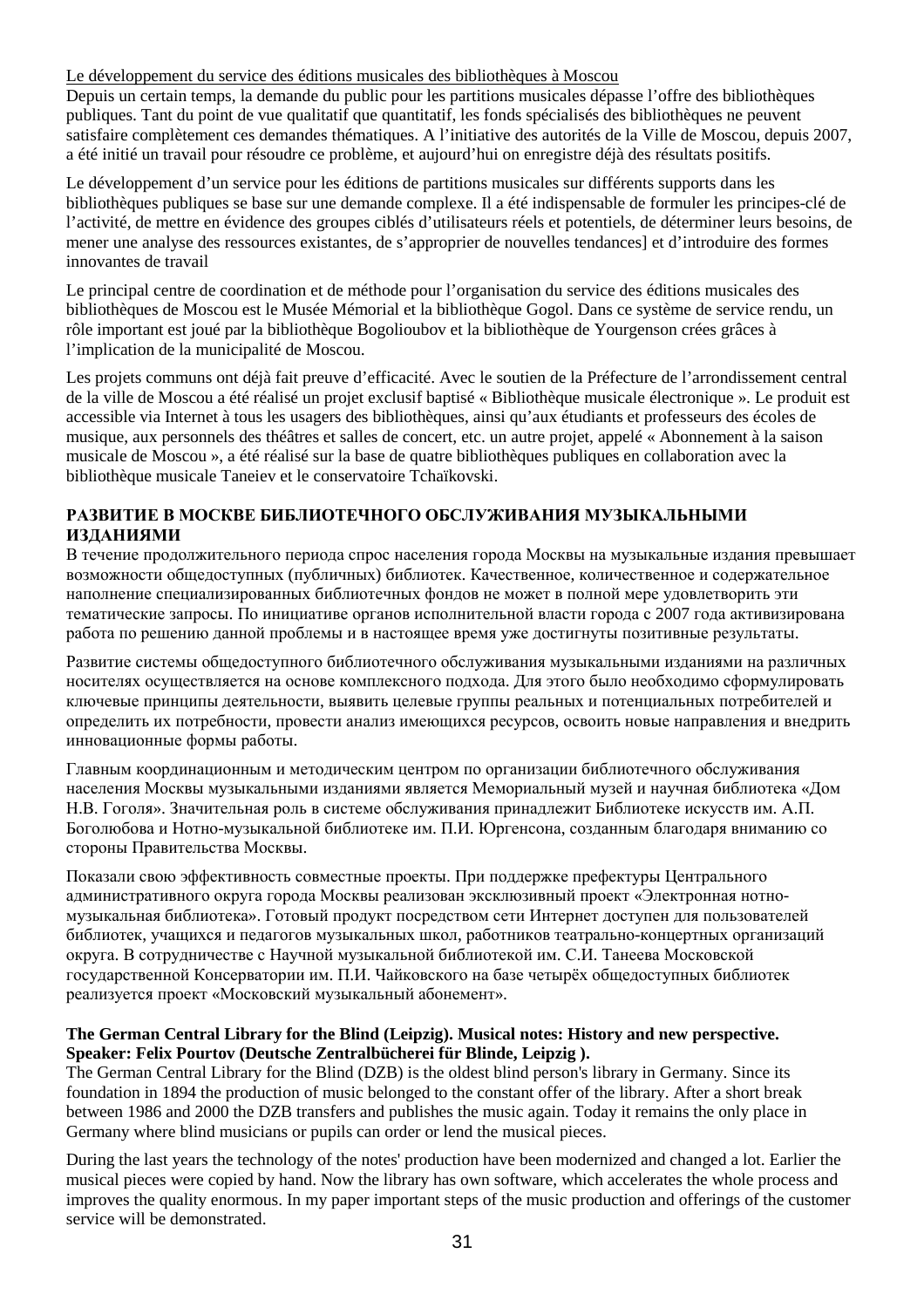The music production in the DZB and new technologies are always present on German and international conferences, on famous Leipzig book fair. In the last time direct contracts with important music publishing houses (for example, Bärenreiter, Breitkopf & Härtel, Hofmeister) were closed. We get the electronic data from the publishing companies, edit them and bring within a short time new issues to the blind musicians.

### Deutsch Zentralbücherei für Blinde zu Leipzig.

Die Deutsche Zentralbücherei für Blinde zu Leipzig (DZB) ist die älteste Blindenbibliothek Deutschlands. Seit ihrer Gründung im Jahr 1894 gehörte die Herstellung von Musiknoten zur ihren ständigen Angeboten. Allerdings wurde diese im Jahr 1986 ausgesetzt, um im Jahr 2000 wieder aufgenommen zu werden. Bis heute ist die DZB der einzige Ort in Deutschland, wo blinde Schüler und Musiker für sie hergestellte Musikalien bestellen und ausleihen können.

In den vergangenen Jahren haben sich die Bedingungen der Notenherstellung stark verändert und modernisiert. Früher wurden die Werke per Hand übertragen. Heute verfügt die Bibliothek über eine entsprechende Software, die diesen Prozess beschleunigt und enorm verbessert. Im Vortrag werden die einzelnen Schritte der Notenproduktion erläutert und der Kundendienst vorgestellt.

Die DZB präsentiert ihre Dienstleistungen, wie die Musikalienproduktion und die dafür eingesetzte Technik, auf nationalen und internationalen Konferenzen und Messen, zum Beispiel auf der Leipziger Buchmesse. Kürzlich wurden Verträge mit wichtigen Musikverlagen abgeschlossen. Von diesen erhält die DZB Notenausgaben in elektronischer Form, die sie bearbeitet und sehbehinderten Musikern kurzfristig zur Verfügung stellen kann.

## La Bibliothèque Centrale Allemande pour les Aveugles (Leipzig)

La Bibliothèque Centrale Allemande pour les Aveugles (DZB) est la plus ancienne bibliothèque pour les aveugles en Allemagne. Depuis sa création, en 1894, la bibliothèque a toujours proposé une production musicale. Après une petite interruption, entre 1986 et 2000, la DZB a de nouveau assuré la transmission et l'édition musicale. Actuellement, c'est le seul endroit en Allemagne où les musiciens et les étudiants aveugles peuvent commander et emprunter des partitions musicales.

Pendant les dernières années, la production de textes musicaux, grâce à la technologie, s'est modernisée et a beaucoup changé. Auparavant, les textes musicaux étaient copiés à la main. Maintenant, la bibliothèque a son propre logiciel, qui accélère le processus dans sa totalité et améliore énormément la qualité. Je vais vous montrer les étapes importantes de la mise en place de notre production musicale et des services offerts aux lecteurs.

# **Thursday July 1 11.00 – 12.30**

# **RÉPERTOIRE INTERNATIONAL DES SOURCES MUSICALES (RISM) Chair: Klaus Keil (RISM Zentralredaktion, Frankfurt am Main).**



**Speaker:** Balázs Mikusi (National Széchényi Library, Department of Music, Budapest). (no abstract)

## **RISM befördert die Erhaltung von Musikhandschriften.**

### **Speaker: Wolfgang Frühauf (RISM Arbeitsgruppe Deutschland, München/Dresden).**

When working with music manuscripts, RISM staff have sometimes noticed problems with storage and a generally poor state of preservation of the manuscripts. Owners often do not recognise the damage and also do not know how it can be prevented or dealt with. For this reason, RISM, Germany, has published advice about correct storage procedures and held workshops for its personnel. The purpose has been to enable the owners of manuscripts to contribute actively to the conservation of their stocks.

Information has been provided on:

- Characteristics of aging-resistant paper (up to 1860) and acid paper (1860-1990)
- Ink damage and how to combat it
- Recognising and combating mould
- Optimal climatic conditions
- Protective packing and depositing

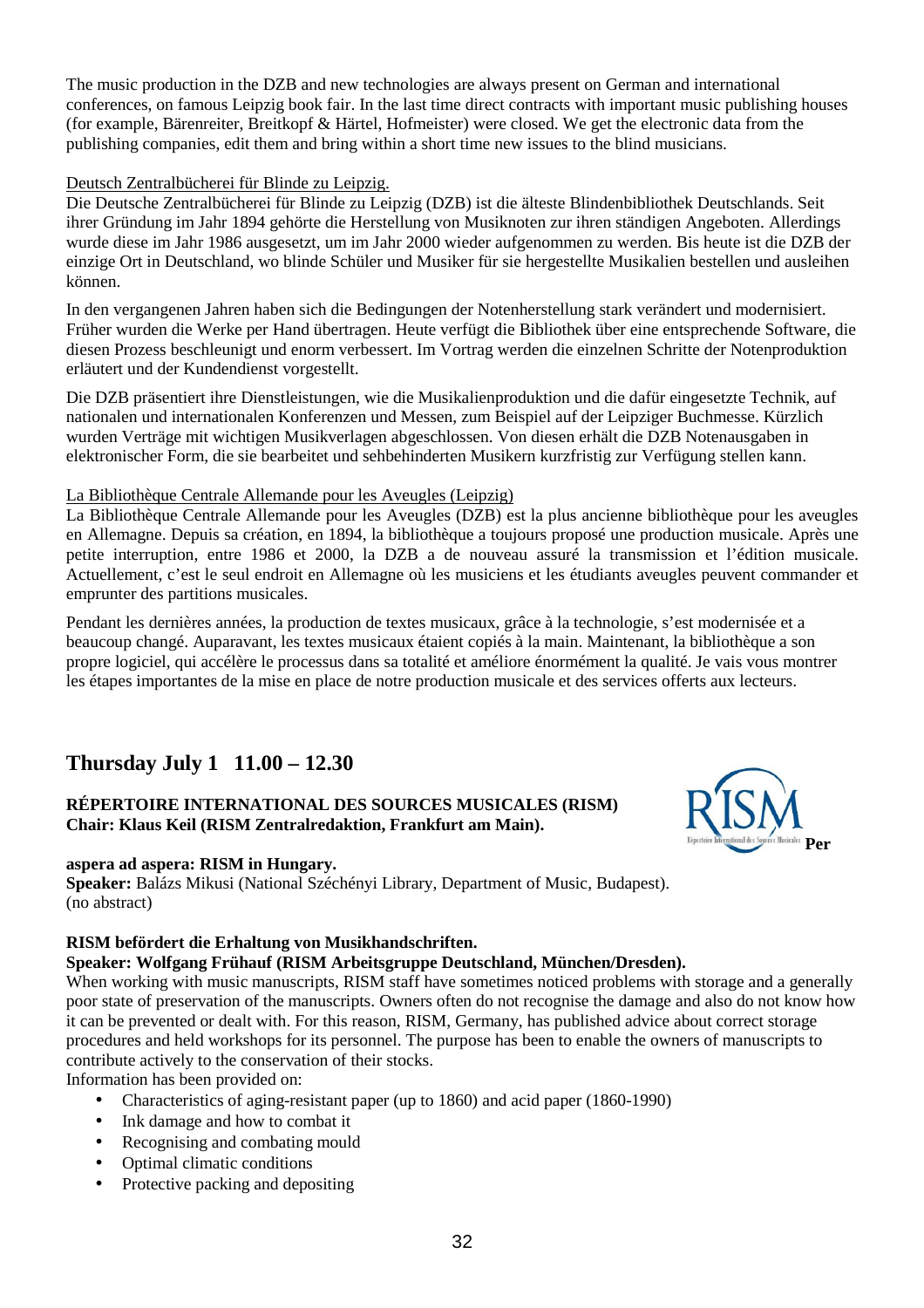### **RISM Online catalogue for series A/II free of charge. New homepage, an instrument for communication. Further news.**

### **Speaker: Klaus Keil (RISM Zentralredaktion, Frankfurt am Main).**

We move forwards in developing new services, finishing old projects and improving the communication between all groups collaborating with or using RISM:

- RISM gets a new corporate identity with new Logo
- A new website as basis for communication between working groups, users, interested parties and Zentralredaktion has been made.
- RISM database (series A/II) is now available in the internet for free and will be demonstrated during the session.
- RISM CD-ROM A/I will definitely appear in Dec. 2010.
- Report of the Congress to the  $50<sup>th</sup>$  anniversary of RISM is completed.

Come and see RISM's new clothes.

# **Thursday July 1 14.00 – 15.30**

## **ARCHIVES LOST AND FOUND**

### **Sponsored by the Archive and Music Documentation Centres Branch and the IAML Programme Committee.**

**Chair: Marguerite Sablonnière (Bibliothèque nationale de France, Paris).** 

### **In search for the lost music manuscripts of M. K. Ciurlionis.**

### **Speaker: Darius Kucinskas (Kaunas University of Technology, Lithuania).**

The precise research done of an archive of the most significant Lithuanian artist M. K. Ciurlionis in the last 15 years lets us calculate obvious gaps of lost or omitted music manuscripts. Information about lost manuscripts were collected from an archive as well as from all possible materials related with an artist. There were also published and unpublished reminiscences of his contemporaries, endless talking with relatives of the composer and collected material of previous research done in the museum. Efforts to understand preliminary amount and the type of lost manuscripts overflowed partly in a monograph *The Text of Ciurlionis's Piano Music* (2004) and *A Complete Catalogue of Ciurlionis's Music* (2007, 2d ed. 2008). Anyway there are some hypothesis where are possible to look for the lost music manuscripts of Ciurlionis. Last year the lost painting "Andante" (Sonata of Pramids) was discovered in Holland. It keeps us a real hope to be successful in Ciurlionis's music manuscripts too.

### La recherche des manuscrits perdus de la musique de M.K. Ciurlionis

Les recherches effectuées depuis 15 ans pour retrouver des archives de M. K. Ciurlionis (1875-1911), l'artiste lituanien le plus célèbre, permettent de mieux appréhender les pertes ou les lacunes dans ses manuscrits musicaux. Les informations sur ces manuscrits ont été répertoriées à partir des archives mais aussi de tout autre matériau. Les souvenirs, publiés ou non de ses contemporains, de même que des entretiens avec ses proches et d'autres recherches dans des musées ont permis de collecter des sources. Une première tentative pour répertorier le nombre et le type des manuscrits perdus est donnée dans l'ouvrage The text of Ciurlionis's piano music (2004) et dans A complete catalogue of Ciurlionis's Music (2007, 2e éd. 2008). Des hypothèses de recherche des lieux possibles de conservation des manuscrits musicaux perdus de Ciurlionis ont été formulées. L'an passé, la peinture de l'artiste intitulée "Andante" (Sonata of Piramids), perdue, a été découverte aux Pays-Bas. Cette découverte permet de garder l'espoir de retrouver également ses manuscrits musicaux.

### **Discovering Alessandro Casagrande through his collection at the Archivio di Stato of Terni. Speaker: Attilio Bottegal (ArtEZ Institute of the Arts, The Netherlands).**

The family of Alessandro Casagrande (1922-1964) – known mainly among musicians for the biannual international piano competition dedicated to him since 1966 – decided recently to preserve the musical collection of the composer at the Archivio di Stato of Terni. This paper gives an account of the reorganization and compiling of the inventory of the collection, focusing on new evidence concerning the life and the works of Casagrande and introducing guidelines for further investigations. The material is of both an archival and bibliographical nature, and four categories were identified: the musical manuscripts, the library, the documents and the sound resources.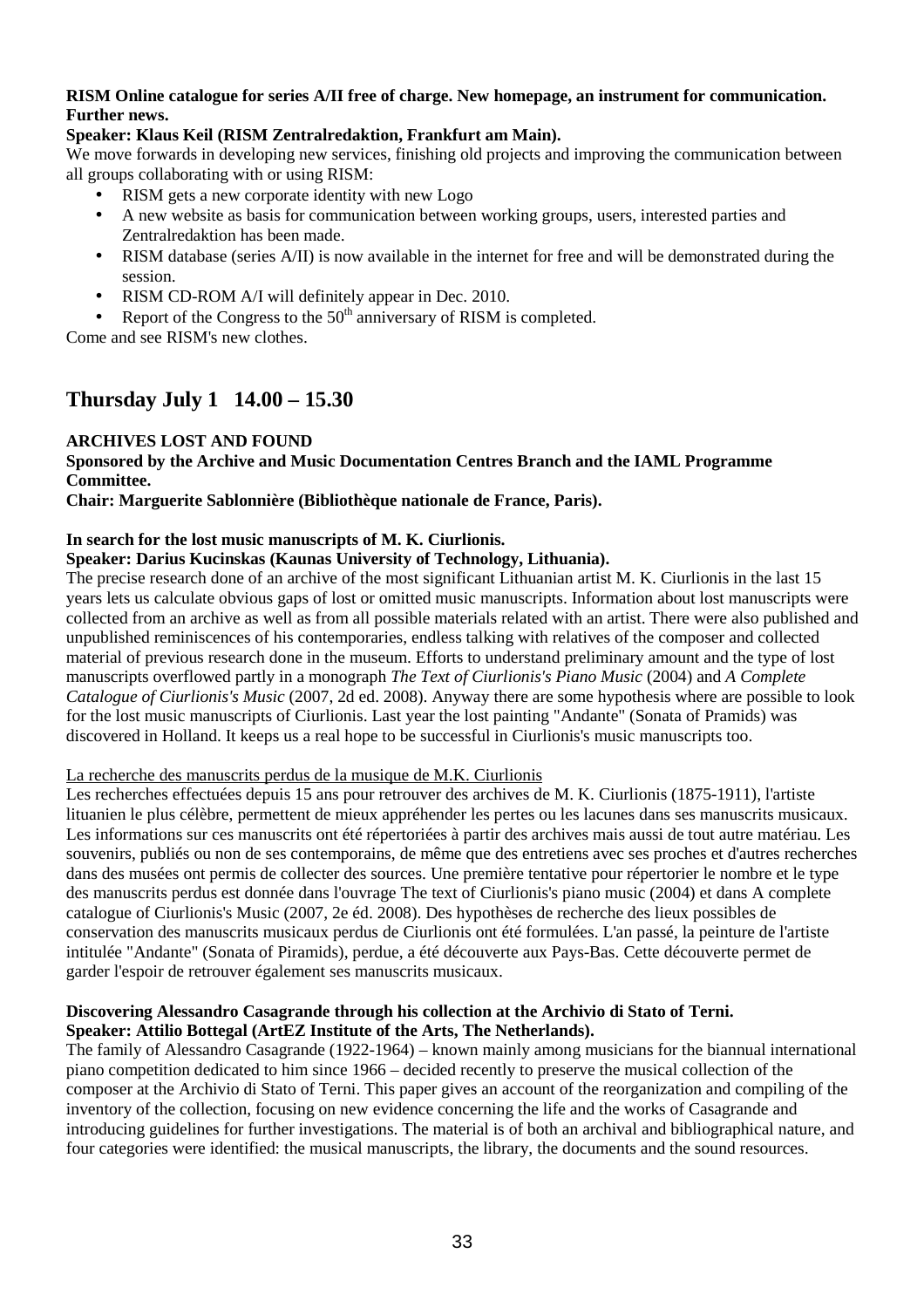La découverte d'Alessandro Casagrande par sa collection chez Archivio di Stato de Terni.

La famille d'Alessandro Casagrande – connu principalement parmi les musiciens par le concours international de piano bisannuel qui lui est dédié depuis 1996 – a décidé récemment de confier aux Archives d'État de Terni la conservation de la collection musicale du compositeur. Durant sa vie relativement brève, Casagrande s'est essayé à différents genres musicaux : musique pour piano, musique de chambre et vocale, mais aussi musique de ballet et de film, œuvres vocales sacrées avec orchestre. Cette communication décrit la manière dont a été réorganisé l'inventaire de la collection en mettant en avant les informations biographiques et celles concernant les œuvres de Casagrande. Ces lignes directrices visent à susciter des recherches approfondies. Le contenu de la collection est à la fois de nature archivistique et bibliographique. Quatre catégories ont pu être identifiées : manuscrits musicaux (autographes et copies de presques toutes ses compositions) ; la bibliothèque (éditions musicales, livres et périodiques concernant la musique) ; documents d'archives (correspondance, écrits, affiches, notes de programmes) et ressources sonores (bandes magnétiques et vinyles).

### **ILAM's archival revitalisation: the past 10 years at the International Library of African Music Speaker: Fiona Still-Drewett (Rhodes University, Grahamstown, RSA).**

The International Library for African Music (Grahamstown South Africa) has played an invaluable role in the collection and preservation of traditional African music since its establishment in 1954. This paper will look at ILAM's revitalisation over the past 10 years which includes sound and image digitisation projects, the relaunch of the journal *African Music*, and encouragement of traditional music making and ethnomusicology studies.

Current challenges include copyright issues, creation of an online catalogue for all holdings, digitisation of the film collection and growing the collection into the future. The paper will also report on the Digitisation Heritage Repatriation Workshop held in December 2008 in South Africa, which was an outcome of a partner relationship with the African Studies Center at the University of Michigan, Ann Arbor. ILAM's positive role in archival practise is most encouraging for other libraries and museums on the African continent as ILAMs digital archiving has been a success in project management, output measurements, sound financial resources, and ultimately global information sharing.

La revitalisation archivistique d'ILAM : depuis 10 ans à la bibliothèque internationale de la musique africaine. Depuis sa création en 1954, l'International Library for African Music (Grahamstown, Afrique du Sud) a joué un rôle inestimable dans la collecte et la préservation de la musique traditionnelle africaine. Cette communication mettra en lumière les efforts entrepris par l'ILAM depuis 10 ans : projets de numérisation d'images et documents sonores, reprise de la parution du périodique African Music et encouragements prodigués à la musique traditionnelle et aux études ethnomusicologiques. Elle rendra compte également des séances de travail du Digital Heritage Repatriation Workshop de décembre 2008. Le rôle positif joué par l'ILAM est aussi un encouragement pour les autres bibliothèques et musées du continent africain dans la conduite de projets de numérisation.

# **Thursday July 1 14.00 – 15.30**

**MUSIC LIBRARIES: PUBLICATIONS AND HERITAGE Sponsored by the Bibliography Commission and the IAML Programme Committee. Chair: Ole Bisbjerg (State and University Library, Århus).** 

## **The Collection of musical issues in the library of N.B. Yusupoff-senior (1751-1831).**

**Speakers: Nadezhda Dozorova and Konstantin Bolenko (The Museum Estate 'Arkhangelskoye').**  Nikolay Borisovitch Yusupov (1750/1751-1831) was one of the most rich and educated Russian noblemen, known as a prominent official and connoisseur of art. He collected an outstanding library. One of its largest subject collections consists of theatre and musical literature.

The library of Nikolay Borisovitch Yusupov is well known to specialists as one of the largest private book collections of the last quarter of the  $18<sup>th</sup>$  Century to the the first third of the  $19<sup>th</sup>$  Century. The largest part of it is kept in Arkhangelskoye Estate Museum and is the largest collection of the Museum (about 15,500 volumes).

The collections of theatre and musical literature include more than 1000 volumes. The major part consists of separate editions of plays (mostly librettos), books on the history of music and separate theatres, and biographies of actors. French editions predominate, but there are also Italian and Russian books. The major part of librettos several hundred operas in the broadest sense - standard operas, lyric tragedies and dramas, comic operas and vaudevilles) - is united into sets of 5-10 works grouped by publishers and proprietors.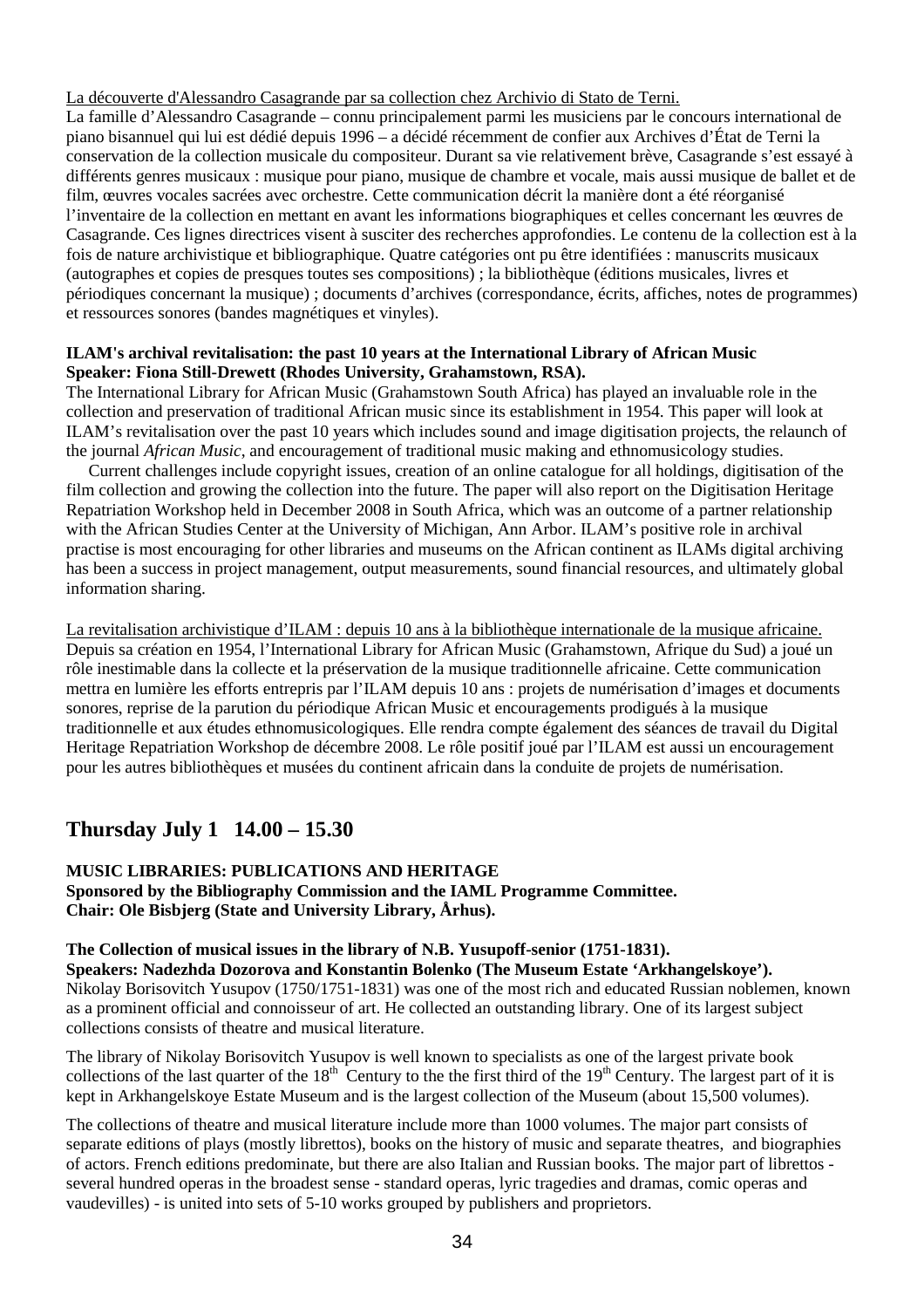It is known that Yusupov's library included more than 1000 librettos and most of them remained in the Museum collections. There are also several manuscripts in the library, among them two fragments of opera scores. The major part of Yusupov's music collection is kept in the National Library of Russia.

# **The publications dedicated to P.I. Tchaikovsky's life and work, 1999-2009.**

### **Speaker: Galina Belonovich (The State P.I. Tchaikovsky House-Museum, Klin).**

For more than a century the Tchaikovsky House-Museum has been considering research work to be most important. The unique museum collection possesses more than two hundred thousand priceless objects. It is one of the largest musical collections in the world and it promotes the Museum's research work.

During a century after Tchaikovsky's death his works and biography suffered from censorship. The censorship of Tchaikovsky's musical works and texts of his compositions, as well as the fact that many of his works are absent from musical performance and research, prompted the museum to initiate the preparation and publication of the New *Complete Edition of Tchaikovsky's Works*, including a *Thematic and Bibliographical Catalogue* of all of his musical and literary works, *Tchaikovsky Encyclopaedia*. The Museum fulfills this imposing research and publishing project in cooperation with the Russian State Institute of Art Studies and certain publishing houses – first of all, *Muzyka Publisher's* (Moscow) and *B. Schott's Söhne* (Mainz). The Thematic and Bibliographical Catalogue of P.I. Tchaikovsky's works was arranged and published with the participation of the Museum.

In Russian musicology it has become the first edition of this scientific reference genre. This genre became established in European musical science and cultural life in the 19<sup>th</sup> Century when the first work of this kind, done by Austrian scholar L. Köchel, was published in 1862.

The aim and purpose of the Catalogue are to show the whole picture of the musical and literary works of P.I. Tchaikovsky together with a detailed description of all sources of the texts of the composer's works as well as the documents relating to the history of their creation, first performance and edition.

The *Thematic and Bibliographical Catalogue* is the foundation of the New *Complete Edition of P.I. Tchaikovsky's Works*. The Museum has been taking part in the project since the middle of the 1990s, and the Museum takes part in the work on the Tchaikovsky encyclopedia*.* The publication of the encyclopedia is planned in 2011.

The Museum researches and publishes the great composer's works and some collections catalogues. In the past six years the following research works, based on the Museum collections, were published: *Symphony No. 6 in B Minor. Pathetique. Sketches. Facsimile*; *Episodes for Eternity. Photographs of P.I. Tchaikovsky*; *P.I. Tchaikovsky – N.F. von Meck: correspondence, 1876-1890*: in 4 volumes. V.1. 1876-1877. In 2010 the 4 volume edition of the composer's correspondence with N.F. von Meck will be completed; Miscellany *P.I. Tchaikovsky. Forgotten and New*.

One of the main aims of the museum is to overcome information restrictions regarding the life and works of one of the most popular composers, and to introduce some new information of his life and works to musicians and researchers of the world, based on archival documents.

### **The musical heritage of Karelia: studying, preservation, usage (on the basis of the experience of the National Library of the Republic of Karelia).**

## **Speaker: Elena Sharakhaeva (National Library of the Republic of Karelia, Petrozavodsk).**

At present activities of the sector of music literature of the NL RK (National Library of the Republic of Karelia) are directed at providing preservation and access to the national musical heritage of the Republic of Karelia. Manuscripts of Karelian composers are unique documents. Employees of the NL RK compiled "List #1: 1927- [2005]: a manuscript music collection of Karelian composers and musicians".

From 1997 to 2008 a bibliographic index, *Music of Finland and Scandinavian Countries*, was made. This index shows the musical culture of Finland, Norway, Sweden and Denmark beginning from the middle of the  $19<sup>th</sup>$  to the end of the  $20<sup>th</sup>$  centuries.

Also a combined index *Manuscript Music of Karelian Composers and Musicians* was issued. This index is the first printed musicography of manuscript music. Information about manuscript music which is kept at the libraries of Petrozavodsk is included. Since 2002 a study of national holdings of sound recordings of the music of Karelia has been done and a combined index created, *Sound Recording of Music of Karelia*. The best of Karelian music, which was recorded on records and audiocassettes, has been recorded on CDs . It has been done within the programme *Memory of Karelia*. Two projects are planned to accomplish the sector of music literature:

1. *Music of Karelia in Faces*. The purpose of this project is the recording of CDs and DVDs with records of Karelian composers, including fragments of their musical compositions and talks with them.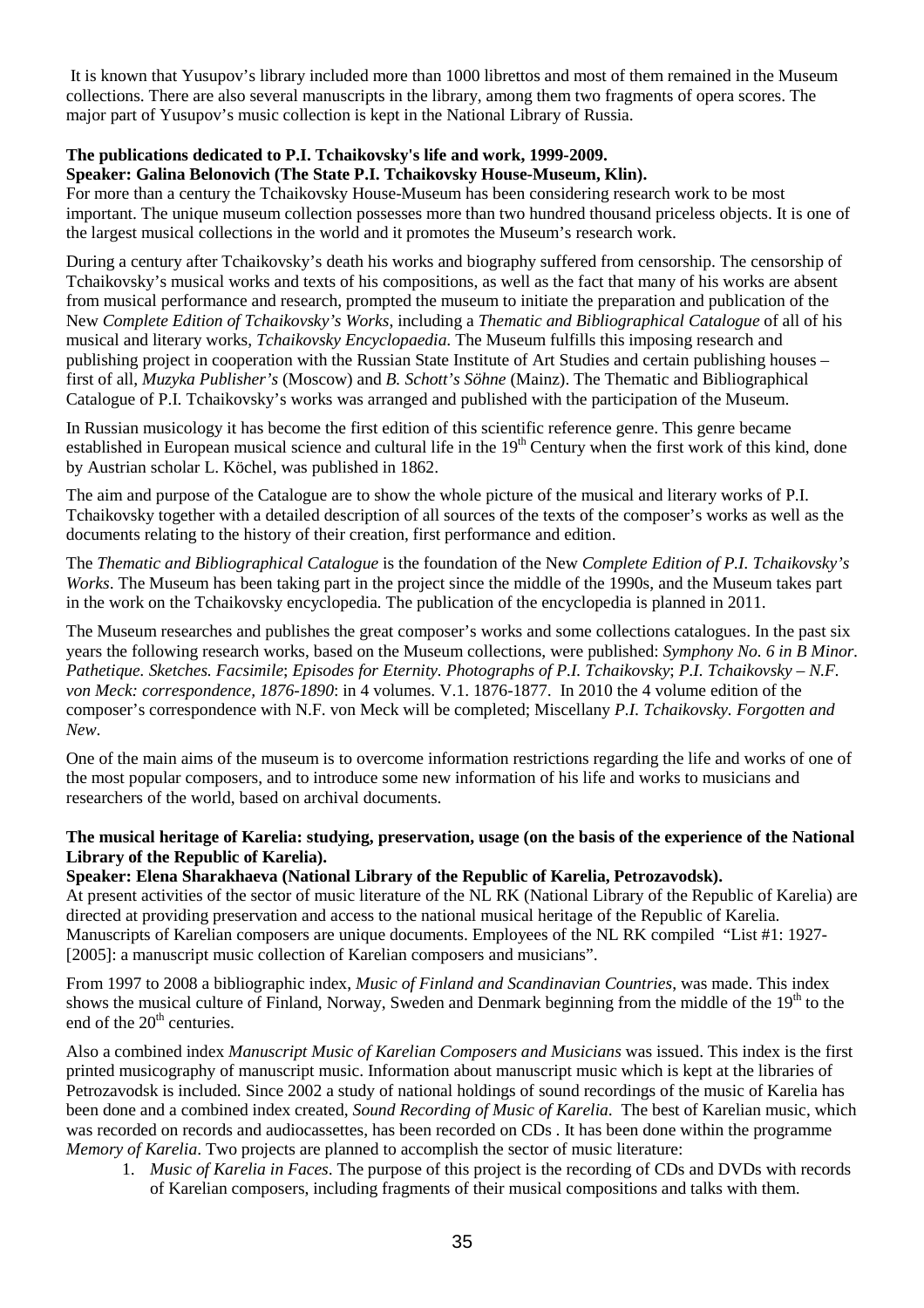2. *Kalevala in music*. The purpose of this project is the creation of CDs and DVDs with the fragments of musical compositions, devoted to the Karelian-Finnish Epic "Kalevala".

"Der musikalische Nachlaß der Republik Karelien: Erlernen, Erhaltung, Ausnutzung (aus der Erfahrung der Nationalbibliothek der Republik Karelien)"

Gegenwärtig ist die Tätigkeit der Musikabteilung der Nationalbibliothek der Republik Karelien auf die Sicherung der Erhaltung und der Benutzung des nationalen musikalischen Nachlasses der Republik Karelien orientiert.

Die Sonderarten der Dokumente sind die Handschriftennoten von karelischen Komponisten. Im Arbeitslaufe wurde "Die Inventarliste N 1: 1927 – [2005]. Die Sammlung der Handschriftennoten karelischer Komponisten und Musiker" zusammengestellt.

1997 – 2008 wurde die Bibliographie "Die Musik Finnlands und skandinavischer Länder" zusammengestellt, die die musikalische Kultur Finnlands, Norwegens, Schwedens und Dänemarks von der Mitte des 19. bis zum 20. Jahrhundert betrachtet.

Man hat die Gesamtbibliographie *Die Handschriftennoten karelischer Komponisten und Musiker* hergestellt. Diese Bibliographie ist die erste Drucknotographie der Handschriftennoten Kareliens, sie hat bibliographische Angaben von Handschriftennoten, die sich in den Bibliotheken von Petrosawodsk befinden. Ab 2002 erlernt man den nationalen Tonaufnahmenbestand der Musik Kareliens und stellt die Gasamtbibliographie *Die Tonaufnahmen der Musik Kareliens* zusammen.

2004 – 2008 wurde die Digitalisierung, die Reinigung und die Übertragung der besten Muster der karelischen Volks- und Fachmusik von Vinylscheiben, Tonbänder und Audiokassetten auf neue Träger gemacht. Man hat ein Projekt vor: Das Epos *Kalevala in der Musik*. Das Projektziel ist die Herstellung der Audio-, Videoplatten mit musikalischen Werken oder ihren Fragmenten, die dem karelisch-finnischen Epos "Kalevala" gewidmet sind.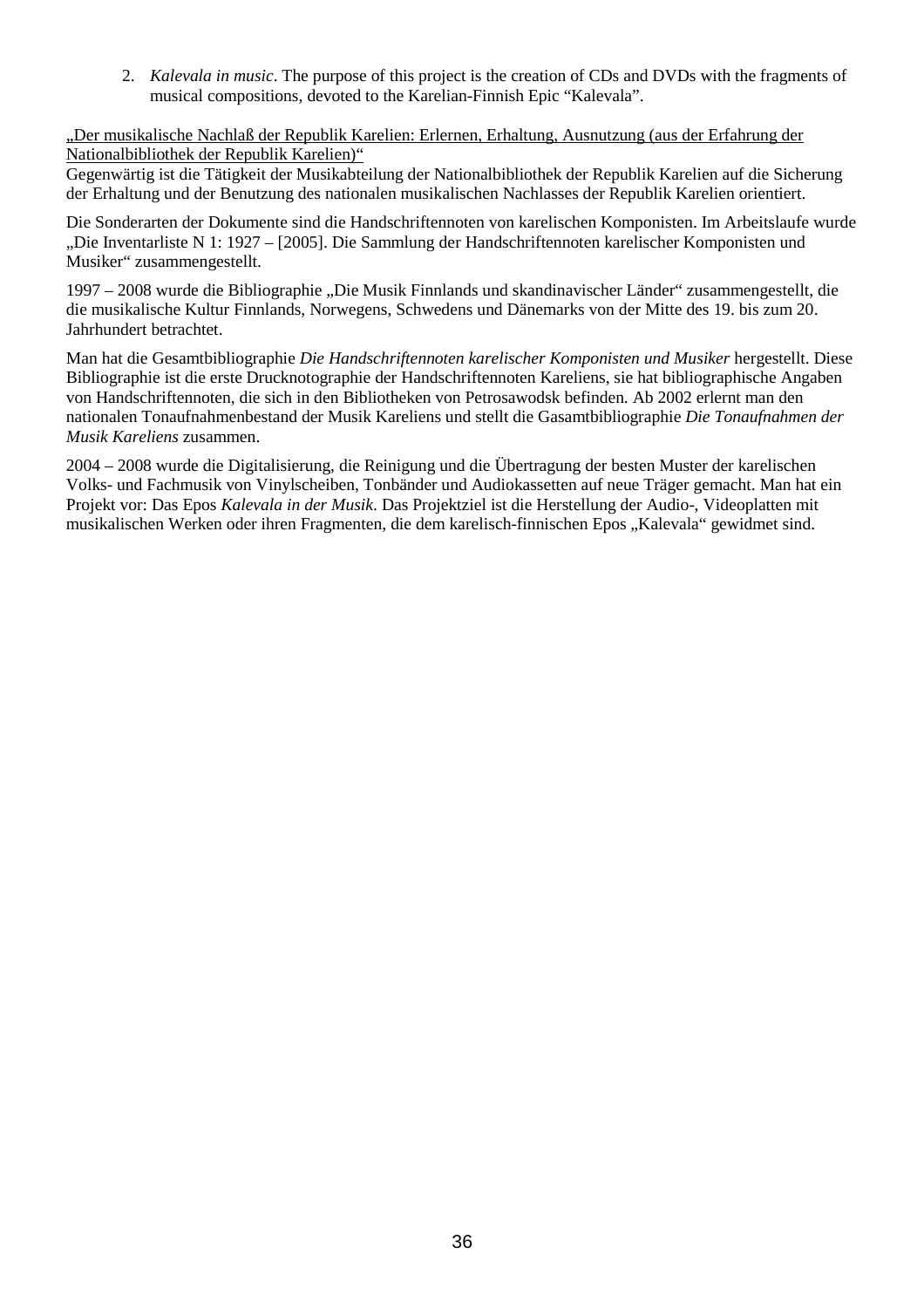# **Friday July 2 09.00 –10.30**

### **OPTICAL MEDIA CONSERVATION AND COMPUTATIONAL ETHNOMUSICOLOGY Sponsored by the Audio-Visual Commission and the IAML Programme Committee. Chair: Andrew Justice (University of North Texas, Denton).**

### **How technology can change the face of ethnomusicological archives—a demonstration on a collection of Russian field recordings.**

### **Speaker: Polina Proutskova (Goldsmiths College, University of London).**

Developing a user-friendly infrastructure for ethnomusicological archives constitutes a challenge in many respects: standard bibliographic search queries like author or title are not applicable; metadata is often incomplete and even more often inconsistent; the variety of musical material, recording quality, social contexts of the recordings, detail of annotation and additional information can be huge. Using a collection of recordings of Russian traditional music as an example (including our own field recordings) we would like to present our work in music information Research for non-Western music. Automatic annotation of musical attributes for audio recordings could help provide consistent metadata for archives of any size. Audio similarity search allows to retrieve recordings with missing or incorrect metadata. Our intuitive user interface for ethnomusicological archives combines bibliographic and content search and offers new ways to explore collections of any geographical and cultural scope.

### **On the problem of optical compact disks storage.**

**Speakers: Svetlana Dobrusina and Irina Tikhonova (The National Library of Russia, St. Petersburg).** 

The results of investigations in the field of information preservation on optical compact discs are of importance for libraries and archives. The stocks of digitized documents constitute millions files, *i. e.* a large number of gigabytes. Depending on callback frequency and sensitivity electronic documents are stored on various carriers.

The purpose of this paper is the representation of research findings in the assessment of optical compact discs permanence. Libraries often receive documents on CD and DVD completed with printed publications as an electronic version of book and magazine or a supplement. Not always provision is made for special rooms and storage.

Integrated tests of CD and DVD were carried out in the process of artificial thermomoist and light aging as well as biostability and bruise resistance assessment. The mode of CD and DVD exposure was chosen under Standards ISI 18927:2002 and ECMA-379 accordingly, which ascertain the assessment method. The investigations elicited the prime factors affecting the material physical parameters and the safety of recorded information. Recommendations are given on long-term preservation and use of CD and DVD made by various manufacturers.

# **Friday July 2 11.00 – 12.30**

### **JOINT SESSION: AUTOMATION, EDUCATION, CONSERVATION**

**Presented by the Libraries in Music Teaching Institutions Branch** and the **Commission on Service and Training.**

**Chairs: Pia Shekhter (Academy of Music and Drama, Göteborg) and Geoff Thomason (Royal Northern College of Music, Manchester).** 

### **Automation tools of information and library service for musical scientific and studying process: experience of problem statement and implementation.**

### **Speaker: Liubov Zaprudskaya (S.I. Taneyev Research Music Library of Moscow State P.I. Tchaikovsky Conservatory).**

Having encountered the necessity of library automation modernization, we are looking forward to RDA and FRBR requirements and increasing significance of a library as a scientific information center. Therefore we tried to provide corresponding new database structures and library automation system functionality.

### **The formation of musical education in Russia; the history of the foundation of the first Russian conservatory and its library.**

### **Speaker: Helen Necrasova (St Petersburg State Conservatoire named after N.A. Rimsky-Korsakov, Scientific Music Library).**

In 2009 we will celebrate 180th anniversary of the great Russian composer, pianist and founder of the first Russian conservatory in St. Petersburg – Anton Rubinstein , who was the first to create the system of musical education in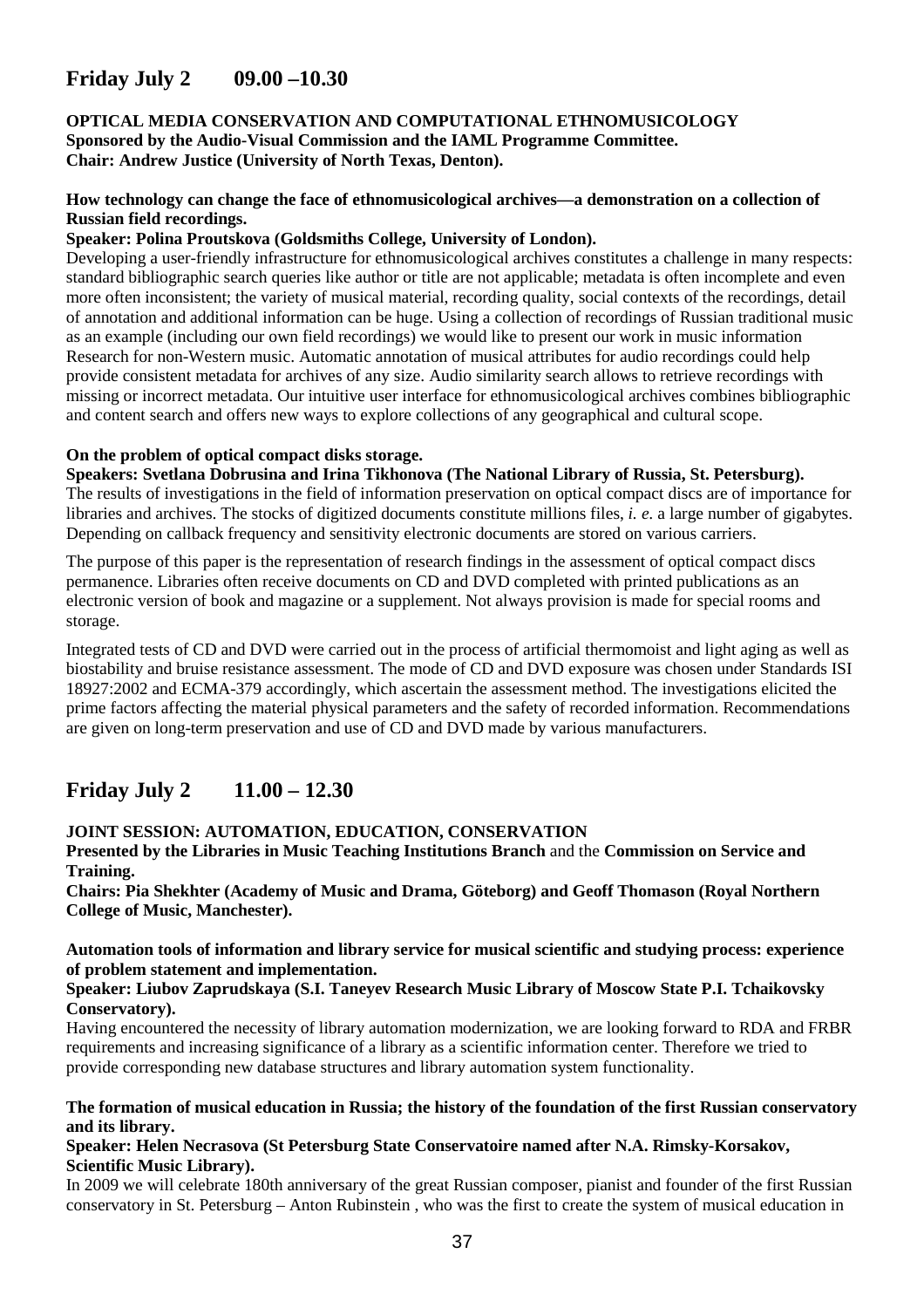Russia. In the same year we will also celebrate the 150th anniversary of the Imperial Russian Music Society founded by Rubinstein too. These two events are connected with each other as well as with the history of the Scientific Music Library of St. Petersburg Conservatory itself. The collections of the library reflect music tastes and interests of the whole epoch and some of its representatives who influenced the development and spread of musical education in Russia. The library offers an interesting and rich archive of documents and different materials

#### **Traditional music by Don Cossaks in contemporary society (on the basis of archival and library fonds). Speaker: Tatiana Rudichenko (Rostov State Conservatoire named after S.V. Rachmaninov).**

The paper provides the characteristic of the processes in the culture of the modern Russian society. The main question set forth in this paper is that of factors and forms of actualization of Don Cossack traditional music. The author comes to a realization that the idea that actualization Don Cossack folklore is the method adaptation citizens for new imperatives of the modern society.

#### **About saving and research of Siberian old-believers' musical culture. Speaker: Boris Chindin (Novosibirsk State Conservatoire named after M.I. Glinka).**  (no abstract)

# **Friday July 2 11.00 – 12.30**

## **RESEARCH, MUSICAL HERITAGE, AND PRISONERS OF WAR Sponsored by the Research Libraries Branch and the IAML Programme Committee. Chair: Stanisław Hrabia (Jagiellonian University, Krakow).**

## **Music collections and research—to create the connection. Speaker: Peter E. Nissen (University Library of Southern Denmark).**

The new Song and Ballad Center in the University of Southern Denmark is a cooperation between university and university library. It can often be a challenge to find good connections between the collections of the university library and local research. The structure and regulations of the Center have been made to promote this connection as much as possible. My paper will be a presentation and exposition of the aims and possibilities of the Center.

# Collections de musique et recherche—créer le lien.

Le nouveau Centre des ballades et des chansons de University of Southern Denmark est le fruit d'une collaboration entre l'Université et la bibliothèque universitaire. C'est souvent un défi de trouver la bonne façon de lier les collections de la bibliothèque universaire à la recherche. L'organisation et les règles de fonctionnement du centre ont été établies pour favoriser ces liens le plus possible. Mon exposé portera sur les objectifs et les possibilités que le centre peut offrir.

# Musiksammlungen und Forschung – Verbindungen schaffen.

Das neue Lied-und Balladencenter in der Universität von Süddänemark ist eine Kooperation zwischen der Universität und der Universitätsbibliothek. Gute Verbindungen zwischen der Universitätsbibliothek und lokaler Forschung kann oft eine Herausforderung darstellen. Die Struktur und Reglementierung des Centers ist so beschaffen, solch Verbindung so weit wie möglich bekannt zu machen. Mein Vortrag wird eine Präsentation und Austellung der Ziele und Möglichkeiten des Centers sein.

### **The heritage of Petr Jurgenson in the music collection of the National Library of Estonia. Speaker: Heidi Heinmaa (National Library of Estonia, Tallinn).**

Petr Jurgenson [Peeter Jürgenson] (1836 Reval -1904 Moscow), Russian music publisher of Estonian birth is a remarkable person in the history of Russian music publishing and printing. He established a music publishing business that became the largest in Pre-Revolutionary Russia, with a branch in Leipzig. By 1917, the Jurgenson publishing house issued more than 35000 musical items. This paper focuses on the collection of the publications by Jurgenson kept in the National Library of Estonia.

## La contribution de Petr Jurgenson à la collection de musique de la National Library of Estonia.

Petr Jurgenson [Peeter Jürgenson] (1836 Reval-1904 Moscou), éditeur de musique russe, de naissance estonienne, est une personne remarquable dans l'histoire de l'édition et impression musicale russe. Il a fondé une entreprise d'édition musicale qui est devenue la plus importante dans la Russie pré-révolutionnaire, avec une succursale à